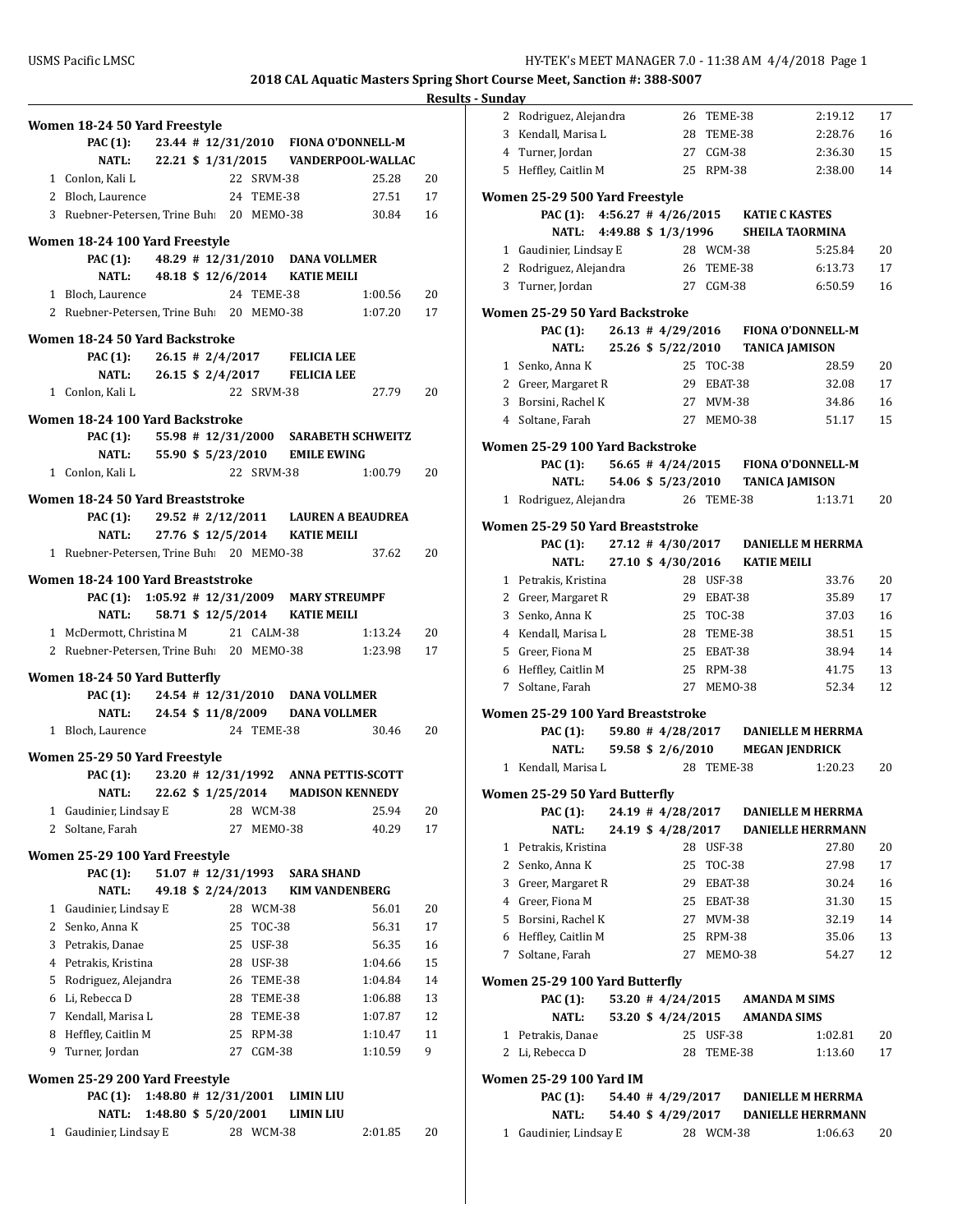|   |                                       |                           |                       |            |                                               | 11C <sub>2</sub> |
|---|---------------------------------------|---------------------------|-----------------------|------------|-----------------------------------------------|------------------|
|   | (Women 25-29 100 Yard IM)             |                           |                       |            |                                               |                  |
|   | 2 Borsini, Rachel K                   |                           |                       | 27 MVM-38  | 1:16.88                                       | 17               |
|   |                                       |                           |                       |            |                                               |                  |
|   | Women 25-29 200 Yard IM               |                           |                       |            | PAC (1): 2:00.62 #4/28/2017 DANIELLE M HERRMA |                  |
|   |                                       |                           |                       |            |                                               |                  |
|   |                                       |                           |                       |            | NATL: 1:57.56 \$12/5/2013 JUSTINE MUELLER     |                  |
|   | 1 Heffley, Caitlin M                  |                           | 25 RPM-38             |            | 2:51.81                                       | 20               |
|   | --- Soltane, Farah                    |                           |                       | 27 MEMO-38 | DQ                                            |                  |
|   | Women 30-34 50 Yard Freestyle         |                           |                       |            |                                               |                  |
|   |                                       |                           |                       |            | PAC (1): 23.24 # 12/31/2009 KEIKO PRICE       |                  |
|   |                                       |                           |                       |            | NATL: 22.48 \$11/29/2012 ERIKA ERNDL          |                  |
|   | 1 Ballenger, Marie A                  |                           |                       | 31 NBA-38  | 25.08                                         | 20               |
|   |                                       |                           |                       |            |                                               |                  |
|   | Women 30-34 100 Yard Freestyle        |                           |                       |            |                                               |                  |
|   |                                       |                           |                       |            | PAC (1): 50.92 # 12/31/2004 KATRINA RADKE     |                  |
|   |                                       |                           |                       |            | NATL: 48.03 \$ 2/23/2013 ERIKA ERNDL          |                  |
|   | 1 Ballenger, Marie A                  |                           |                       | 31 NBA-38  | 55.26                                         | 20               |
|   | 2 Roeca, Wesleigh E                   |                           |                       | 34 USF-38  | 58.15                                         | 17               |
|   | 3 Tiernan, Heather                    |                           | 34 WCM-38             |            | 1:02.49                                       | 16               |
|   |                                       |                           |                       |            |                                               |                  |
|   | Women 30-34 200 Yard Freestyle        |                           |                       |            | PAC (1): 1:51.40 # 12/31/2003 KATRINA RADKE   |                  |
|   |                                       |                           |                       |            | NATL: 1:43.46 \$11/30/2012 ERIKA ERNDL        |                  |
|   |                                       |                           |                       |            |                                               |                  |
|   | 1 Roeca, Wesleigh E                   |                           |                       | 34 USF-38  | 2:10.02                                       | 20               |
|   | Women 30-34 500 Yard Freestyle        |                           |                       |            |                                               |                  |
|   |                                       |                           |                       |            | PAC (1): 5:03.04 # 12/31/1996 LISA A HAZEN    |                  |
|   |                                       |                           |                       |            | NATL: 4:46.92 \$4/14/2012 DAWN HECKMAN        |                  |
|   | 1 Radecke-Noble, Jennifer D 33 TVM-38 |                           |                       |            | 5:47.53                                       | 20               |
|   | 2 Roeca, Wesleigh E                   |                           | 34 USF-38             |            | 6:02.21                                       | 17               |
|   | --- Chaiyasane, Koung 33 MEMO-38      |                           |                       |            | DQ                                            |                  |
|   |                                       |                           |                       |            |                                               |                  |
|   | Women 30-34 50 Yard Backstroke        |                           |                       |            |                                               |                  |
|   |                                       |                           |                       |            | PAC (1): 26.49 #4/26/2015 SARAH M HERNANDEZ   |                  |
|   | <b>NATL:</b>                          |                           |                       |            | 24.96 \$ 5/1/2011 NORIKO INADA                |                  |
|   | 1 Roeca, Wesleigh E                   |                           |                       | 34 USF-38  | 30.88                                         | 20               |
|   | 2 Tiernan, Heather                    |                           |                       | 34 WCM-38  | 33.02                                         | 17               |
|   |                                       |                           |                       |            |                                               |                  |
|   | Women 30-34 100 Yard Backstroke       |                           |                       |            |                                               |                  |
|   | PAC (1): $57.31 \# 4/24/2015$         |                           |                       |            | <b>SARAH M HERNANDEZ</b>                      |                  |
|   |                                       | NATL: 54.60 \$4/30/2011   |                       |            | <b>NORIKO INADA</b>                           |                  |
|   | 1 Roeca, Wesleigh E                   |                           |                       | 34 USF-38  | 1:06.44                                       | 20               |
|   | 2 Curley O'Brien, Molly J             |                           | 32                    | CALM-38    | 1:09.58                                       | 17               |
| 3 | Tiernan, Heather                      |                           |                       | 34 WCM-38  | 1:10.68                                       | 16               |
|   | Women 30-34 50 Yard Breaststroke      |                           |                       |            |                                               |                  |
|   | <b>PAC</b> (1):                       |                           | $30.29$ # $4/28/2017$ |            | <b>MARIE A BALLENGER</b>                      |                  |
|   | <b>NATL:</b>                          |                           | 28.48 \$ 5/4/2008     |            | <b>KATIE MCCLELLAND</b>                       |                  |
|   | 1 Ballenger, Marie A                  |                           |                       | 31 NBA-38  | 31.92                                         | 20               |
|   | 2 Stavaux, Claire                     |                           |                       | 33 CALM-38 | 43.13                                         | 17               |
|   |                                       |                           |                       |            |                                               |                  |
|   | Women 30-34 100 Yard Breaststroke     |                           |                       |            |                                               |                  |
|   | <b>PAC (1):</b>                       | $1:04.39$ # $4/28/2017$   |                       |            | <b>MARIE A BALLENGER</b>                      |                  |
|   |                                       | NATL: 1:02.08 \$ 5/4/2008 |                       |            | <b>KATIE MCCLELLAND</b>                       |                  |
|   | 1 Stavaux, Claire                     |                           |                       | 33 CALM-38 | 1:34.09                                       | 20               |
|   |                                       |                           |                       |            |                                               |                  |
|   | Women 30-34 50 Yard Butterfly         |                           |                       |            |                                               |                  |
|   | <b>PAC</b> (1):                       |                           | 25.31 # 4/28/2017     |            | <b>MARIE A BALLENGER</b>                      |                  |
|   | <b>NATL:</b>                          |                           | 24.18 \$ 4/15/2000    |            | <b>ANGEL MARTINO</b>                          |                  |
|   | 1 Ballenger, Marie A                  |                           |                       | 31 NBA-38  | 27.42                                         | 20               |
|   | 2 Stavaux, Claire                     |                           |                       | 33 CALM-38 | 40.22                                         | 17               |
|   |                                       |                           |                       |            |                                               |                  |

|   | Women 30-34 200 Yard IM                    |  |                    |               |                                |                                                 |    |
|---|--------------------------------------------|--|--------------------|---------------|--------------------------------|-------------------------------------------------|----|
|   |                                            |  |                    |               |                                | PAC (1): 2:04.85 # 12/31/2009 SARABETH METZGER  |    |
|   | NATL: 1:58.80 \$ 3/11/2009 ERIKA ERNDL     |  |                    |               |                                |                                                 |    |
|   | 1 Curley O'Brien, Molly J 32 CALM-38       |  |                    |               |                                | 2:40.55                                         | 20 |
|   | Women 35-39 50 Yard Freestyle              |  |                    |               |                                |                                                 |    |
|   | PAC (1):                                   |  |                    |               |                                | 24.04 #4/25/2015 ERICKA L RICHARDS              |    |
|   | <b>NATL:</b>                               |  |                    |               | 22.34 \$2/25/2007 DARA TORRES  |                                                 |    |
|   | 1 Buskirk, Emily K                         |  |                    | 37 NBA-38     |                                | 27.38                                           | 20 |
|   | 2 Ploy, Taylor                             |  |                    | 35 SMAC-38    |                                | 31.34                                           | 17 |
|   | 3 Klensch, Sabine A                        |  |                    | 37 ALB-38     |                                | 37.72                                           | 16 |
|   | 4 Hieb-Stock, Lisa M                       |  |                    | 38 TCAM-38    |                                | 43.69                                           | 15 |
|   | Women 35-39 100 Yard Freestyle             |  |                    |               |                                |                                                 |    |
|   | <b>PAC (1):</b>                            |  |                    |               |                                | 52.21 #4/26/2015 ERICKA L RICHARDS              |    |
|   | <b>NATL:</b>                               |  |                    |               | 49.72 \$ 2/25/2007 DARA TORRES |                                                 |    |
|   | 1 Buskirk, Emily K                         |  |                    | 37 NBA-38     |                                | 58.26                                           | 20 |
|   | 2 Stretch, Sarah K                         |  |                    | 38 MEM0-38    |                                | 1:05.57                                         | 17 |
|   | 3 Flynn, Elizabeth A                       |  |                    | 38 MEM0-38    |                                | 1:10.92                                         | 16 |
|   | 4 Flecker, Donita L                        |  |                    | 35 SMAC-38    |                                | 1:11.27                                         | 15 |
|   | 5 Tracey, Shannon E                        |  |                    | 39 TEME-38    |                                | 1:12.16                                         | 14 |
|   | 6 Hieb-Stock, Lisa M                       |  |                    | 38 TCAM-38    |                                | 1:21.82                                         | 13 |
|   |                                            |  |                    |               |                                |                                                 |    |
|   | Women 35-39 200 Yard Freestyle             |  |                    |               |                                | PAC (1): 1:53.33 # 12/31/2002 LAUREEN K WELTING |    |
|   | NATL: 1:51.55 \$ 5/3/1997                  |  |                    |               |                                | K PIPES-NEILSEN                                 |    |
|   | 1 Coggshall, Kathleen T                    |  |                    | 35 TEME-38    |                                | 2:18.72                                         | 20 |
|   | 2 Stretch, Sarah K                         |  |                    | 38 MEM0-38    |                                | 2:23.39                                         | 17 |
|   | 3 Tracey, Shannon E                        |  |                    | 39 TEME-38    |                                | 2:38.78                                         | 16 |
|   | 4 Flecker, Donita L                        |  |                    |               | 35 SMAC-38                     | 2:39.74                                         | 15 |
|   |                                            |  |                    |               |                                |                                                 |    |
|   | Women 35-39 500 Yard Freestyle             |  |                    |               |                                |                                                 |    |
|   | PAC (1): 5:04.58 # 12/31/2001 LISA A HAZEN |  |                    |               |                                |                                                 |    |
|   |                                            |  |                    |               |                                | NATL: 4:56.09 \$ 5/3/1997 K PIPES-NEILSEN       |    |
|   | 1 Lawrence, Laura A                        |  |                    | 38 WCM-38     |                                | 5:46.64                                         | 20 |
|   | 2 Stretch, Sarah K                         |  |                    | 38 MEM0-38    |                                | 6:23.82                                         | 17 |
|   | 3 Flynn, Elizabeth A                       |  |                    | 38 MEMO-38    |                                | 7:07.78                                         | 16 |
|   | Women 35-39 50 Yard Backstroke             |  |                    |               |                                |                                                 |    |
|   | PAC (1): 27.82 # 12/31/1991 LAURA B VAL    |  |                    |               |                                |                                                 |    |
|   | NATL: 24.71 \$4/29/2017 NORIKO INADA       |  |                    |               |                                |                                                 |    |
|   | 1 Lawrence, Laura A                        |  |                    | 38 WCM-38     |                                | 32.19                                           | 20 |
| 2 | Maehr, Erin                                |  | 35                 | TEME-38       |                                | 33.41                                           | 17 |
| 3 | Rueda, Marcela                             |  | 36                 | SRM-38        |                                | 34.76                                           | 16 |
|   | 4 Flecker, Donita L                        |  | 35                 | SMAC-38       |                                | 35.99                                           | 15 |
| 5 | Ploy, Taylor                               |  | 35                 | SMAC-38       |                                | 36.45                                           | 14 |
| 6 | Tracey, Shannon E                          |  | 39                 | TEME-38       |                                | 39.17                                           | 13 |
| 7 | Hieb-Stock, Lisa M                         |  | 38                 | TCAM-38       |                                | 44.24                                           | 12 |
| 8 | Klensch, Sabine A                          |  | 37                 | ALB-38        |                                | 45.57                                           | 11 |
|   | Women 35-39 100 Yard Backstroke            |  |                    |               |                                |                                                 |    |
|   | PAC (1):                                   |  | 59.86 # 12/31/2004 |               | <b>JODY SMITH</b>              |                                                 |    |
|   | <b>NATL:</b>                               |  | 53.58 \$ 4/30/2017 |               |                                | <b>NORIKO INADA</b>                             |    |
| 1 | Maehr, Erin                                |  | 35                 | TEME-38       |                                | 1:12.63                                         | 20 |
| 2 | Rueda, Marcela                             |  | 36                 | <b>SRM-38</b> |                                | 1:14.38                                         | 17 |
| 3 | Flecker, Donita L                          |  | 35                 | SMAC-38       |                                | 1:20.58                                         | 16 |
| 4 | Hieb-Stock, Lisa M                         |  | 38                 | TCAM-38       |                                | 1:30.17                                         | 15 |
|   |                                            |  |                    |               |                                |                                                 |    |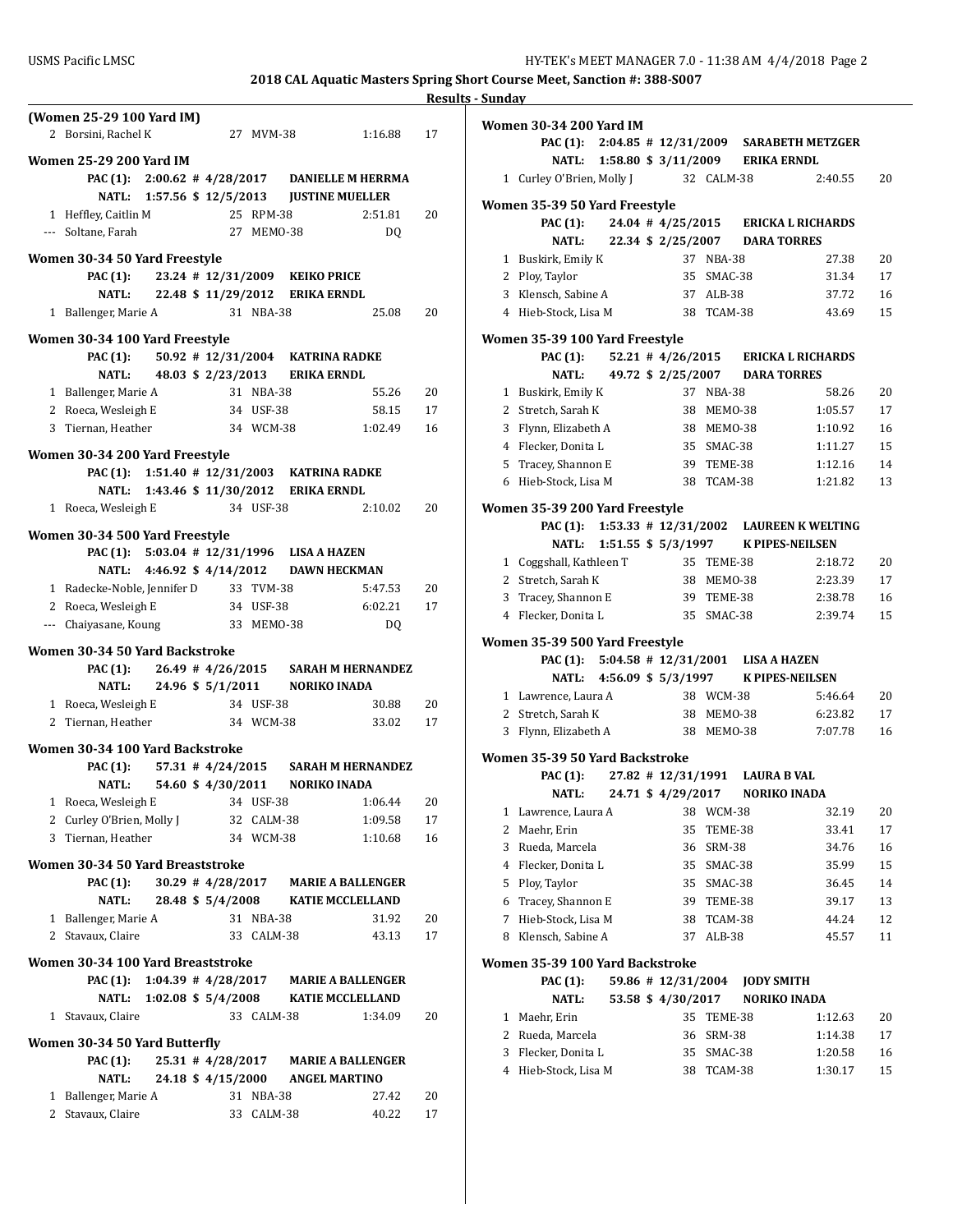|              | Women 35-39 50 Yard Breaststroke  |                            |                          |            |                        |                                    |    |
|--------------|-----------------------------------|----------------------------|--------------------------|------------|------------------------|------------------------------------|----|
|              | <b>PAC</b> (1):                   |                            | $28.55$ # $5/4/2014$     |            | <b>KATIE GLENN</b>     |                                    |    |
|              | <b>NATL:</b>                      |                            | 28.51 \$ 5/2/2014        |            | <b>KATIE GLENN</b>     |                                    |    |
|              | 1 Sinai, Nancy L                  |                            |                          | 35 TEME-38 |                        | 35.11                              | 20 |
|              | 2 Buskirk, Emily K                |                            | 37                       | NBA-38     |                        | 36.01                              | 17 |
|              | 3 Rueda, Marcela                  |                            |                          | 36 SRM-38  |                        | 36.18                              | 16 |
|              | 4 Lawrence, Laura A               |                            |                          | 38 WCM-38  |                        | 37.33                              | 15 |
|              | 5 Klensch, Sabine A               |                            | 37                       | ALB-38     |                        | 44.69                              | 14 |
|              | 6 Ploy, Taylor                    |                            |                          | 35 SMAC-38 |                        | 47.95                              | 13 |
|              | Women 35-39 100 Yard Breaststroke |                            |                          |            |                        |                                    |    |
|              | <b>PAC (1):</b>                   | $1:01.88$ # $4/25/2015$    |                          |            | KATIE GLENN            |                                    |    |
|              | <b>NATL:</b>                      |                            | $1:01.88$ \$ $4/25/2015$ |            | <b>KATIE GLENN</b>     |                                    |    |
|              | 1 Rueda, Marcela                  |                            |                          | 36 SRM-38  |                        | 1:16.99                            | 20 |
|              | 2 Buskirk, Emily K                |                            |                          | 37 NBA-38  |                        | 1:17.92                            | 17 |
|              | 3 Maehr, Erin                     |                            | 35                       | TEME-38    |                        | 1:25.61                            | 16 |
|              | Women 35-39 50 Yard Butterfly     |                            |                          |            |                        |                                    |    |
|              | <b>PAC (1):</b>                   |                            |                          |            |                        | 26.07 #4/13/2015 ERICKA L RICHARDS |    |
|              | <b>NATL:</b>                      |                            | 25.04 \$ 4/28/2017       |            | <b>NORIKO INADA</b>    |                                    |    |
|              | 1 Lawrence, Laura A               |                            |                          | 38 WCM-38  |                        | 29.53                              | 20 |
|              | 2 Buskirk, Emily K                |                            | 37                       | NBA-38     |                        | 31.01                              | 17 |
|              | 3 Stretch, Sarah K                |                            | 38                       | MEMO-38    |                        | 33.32                              | 16 |
|              | 4 Ploy, Taylor                    |                            |                          | 35 SMAC-38 |                        | 39.16                              | 15 |
|              | 5 Hieb-Stock, Lisa M              |                            | 38                       | TCAM-38    |                        | 46.18                              | 14 |
|              | <b>Women 35-39 100 Yard IM</b>    |                            |                          |            |                        |                                    |    |
|              | PAC (1):                          |                            | 59.87 # 5/1/2014         |            |                        | <b>ERICHARDS&amp;KGLENN</b>        |    |
|              | NATL:                             |                            | 57.25 \$ 4/29/2017       |            |                        | <b>GABRIELLE CHANG</b>             |    |
|              | 1 Rueda, Marcela                  |                            |                          | 36 SRM-38  |                        | 1:10.89                            | 20 |
|              | 2 Flecker, Donita L               |                            | 35                       | SMAC-38    |                        | 1:23.93                            | 17 |
|              | 3 Ploy, Taylor                    |                            |                          | 35 SMAC-38 |                        | 1:25.20                            | 16 |
|              | 4 Klensch, Sabine A               |                            |                          | 37 ALB-38  |                        | 1:34.27                            | 15 |
|              | <b>Women 35-39 200 Yard IM</b>    |                            |                          |            |                        |                                    |    |
|              | PAC $(1)$ : 2:09.51 # 12/31/2000  |                            |                          |            |                        | <b>JILL S HERNANDEZ</b>            |    |
|              |                                   | NATL: 2:05.24 \$ 3/14/1998 |                          |            | <b>K PIPES-NEILSEN</b> |                                    |    |
|              | 1 Tracey, Shannon E               |                            |                          | 39 TEME-38 |                        | 2:57.45                            | 20 |
|              |                                   |                            |                          |            |                        |                                    |    |
|              | Women 40-44 50 Yard Freestyle     |                            |                          |            |                        |                                    |    |
|              | PAC (1):                          |                            | 24.68 # 12/31/1994       |            | <b>LAURA B VAL</b>     |                                    |    |
|              | <b>NATL:</b>                      |                            | 21.91 \$ 4/15/2007       |            | <b>DARA TORRES</b>     |                                    |    |
|              | 1 Ongerth, Ann Michelle           |                            | 43                       | WCM-38     |                        | 31.98                              | 20 |
|              | 2 Lindahl, Sarah                  |                            | 41                       | MEMO-38    |                        | 33.36                              | 17 |
|              | 3 Robinson, Mary                  |                            | 43                       | MEMO-38    |                        | 45.28                              | 16 |
|              | Women 40-44 100 Yard Freestyle    |                            |                          |            |                        |                                    |    |
|              | <b>PAC</b> (1):                   |                            | 53.30 # 4/28/2017        |            | <b>KATIE GLENN</b>     |                                    |    |
|              | <b>NATL:</b>                      |                            | 48.34 \$4/15/2007        |            | <b>DARA TORRES</b>     |                                    |    |
|              | 1 Romero, Mary                    |                            |                          | 42 SMST-38 |                        | 1:02.29                            | 20 |
|              | 2 Ortiz, Loa                      |                            | 41                       | TEME-38    |                        | 1:07.83                            | 17 |
|              | 3 Maze, Ghislaine                 |                            | 43                       | USF-38     |                        | 1:14.54                            | 16 |
|              | 4 Ongerth, Ann Michelle           |                            |                          | 43 WCM-38  |                        | 1:15.02                            | 15 |
|              | 5 Robinson, Mary                  |                            | 43                       | MEMO-38    |                        | 1:40.19                            | 14 |
|              | Women 40-44 200 Yard Freestyle    |                            |                          |            |                        |                                    |    |
|              | PAC (1):                          | $1:54.53$ # $4/30/2017$    |                          |            | <b>KATIE GLENN</b>     |                                    |    |
|              | NATL:                             |                            | 1:51.06 \$ 12/22/2002    |            | <b>K PIPES-NEILSEN</b> |                                    |    |
| $\mathbf{1}$ | Romero, Mary                      |                            |                          | 42 SMST-38 |                        | 2:14.81                            | 20 |
|              |                                   |                            |                          |            |                        |                                    |    |

|   | Women 40-44 500 Yard Freestyle           |                            |                    |            |                               |                                                 |    |
|---|------------------------------------------|----------------------------|--------------------|------------|-------------------------------|-------------------------------------------------|----|
|   |                                          |                            |                    |            |                               | PAC (1): 5:06.99 # 12/31/2012 ALISON H ZAMANIAN |    |
|   |                                          | NATL: 4:58.98 \$ 10/5/2002 |                    |            |                               | <b>K PIPES-NEILSEN</b>                          |    |
|   | 1 Richards, Ericka L                     |                            |                    | 40 WCM-38  |                               | 5:49.55                                         | 20 |
|   | 2 Romero, Mary                           |                            |                    | 42 SMST-38 |                               | 5:53.24                                         | 17 |
|   | 3 Readal, Stacy L                        |                            |                    | 41 MEM0-38 |                               | 6:32.59                                         | 16 |
|   | 4 Maze, Ghislaine                        |                            |                    | 43 USF-38  |                               | 7:23.53                                         | 15 |
|   | 5 Robinson, Mary                         |                            |                    | 43 MEM0-38 |                               | 9:21.79                                         | 14 |
|   | Women 40-44 50 Yard Breaststroke         |                            |                    |            |                               |                                                 |    |
|   | <b>PAC</b> (1):                          |                            |                    |            | 29.51 #4/30/2017 KATIE GLENN  |                                                 |    |
|   | <b>NATL:</b>                             |                            |                    |            |                               | 29.24 \$2/28/2010 S VON DER LIPPE               |    |
|   | 1 Richards, Ericka L                     |                            |                    | 40 WCM-38  |                               | 32.82                                           | 20 |
|   | 2 Smith, Angela R                        |                            |                    | 43 SRVM-38 |                               | 37.77                                           | 17 |
|   | 3 Maze, Ghislaine                        |                            |                    | 43 USF-38  |                               | 41.44                                           | 16 |
|   |                                          |                            |                    |            |                               |                                                 |    |
|   | Women 40-44 100 Yard Breaststroke        |                            |                    |            |                               |                                                 |    |
|   | PAC (1): 1:03.95 # 4/28/2017 KATIE GLENN |                            |                    |            |                               |                                                 |    |
|   |                                          |                            |                    |            |                               | NATL: 1:03.00 \$5/4/2008 S VON DER LIPPE        |    |
|   | 1 Kory, Deborah L                        |                            |                    | 44 CALM-38 |                               | 1:23.90                                         | 20 |
|   | Women 40-44 50 Yard Butterfly            |                            |                    |            |                               |                                                 |    |
|   | <b>PAC (1):</b>                          |                            |                    |            | 26.46 #12/31/1994 LAURA B VAL |                                                 |    |
|   | <b>NATL:</b>                             |                            | 25.14 \$ 5/10/2009 |            |                               | <b>S VON DER LIPPE</b>                          |    |
|   | 1 Smith, Angela R                        |                            |                    | 43 SRVM-38 |                               | 30.92                                           | 20 |
|   | 2 Ortiz, Loa                             |                            |                    | 41 TEME-38 |                               | 35.95                                           | 17 |
|   | 3 Ongerth, Ann Michelle                  |                            |                    | 43 WCM-38  |                               | 39.05                                           | 16 |
|   | 4 Lindahl, Sarah                         |                            |                    | 41 MEM0-38 |                               | 43.60                                           | 15 |
|   | Women 40-44 100 Yard Butterfly           |                            |                    |            |                               |                                                 |    |
|   | <b>PAC</b> (1):                          |                            |                    |            |                               | 59.06 #12/31/2009 LAUREEN K WELTING             |    |
|   | <b>NATL:</b>                             |                            |                    |            |                               | 54.83 \$5/10/2009 S VON DER LIPPE               |    |
|   | 1 Maze, Ghislaine                        |                            |                    | 43 USF-38  |                               | 1:30.12                                         | 20 |
|   | 2 Lindahl, Sarah                         |                            |                    | 41 MEM0-38 |                               | 1:44.58                                         | 17 |
|   |                                          |                            |                    |            |                               |                                                 |    |
|   | Women 40-44 100 Yard IM                  |                            |                    |            |                               |                                                 |    |
|   | PAC (1): 1:00.89 # 4/29/2017 KATIE GLENN |                            |                    |            |                               |                                                 |    |
|   | <b>NATL:</b>                             |                            | 57.95 \$ 4/28/2012 |            | <b>ERIKA BRAUN</b>            |                                                 |    |
|   | 1 Romero, Mary                           |                            |                    | 42 SMST-38 |                               | 1:10.04                                         | 20 |
|   | 2 Ongerth, Ann Michelle                  |                            |                    | 43 WCM-38  |                               | 1:25.87                                         | 17 |
|   | Women 40-44 200 Yard IM                  |                            |                    |            |                               |                                                 |    |
|   | PAC (1):                                 | $2:10.62$ # 12/31/2003     |                    |            |                               | <b>JILL S HERNANDEZ</b>                         |    |
|   | NATL:                                    | 2:04.85 \$ 5/4/2008        |                    |            |                               | <b>S VON DER LIPPE</b>                          |    |
| 1 | Richards, Ericka L                       |                            |                    | 40 WCM-38  |                               | 2:25.70                                         | 20 |
| 2 | Romero, Mary                             |                            |                    | 42 SMST-38 |                               | 2:28.94                                         | 17 |
| 3 | Kory, Deborah L                          |                            |                    | 44 CALM-38 |                               | 2:35.46                                         | 16 |
|   | 4 Smith, Angela R                        |                            |                    | 43 SRVM-38 |                               | 2:38.49                                         | 15 |
|   | 5 Ongerth, Ann Michelle                  |                            |                    | 43 WCM-38  |                               | 3:04.54                                         | 14 |
|   | 6 Maze, Ghislaine                        |                            |                    | 43 USF-38  |                               | 3:04.66                                         | 13 |
|   |                                          |                            |                    |            |                               |                                                 |    |
|   | Women 45-49 50 Yard Freestyle            |                            |                    |            |                               |                                                 |    |
|   | <b>PAC</b> (1):                          |                            | 25.10 # 12/31/1999 |            | <b>LAURA B VAL</b>            |                                                 |    |
|   | <b>NATL:</b>                             |                            | 23.80 \$ 4/8/2017  |            | <b>ERIKA BRAUN</b>            |                                                 |    |
|   | 1 Nelson, Sheila                         |                            | 49                 | SRM-38     |                               | 30.55                                           | 20 |
| 2 | Hagstrom, Lisa                           |                            | 47                 | LNRS-38    |                               | 32.75                                           | 17 |
| 3 | Del Rio, Virgen A                        |                            | 49                 | CGM-38     |                               | 45.71                                           | 16 |
|   |                                          |                            |                    |            |                               |                                                 |    |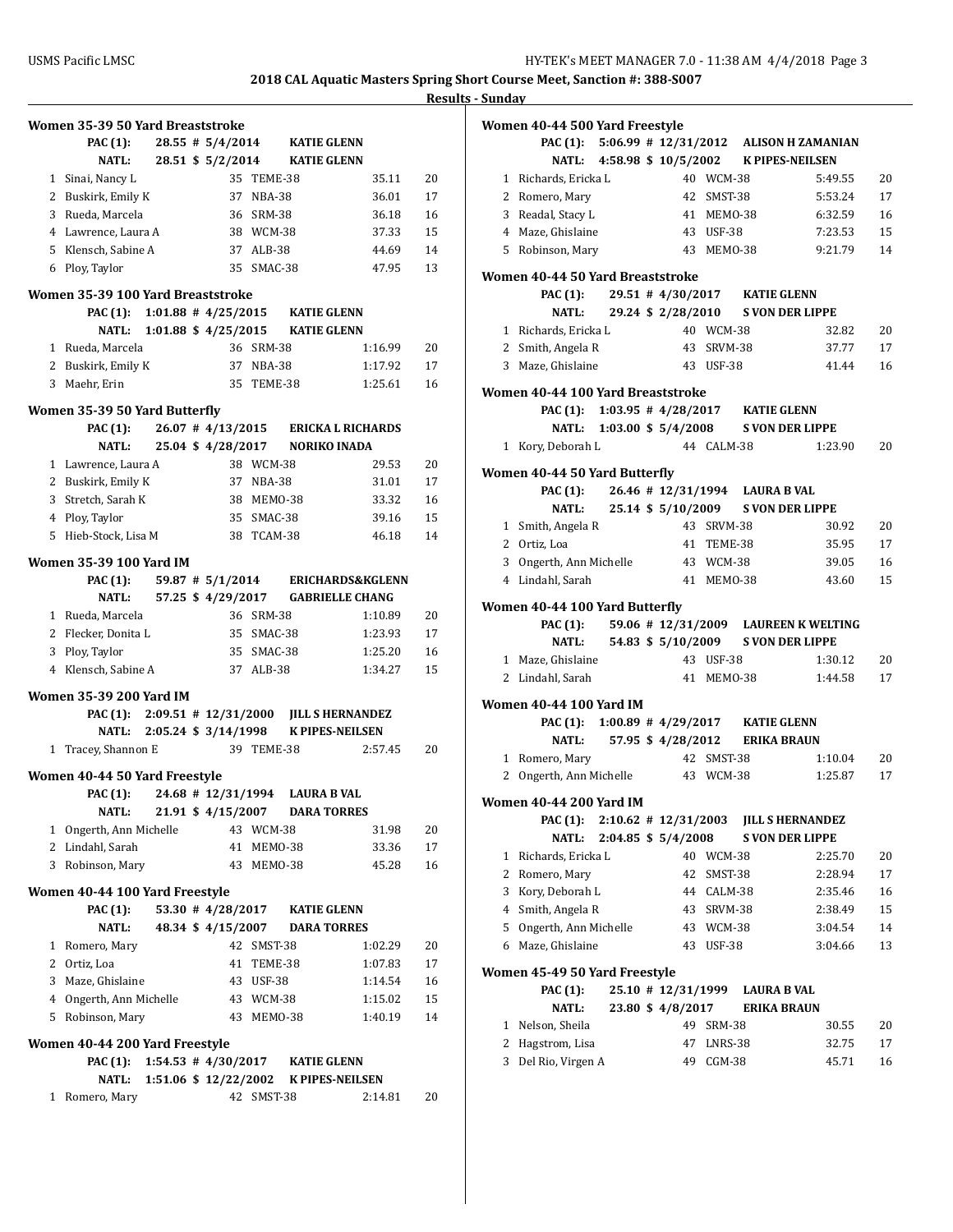|          | Women 45-49 100 Yard Freestyle            |                                      |                          |               |                                |                                               |    |
|----------|-------------------------------------------|--------------------------------------|--------------------------|---------------|--------------------------------|-----------------------------------------------|----|
|          | <b>PAC</b> (1):                           |                                      |                          |               | 53.27 # 12/31/2001 LAURA B VAL |                                               |    |
|          | NATL:                                     |                                      | 51.99 \$ 4/9/2017        |               |                                | <b>ERIKA BRAUN</b>                            |    |
|          | 1 Elson, Denise E                         |                                      |                          | 49 TVM-38     |                                | 1:03.15                                       | 20 |
|          | 2 Brakeman, Jennifer                      |                                      |                          | 47 MAM-38     |                                | 1:05.58                                       | 17 |
| 3        | Shu, Vicki                                |                                      |                          | 49 MEMO-38    |                                | 1:07.46                                       | 16 |
|          | 4 de la Torre, Yasuko                     |                                      |                          | 47 MEMO-38    |                                | 1:10.81                                       | 15 |
|          | 5 Lewis, Aki                              |                                      |                          | 47 SRVM-38    |                                | 1:14.15                                       | 14 |
|          | 6 Beaulieu, Malia D                       |                                      | 47                       | <b>OSS-38</b> |                                | 1:15.46                                       | 13 |
|          | Women 45-49 200 Yard Freestyle            |                                      |                          |               |                                |                                               |    |
|          |                                           |                                      |                          |               |                                | PAC (1): 1:57.73 # 4/7/2017 ALISON H ZAMANIAN |    |
|          |                                           |                                      |                          |               |                                | NATL: 1:53.28 \$ 12/16/2007 K PIPES-NEILSEN   |    |
|          | 1 Brakeman, Jennifer                      |                                      |                          | 47 MAM-38     |                                | 2:21.15                                       | 20 |
|          | 2 Shu, Vicki                              |                                      |                          | 49 MEMO-38    |                                | 2:27.95                                       | 17 |
|          | 3 Lo, Yvonne F                            |                                      |                          | 47 SAC-38     |                                | 2:37.20                                       | 16 |
|          | 4 de la Torre, Yasuko                     |                                      |                          | 47 MEMO-38    |                                | 2:39.20                                       | 15 |
|          | 5 Lewis, Aki                              |                                      |                          | 47 SRVM-38    |                                | 2:46.15                                       | 14 |
|          | 6 Jeffery, Stephanie                      |                                      |                          | 45 UC38-38    |                                | 2:47.69                                       | 13 |
|          | Women 45-49 500 Yard Freestyle            |                                      |                          |               |                                |                                               |    |
|          |                                           |                                      |                          |               |                                | PAC (1): 5:09.18 # 4/9/2016 ALISON H ZAMANIAN |    |
|          |                                           |                                      |                          |               |                                | NATL: 5:04.13 \$ 4/11/2009 K PIPES-NEILSEN    |    |
|          | 1 Shu, Vicki                              |                                      |                          | 49 MEMO-38    |                                | 6:33.83                                       | 20 |
|          | 2 Rogers, Lori J                          |                                      |                          | 47 WCM-38     |                                | 6:34.68                                       | 17 |
|          | 3 Stone, Alice                            |                                      |                          | 49 WCM-38     |                                | 6:53.85                                       | 16 |
|          | 4 Philpott, Patti H                       |                                      |                          | 47 TCAM-38    |                                | 7:16.05                                       | 15 |
|          | 5 Lewis, Aki                              |                                      |                          | 47 SRVM-38    |                                | 7:23.44                                       | 14 |
|          | 6 Beaulieu, Malia D                       |                                      | 47                       | $QSS-38$      |                                | 7:49.56                                       | 13 |
| 7        | Todd, Nichola P                           |                                      |                          | 49 UC38-38    |                                | 8:34.35                                       | 12 |
|          | Women 45-49 50 Yard Backstroke            |                                      |                          |               |                                |                                               |    |
|          | PAC (1):                                  |                                      |                          |               | 28.26 #12/31/1997 LAURA B VAL  |                                               |    |
|          | NATL:                                     |                                      |                          |               |                                | 27.35 \$12/21/2008 K PIPES-NEILSEN            |    |
|          | 1 Rogers, Lori J                          |                                      |                          | 47 WCM-38     |                                | 35.12                                         | 20 |
|          | 2 Hata, Yoko                              |                                      |                          | 49 OCCM-38    |                                | 38.47                                         | 17 |
|          | 3 Stone, Alice                            |                                      |                          | 49 WCM-38     |                                | 41.12                                         | 16 |
|          | 4 Hagstrom, Lisa                          |                                      |                          | 47 LNRS-38    |                                | 50.58                                         | 15 |
| 5        | Del Rio, Virgen A                         |                                      | 49                       | $CGM-38$      |                                | 57.55                                         | 14 |
|          | Women 45-49 100 Yard Backstroke           |                                      |                          |               |                                |                                               |    |
|          | PAC (1): 1:01.50 # 12/31/1997 LAURA B VAL |                                      |                          |               |                                |                                               |    |
|          | NATL:                                     |                                      | 57.83 \$ 5/23/2010       |               |                                | <b>ELLEN REYNOLDS</b>                         |    |
| $\cdots$ | Beaulieu, Malia D                         |                                      |                          | 47 QSS-38     |                                | DQ                                            |    |
|          |                                           |                                      |                          |               |                                |                                               |    |
|          | Women 45-49 50 Yard Breaststroke          |                                      |                          |               |                                |                                               |    |
|          | <b>PAC</b> (1):                           |                                      | 32.82 # 12/31/1994       |               | <b>SUSAN ROY</b>               |                                               |    |
|          | <b>NATL:</b>                              |                                      | 30.17 \$ 5/20/2007<br>49 |               |                                | <b>CAROLINE KRATTLI</b>                       |    |
|          | 1 Garforth, Emma                          |                                      |                          | DAM-38        |                                | 38.74                                         | 20 |
|          | 2 Hagstrom, Lisa                          |                                      |                          | 47 LNRS-38    |                                | 39.03                                         | 17 |
|          | 3 Nelson, Sheila                          |                                      |                          | 49 SRM-38     |                                | 39.39                                         | 16 |
|          | 4 Hata, Yoko                              |                                      |                          | 49 OCCM-38    |                                | 39.81                                         | 15 |
| 5        | Stone, Alice                              |                                      |                          | 49 WCM-38     |                                | 43.13                                         | 14 |
|          | Women 45-49 100 Yard Breaststroke         |                                      |                          |               |                                |                                               |    |
|          | <b>PAC</b> (1):                           | $1:10.77$ # $12/31/2009$ LISA A WARD |                          |               |                                |                                               |    |
|          | NATL:                                     |                                      | $1:05.85$ \$ 3/27/2011   |               |                                | <b>S VON DER LIPPE</b>                        |    |
|          | 1 Elson, Denise E                         |                                      | 49                       | <b>TVM-38</b> |                                | 1:18.87                                       | 20 |
|          | 2 Hata, Yoko                              |                                      |                          | 49 OCCM-38    |                                | 1:25.77                                       | 17 |
| 3        | Nelson, Sheila                            |                                      | 49                       | SRM-38        |                                | 1:26.63                                       | 16 |
|          |                                           |                                      |                          |               |                                |                                               |    |

|        | 4 Hagstrom, Lisa                      |                      | 47 LNRS-38               | 1:29.71                                                       | 15       |
|--------|---------------------------------------|----------------------|--------------------------|---------------------------------------------------------------|----------|
|        | 5 Stone, Alice                        |                      | 49 WCM-38                | 1:32.39                                                       | 14       |
|        |                                       |                      |                          |                                                               |          |
|        | Women 45-49 50 Yard Butterfly         |                      |                          |                                                               |          |
|        | <b>PAC</b> (1):                       |                      |                          | 27.02 #12/31/1998 LAURA B VAL<br>25.64 \$4/9/2017 ERIKA BRAUN |          |
|        | NATL:<br>1 Brakeman, Jennifer         |                      | 47 MAM-38                | 32.37                                                         | 20       |
|        | 2 Shu, Vicki                          | 49                   | MEMO-38                  | 33.09                                                         | 17       |
|        | 3 de la Torre, Yasuko                 |                      | 47 MEM0-38               | 33.75                                                         | 16       |
|        | 4 Field, Lessly                       | 49                   | $ALB-38$                 | 38.17                                                         | 15       |
|        |                                       |                      |                          |                                                               |          |
|        | Women 45-49 100 Yard Butterfly        |                      |                          |                                                               |          |
|        | <b>PAC</b> (1):                       |                      |                          | 59.82 #12/31/2001 LAURA B VAL                                 |          |
|        | <b>NATL:</b>                          | 56.97 \$ 5/1/2011    |                          | S VON DER LIPPE                                               |          |
|        | 1 Elson, Denise E                     |                      | 49 TVM-38                | 1:10.99                                                       | 20       |
|        | 2 Brakeman, Jennifer                  | 47                   | MAM-38                   | 1:15.09                                                       | 17       |
|        | 3 de la Torre, Yasuko                 |                      | 47 MEM0-38               | 1:17.18                                                       | 16       |
|        | 4 Field, Lessly                       | 49                   | ALB-38                   | 1:32.03                                                       | 15       |
| 5      | Philpott, Patti H                     | 47                   | TCAM-38                  | 1:37.49                                                       | 14       |
|        | Women 45-49 100 Yard IM               |                      |                          |                                                               |          |
|        |                                       |                      |                          | PAC (1): 1:02.13 # 12/31/2009 LISA A WARD                     |          |
|        | <b>NATL:</b>                          |                      |                          | 59.39 \$4/28/2012 FALL WILLEBOORDSE                           |          |
|        | 1 Elson, Denise E                     |                      | 49 TVM-38                | 1:11.44                                                       | 20       |
|        | 2 Nelson, Sheila                      | 49                   | <b>SRM-38</b>            | 1:17.01                                                       | 17       |
| 3      | Shu, Vicki                            | 49                   | MEMO-38                  | 1:17.11                                                       | 16       |
|        | 4 Hata, Yoko                          |                      | 49 OCCM-38               | 1:17.97                                                       | 15       |
|        | 5 Lo, Yvonne F                        | 47                   | SAC-38                   | 1:19.88                                                       | 14       |
|        | 6 Stone, Alice                        |                      | 49 WCM-38                | 1:25.26                                                       | 13       |
|        | 7 Field, Lessly                       | 49                   | ALB-38                   | 1:26.99                                                       | 12       |
| 8      | Hagstrom, Lisa                        | 47                   | LNRS-38                  | 1:33.33                                                       | 11       |
|        |                                       |                      |                          |                                                               |          |
|        |                                       |                      |                          |                                                               |          |
|        | Women 45-49 200 Yard IM               |                      |                          |                                                               |          |
|        | <b>PAC (1):</b>                       |                      |                          | 2:15.42 # 12/31/2010 LISA A WARD                              |          |
|        | <b>NATL:</b>                          |                      | 49 DAM-38                | 2:07.26 \$12/16/2007 K PIPES-NEILSEN                          |          |
|        | 1 Garforth, Emma                      |                      |                          | 2:41.14<br>2:46.13                                            | 20       |
|        | 2 Rogers, Lori J                      |                      | 47 WCM-38                | 2:47.35                                                       | 17<br>16 |
|        | 3 Hata, Yoko<br>4 de la Torre, Yasuko |                      | 49 OCCM-38<br>47 MEMO-38 | 2:50.18                                                       | 15       |
|        | 5 Lo, Yvonne F                        | 47                   | SAC-38                   | 3:00.12                                                       | 14       |
|        |                                       |                      | 47 TCAM-38               |                                                               | 13       |
|        | 6 Philpott, Patti H                   |                      |                          | 3:20.58                                                       |          |
|        | Women 50-54 50 Yard Freestyle         |                      |                          |                                                               |          |
|        | <b>PAC</b> (1):                       | 25.30 # 12/31/2002   |                          | <b>LAURA B VAL</b>                                            |          |
|        | <b>NATL:</b>                          | 24.53 \$ 3/18/2016   |                          | <b>FALL WILLEBOORDSE</b>                                      |          |
| 1      | Quick, Sarah E                        | 54                   | NBA-38                   | 26.22                                                         | 20       |
| 2      | Curtin, Janice A                      | 50                   | SMST-38                  | 28.60                                                         | 17       |
| 3      | Cannon, Lindsey A                     | 52                   | WCM-38                   | 32.14                                                         | 16       |
|        | 4 Crow, Joan A                        | 53                   | DAM-38                   | 33.11                                                         | 15       |
|        | 5 Harris, Karen C                     | 51                   | RPM-38                   | 33.59                                                         | 14       |
| 6      | Robinson, Christina                   | 52                   | LNRS-38                  | 38.65                                                         | 13       |
|        | 7 De Naissance, C.A.                  | 53                   | CYDM-38                  | 44.09                                                         | 12       |
|        | Women 50-54 100 Yard Freestyle        |                      |                          |                                                               |          |
|        | PAC (1):                              | $54.38$ # 12/31/2002 |                          | <b>LAURA B VAL</b>                                            |          |
|        | <b>NATL:</b>                          | 53.60 \$ 4/29/2016   |                          | <b>FALL WILLEBOORDSE</b>                                      |          |
| 1      | Quick, Sarah E                        | 54                   | NBA-38                   | 57.29                                                         | 20       |
| 2      | Boone, Danielle                       | 52                   | WCM-38                   | 1:01.99                                                       | 17       |
| 3      | Cox, Juliet E                         | 50                   | MAM-38                   | 1:03.70                                                       | 16       |
| 4<br>5 | Riley, Jayne E<br>Couch, Stephanie D  | 54                   | SRVM-38<br>53 MELO-38    | 1:07.36<br>1:07.84                                            | 15<br>14 |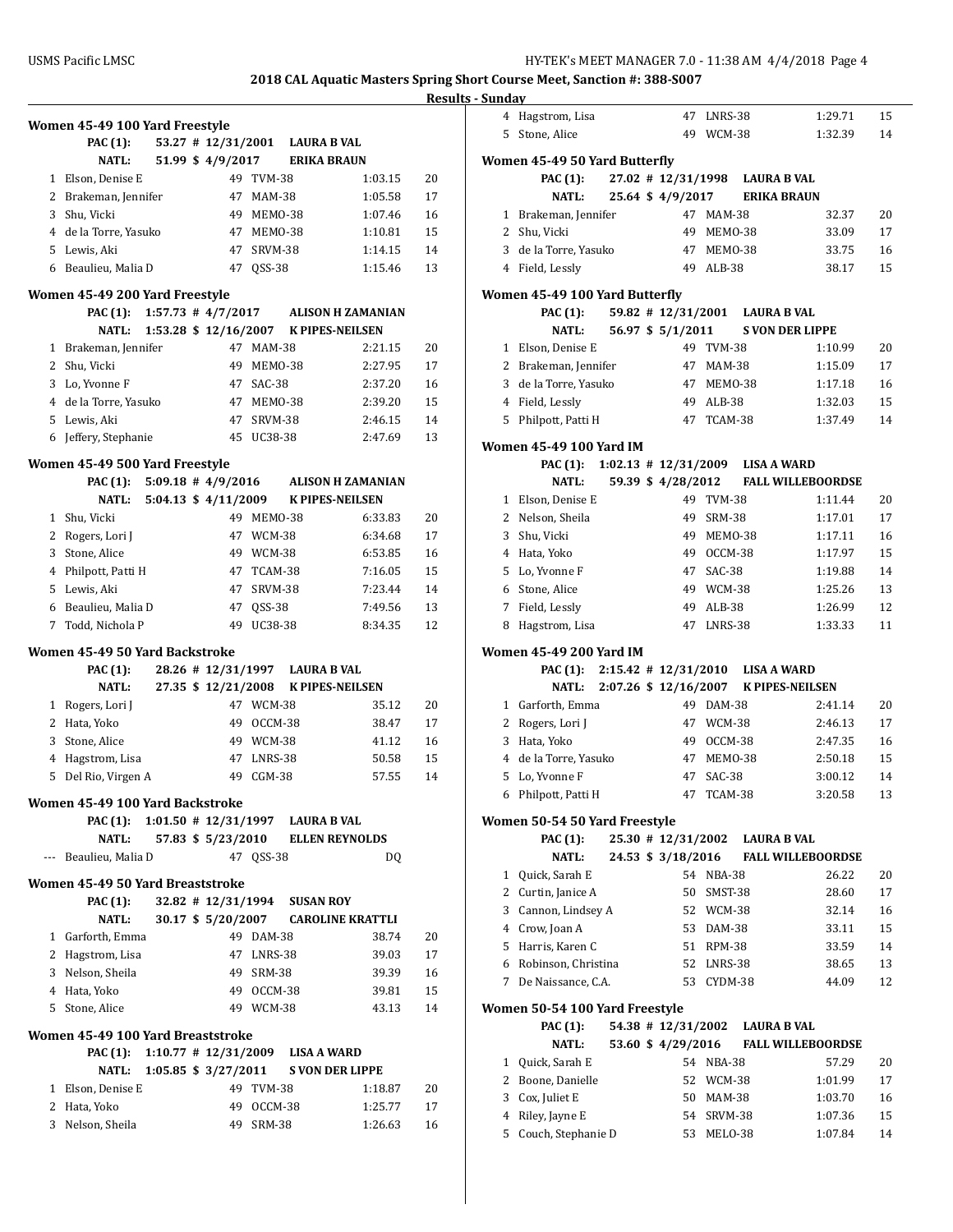|    |                                  |                          |               |                          | Resu |
|----|----------------------------------|--------------------------|---------------|--------------------------|------|
|    | (Women 50-54 100 Yard Freestyle) |                          |               |                          |      |
| 6  | Miller, Scotia A                 | 53                       | TEME-38       | 1:08.29                  | 13   |
| 7  | Genua, Nicole L                  |                          | 54 SRVM-38    | 1:10.94                  | 12   |
| 8  | Harris, Karen C                  |                          | 51 RPM-38     | 1:11.95                  | 11   |
| 9  | Phalen, Jennifer R               |                          | 53 DAM-38     | 1:12.22                  | 9    |
| 10 | Cannon, Lindsey A                |                          | 52 WCM-38     | 1:14.33                  | 7    |
| 11 | Mose, Becky                      |                          | 51 SRVM-38    | 1:19.02                  | 6    |
| 12 | Robinson, Christina              |                          | 52 LNRS-38    | 1:22.70                  | 5    |
| 13 | De Naissance, C.A.               |                          | 53 CYDM-38    | 1:36.26                  | 4    |
|    | Women 50-54 200 Yard Freestyle   |                          |               |                          |      |
|    | <b>PAC</b> (1):                  | $1:58.43$ # $5/4/2014$   |               | <b>JILL S HERNANDEZ</b>  |      |
|    | NATL:                            | 1:58.34 \$ 4/10/2016     |               | <b>ELLEN REYNOLDS</b>    |      |
| 1  | Quick, Sarah E                   |                          | 54 NBA-38     | 2:05.37                  | 20   |
| 2  | Curtin, Janice A                 |                          | 50 SMST-38    | 2:14.83                  | 17   |
| 3  | Sepulvado, Patricia L            |                          | 53 RAMS-38    | 2:17.74                  | 16   |
| 4  | Couch, Stephanie D               |                          | 53 MELO-38    | 2:21.38                  | 15   |
| 5  | Riley, Jayne E                   |                          | 54 SRVM-38    | 2:22.80                  | 14   |
| 6  | Miller, Scotia A                 |                          | 53 TEME-38    | 2:33.21                  | 13   |
| 7  | Cox, Juliet E                    |                          | 50 MAM-38     | 2:36.14                  | 12   |
| 8  | Phalen, Jennifer R               |                          | 53 DAM-38     | 2:36.38                  | 11   |
| 9  | Harris, Karen C                  |                          | 51 RPM-38     | 2:38.39                  | 9    |
| 10 | Genua, Nicole L                  |                          | 54 SRVM-38    | 2:42.67                  | 7    |
| 11 | Mose, Becky                      |                          | 51 SRVM-38    | 2:50.84                  | 6    |
| 12 | Perry, Rebecca R                 |                          | 53 MAM-38     | 2:55.03                  | 5    |
|    | 13 Robinson, Christina           |                          | 52 LNRS-38    | 3:07.18                  | 4    |
|    | Women 50-54 500 Yard Freestyle   |                          |               |                          |      |
|    | <b>PAC (1):</b>                  | $5:14.56$ # $5/9/2013$   |               | <b>JILL S HERNANDEZ</b>  |      |
|    | <b>NATL:</b>                     | 5:14.56 \$ 5/12/2013     |               | <b>JILL HERNANDEZ</b>    |      |
| 1  | Sepulvado, Patricia L            |                          | 53 RAMS-38    | 5:58.22                  | 20   |
| 2  | Cox, Juliet E                    |                          | 50 MAM-38     | 6:00.38                  | 17   |
| 3  | Riley, Jayne E                   |                          | 54 SRVM-38    | 6:11.39                  | 16   |
| 4  | Couch, Stephanie D               |                          | 53 MELO-38    | 6:12.94                  | 15   |
| 5  | Bulman, Robin A                  |                          | 52 SRM-38     | 6:29.81                  | 14   |
| 6  | Phalen, Jennifer R               |                          | 53 DAM-38     | 7:00.42                  | 13   |
| 7  | Mose, Becky                      |                          | 51 SRVM-38    | 7:37.94                  | 12   |
| 8  | Asta, Lisa M                     |                          | 52 WCM-38     | 9:38.85                  | 11   |
|    | Women 50-54 50 Yard Backstroke   |                          |               |                          |      |
|    | <b>PAC (1):</b>                  | 29.35 # 12/31/2005       |               | <b>LAURA B VAL</b>       |      |
|    | NATL:                            | 27.04 \$ 5/10/2013       |               | <b>LESLIE LIVINGSTON</b> |      |
| 1  | Cox, Juliet E                    |                          | 50 MAM-38     | 31.74                    | 20   |
| 2  | Keighley, Carole L               |                          | 54 QSS-38     | 37.78                    | 17   |
|    | Women 50-54 100 Yard Backstroke  |                          |               |                          |      |
|    | <b>PAC</b> (1):                  | $1:03.24$ # $12/31/2005$ |               | <b>KAREN M HUMPHREYS</b> |      |
|    | <b>NATL:</b>                     | 59.19 \$ 3/18/2016       |               | <b>FALL WILLEBOORDSE</b> |      |
|    | 1 Cox, Juliet E                  |                          | 50 MAM-38     | 1:12.72                  | 20   |
|    | 2 Sepulvado, Patricia L          |                          | 53 RAMS-38    | 1:15.28                  | 17   |
| 3  | Miller, Scotia A                 |                          | 53 TEME-38    | 1:19.84                  | 16   |
|    | 4 Harris, Karen C                |                          | 51 RPM-38     | 1:31.35                  | 15   |
| 5  | Asta, Lisa M                     |                          | 52 WCM-38     | 1:53.94                  | 14   |
|    | Women 50-54 50 Yard Breaststroke |                          |               |                          |      |
|    | PAC (1):                         | $33.12 \# 4/30/2017$     |               | <b>KATHRYN E GELMAN</b>  |      |
|    | <b>NATL:</b>                     | 32.37 \$ 5/21/2010       |               | <b>BRIGITTE HEUER</b>    |      |
| 1  | Bulman, Robin A                  | 52                       | <b>SRM-38</b> | 36.11                    | 20   |
| 2  | Phalen, Jennifer R               | 53                       | DAM-38        | 41.98                    | 17   |

|                | 3 Crow, Joan A                          |  | 53                       | DAM-38           |                                           | 42.33              | 16       |
|----------------|-----------------------------------------|--|--------------------------|------------------|-------------------------------------------|--------------------|----------|
| 4              | Keighley, Carole L                      |  | 54                       | QSS-38           |                                           | 43.06              | 15       |
|                |                                         |  |                          |                  |                                           |                    |          |
|                | Women 50-54 100 Yard Breaststroke       |  |                          |                  |                                           |                    |          |
|                | <b>PAC (1):</b>                         |  | $1:12.45$ # $12/31/2010$ |                  | <b>COKIE LEPINSKI</b>                     |                    |          |
|                | <b>NATL:</b>                            |  | 1:09.21 \$ 2/18/2012     |                  | <b>CAROLINE KRATTLI</b>                   |                    |          |
| 1              | Bulman, Robin A                         |  | 52                       | SRM-38           |                                           | 1:19.26            | 20       |
|                | 2 Phalen, Jennifer R                    |  |                          | 53 DAM-38        |                                           | 1:29.04            | 17       |
| 3              | Crow, Joan A                            |  |                          | 53 DAM-38        |                                           | 1:32.90            | 16       |
|                | 4 Asta, Lisa M                          |  |                          | 52 WCM-38        |                                           | 2:08.46            | 15       |
|                |                                         |  |                          |                  |                                           |                    |          |
|                | Women 50-54 50 Yard Butterfly           |  |                          |                  |                                           |                    |          |
|                | <b>PAC (1):</b>                         |  |                          |                  | 27.81 #12/31/2002 LAURA B VAL             |                    |          |
|                | NATL:                                   |  | 25.70 \$ 5/11/2013       |                  | <b>LESLIE LIVINGSTON</b>                  |                    |          |
| 1              | Quick, Sarah E                          |  |                          | 54 NBA-38        |                                           | 29.42              | 20       |
| 2              | Welting, Laureen K                      |  | 52                       | <b>TOC-38</b>    |                                           | 29.44              | 17       |
| 3              | Perry, Rebecca R                        |  | 53                       | MAM-38           |                                           | 30.68              | 16       |
|                | 4 Boone, Danielle                       |  | 52                       | WCM-38           |                                           | 31.31              | 15       |
| 5.             | Sepulvado, Patricia L                   |  |                          | 53 RAMS-38       |                                           | 32.42              | 14       |
|                | 6 Curtin, Janice A                      |  |                          | 50 SMST-38       |                                           | 32.70              | 13       |
|                | 7 Cannon, Lindsey A                     |  |                          | 52 WCM-38        |                                           | 36.28              | 12       |
|                | 8 Keighley, Carole L                    |  |                          | 54 QSS-38        |                                           | 37.24              | 11       |
|                |                                         |  |                          |                  |                                           |                    |          |
|                | Women 50-54 100 Yard Butterfly          |  |                          |                  |                                           |                    |          |
|                | <b>PAC (1):</b>                         |  |                          |                  | 1:00.17 # 5/9/2013 JILL S HERNANDEZ       |                    |          |
|                | NATL:                                   |  | $1:00.17$ \$ $5/12/2013$ |                  | <b>JILL HERNANDEZ</b>                     |                    |          |
| $\mathbf{1}$   | Conner, Mary M                          |  |                          | 51 WCM-38        |                                           | 1:17.50            | 20       |
|                | 2 Asta, Lisa M                          |  |                          | 52 WCM-38        |                                           | 2:03.74            | 17       |
|                |                                         |  |                          |                  |                                           |                    |          |
|                | Women 50-54 100 Yard IM                 |  |                          |                  |                                           |                    |          |
|                |                                         |  |                          |                  | PAC (1): 1:05.48 # 12/31/2005 LAURA B VAL |                    |          |
|                | NATL:                                   |  | $1:01.28$ \$ 4/29/2016   |                  | <b>FALL WILLEBOORDSE</b>                  |                    |          |
|                |                                         |  |                          |                  |                                           |                    |          |
|                | 1 Curtin, Janice A                      |  |                          | 50 SMST-38       |                                           | 1:13.82            | 20       |
|                | 2 Bulman, Robin A                       |  |                          | 52 SRM-38        |                                           | 1:17.06            | 17       |
|                | 3 Keighley, Carole L                    |  |                          | 54 QSS-38        |                                           | 1:21.17            | 16       |
|                | 4 Cannon, Lindsey A                     |  |                          | 52 WCM-38        |                                           | 1:22.70            | 15       |
|                |                                         |  |                          |                  |                                           |                    |          |
|                | Women 50-54 200 Yard IM                 |  |                          |                  |                                           |                    |          |
|                | <b>PAC (1):</b>                         |  | $2:14.40 \# 5/9/2013$    |                  | <b>JILL S HERNANDEZ</b>                   |                    |          |
|                | NATL:                                   |  |                          |                  | 2:13.16 \$5/10/2015 ELLEN REYNOLDS        |                    |          |
| 1              | Couch, Stephanie D                      |  |                          | 53 MELO-38       |                                           | 2:44.55            | 20       |
| $\overline{c}$ | Bulman, Robin A                         |  | 52                       | <b>SRM-38</b>    |                                           | 2:45.36            | 17       |
| 3              | Conner, Mary M                          |  | 51                       | WCM-38           |                                           | 2:48.04            | 16       |
| 4              | Harris, Karen C                         |  | 51                       | RPM-38           |                                           | 3:12.97            | 15       |
| 5              | Asta, Lisa M                            |  |                          | 52 WCM-38        |                                           | 4:03.29            | 14       |
|                |                                         |  |                          |                  |                                           |                    |          |
|                | Women 55-59 50 Yard Freestyle           |  |                          |                  |                                           |                    |          |
|                | <b>PAC</b> (1):                         |  | 25.29 # 12/31/2009       |                  | LAURA B VAL                               |                    |          |
|                | <b>NATL:</b>                            |  | 25.16 \$ 4/8/2017        |                  | <b>SUE WALSH</b>                          |                    |          |
| $\mathbf{1}$   | Cagigas, Debbie                         |  |                          | 56 EBAT-38       |                                           | 28.40              | 20       |
| 2              | Joyce, Martha O                         |  | 58                       | TAM-38           |                                           | 29.15              | 17       |
| 3              | Rafkin, Louise                          |  | 59                       | MEMO-38          |                                           | 31.16              | 16       |
|                | Women 55-59 100 Yard Freestyle          |  |                          |                  |                                           |                    |          |
|                | <b>PAC</b> (1):                         |  | 54.72 # 12/31/2008       |                  | <b>LAURA B VAL</b>                        |                    |          |
|                | <b>NATL:</b>                            |  | 54.72 \$ 5/4/2008        |                  | <b>LAURA VAL</b>                          |                    |          |
| 1              | Joyce, Martha O                         |  | 58                       | TAM-38           |                                           | 1:05.08            | 20       |
|                |                                         |  | 59                       |                  |                                           |                    |          |
|                | 2 Rafkin, Louise                        |  |                          | MEMO-38          |                                           | 1:08.06            | 17       |
| 3              | McNamara, Margaret M                    |  | 58                       | TEME-38          |                                           | 1:08.50            | 16       |
| 4<br>5         | Taylor, Catherine W<br>Hickel, Jessie J |  | 55<br>59                 | WCM-38<br>TAM-38 |                                           | 1:09.86<br>1:13.44 | 15<br>14 |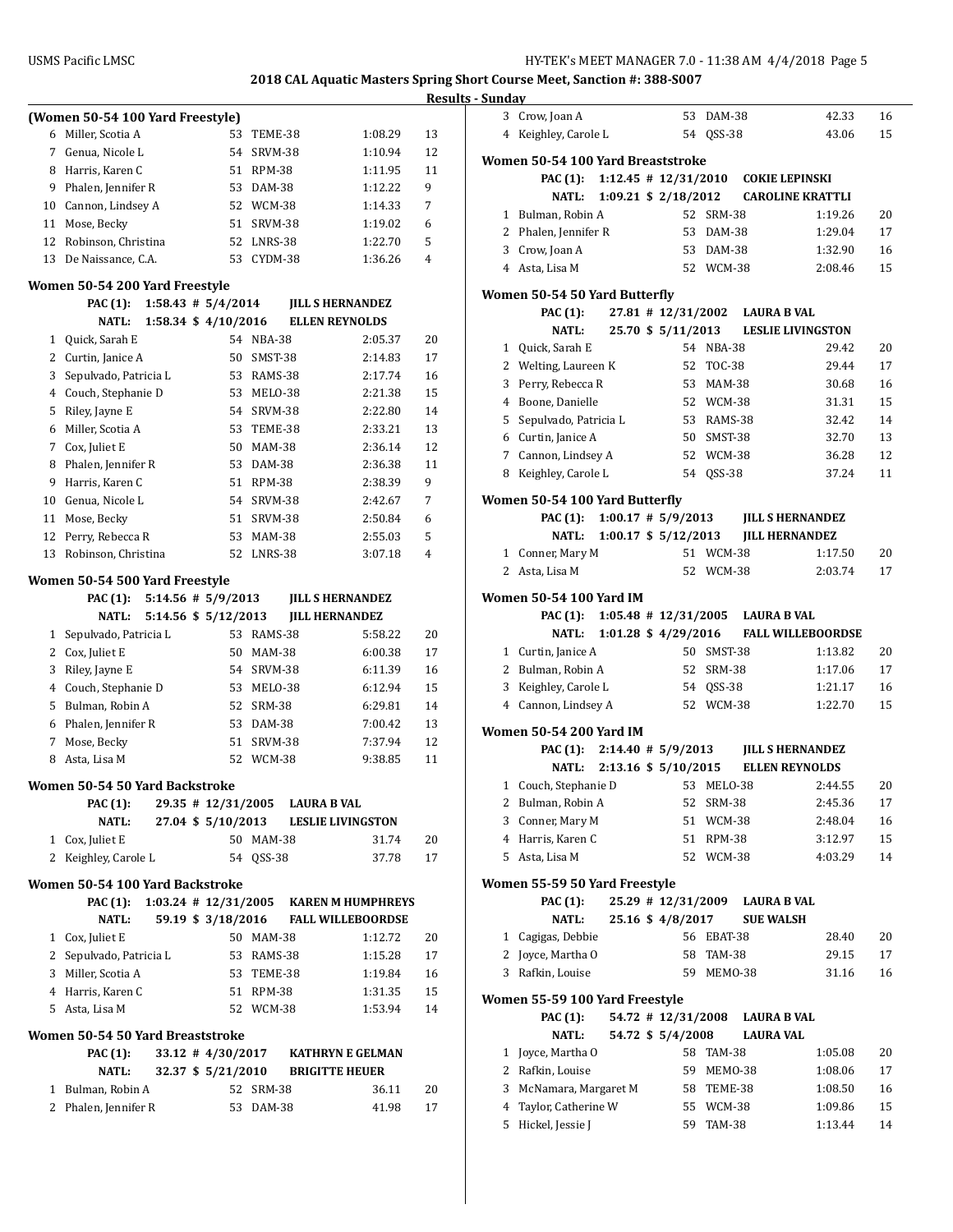### **Results - Sunday**

|   | (Women 55-59 100 Yard Freestyle)          |                                        |    |               |                               |                                              |    |
|---|-------------------------------------------|----------------------------------------|----|---------------|-------------------------------|----------------------------------------------|----|
|   | 6 Loyd, Susan M                           |                                        |    | 58 TCAM-38    |                               | 1:31.88                                      | 13 |
|   | 7 Gregoriev, Maria                        |                                        |    | 59 UC38-38    |                               | 1:59.51                                      | 12 |
|   | Women 55-59 200 Yard Freestyle            |                                        |    |               |                               |                                              |    |
|   | PAC (1): 1:59.02 # 12/31/2009 LAURA B VAL |                                        |    |               |                               |                                              |    |
|   | NATL:                                     | 1:57.90 \$4/30/2017 KARLYN PIPES       |    |               |                               |                                              |    |
|   | 1 Focha, Teresa M                         |                                        |    | 57 MAAC-38    |                               | 3:03.83                                      | 20 |
|   | 2 Gregoriev, Maria                        |                                        |    | 59 UC38-38    |                               | 4:31.05                                      | 17 |
|   |                                           |                                        |    |               |                               |                                              |    |
|   | Women 55-59 500 Yard Freestyle            |                                        |    |               |                               |                                              |    |
|   |                                           |                                        |    |               |                               | PAC (1): 5:20.68 #4/29/2017 JILL SHERNANDEZ  |    |
|   |                                           |                                        |    |               |                               | NATL: 5:20.68 \$4/29/2017 JILL HERNANDEZ     |    |
|   | 1 Hickel, Jessie J                        |                                        |    | 59 TAM-38     |                               | 7:15.95                                      | 20 |
|   | 2 Loyd, Susan M                           |                                        |    |               | 58 TCAM-38                    | 8:29.97                                      | 17 |
|   | 3 Carroll, Leah A                         |                                        |    | 56 ALB-38     |                               | 9:16.34                                      | 16 |
|   | Women 55-59 50 Yard Backstroke            |                                        |    |               |                               |                                              |    |
|   | PAC (1):                                  |                                        |    |               | 28.88 # 3/28/2010 LAURA B VAL |                                              |    |
|   |                                           |                                        |    |               |                               | NATL: 28.14 \$ 10/30/2016 LESLIE LIVINGSTON  |    |
|   | 1 Hickel, Jessie J                        |                                        |    | 59 TAM-38     |                               | 42.29                                        | 20 |
|   | Women 55-59 100 Yard Backstroke           |                                        |    |               |                               |                                              |    |
|   | PAC (1): 1:04.65 # 12/31/2010 LAURA B VAL |                                        |    |               |                               |                                              |    |
|   |                                           | NATL: 1:00.80 \$4/30/2017 KARLYN PIPES |    |               |                               |                                              |    |
|   | 1 Focha, Teresa M                         |                                        |    | 57 MAAC-38    |                               | 1:41.55                                      | 20 |
|   | 2 Carroll, Leah A                         |                                        |    | 56 ALB-38     |                               | 1:45.43                                      | 17 |
|   |                                           |                                        |    |               |                               |                                              |    |
|   | Women 55-59 50 Yard Breaststroke          |                                        |    |               |                               |                                              |    |
|   | <b>PAC (1):</b>                           |                                        |    |               |                               | 35.60 # 12/31/2001 CAROLYN BOAK              |    |
|   | NATL:                                     |                                        |    |               |                               | 32.13 \$4/30/2017 CAROLINE KRATTLI           |    |
|   | 1 Cagigas, Debbie                         |                                        |    | 56 EBAT-38    |                               | 38.02                                        | 20 |
|   | 2 Taylor, Catherine W                     |                                        |    | 55 WCM-38     |                               | 40.12                                        | 17 |
|   | 3 Gregoriev, Maria                        |                                        |    | 59 UC38-38    |                               | 59.95                                        | 16 |
|   | Women 55-59 100 Yard Breaststroke         |                                        |    |               |                               |                                              |    |
|   |                                           |                                        |    |               |                               | PAC (1): 1:19.40 # 4/13/2015 HILARY R HAFNER |    |
|   |                                           |                                        |    |               |                               | NATL: 1:10.55 \$4/28/2017 CAROLINE KRATTLI   |    |
|   | 1 Taylor, Catherine W                     |                                        |    | 55 WCM-38     |                               | 1:30.48                                      | 20 |
|   | 2 Carroll, Leah A                         |                                        |    | 56 ALB-38     |                               | 1:48.60                                      | 17 |
|   | Women 55-59 50 Yard Butterfly             |                                        |    |               |                               |                                              |    |
|   | PAC (1): 28.20 #4/10/2010 LAURA B VAL     |                                        |    |               |                               |                                              |    |
|   | <b>NATL:</b>                              |                                        |    |               |                               | 27.04 \$10/30/2016 LESLIE LIVINGSTON         |    |
| 1 | Cagigas, Debbie                           |                                        | 56 | EBAT-38       |                               | 31.78                                        | 20 |
|   | 2 Joyce, Martha O                         |                                        | 58 | TAM-38        |                               | 34.14                                        | 17 |
| 3 | Rafkin, Louise                            |                                        |    | 59 MEMO-38    |                               | 34.36                                        | 16 |
| 4 | Hickel, Jessie J                          |                                        |    | 59 TAM-38     |                               | 41.95                                        | 15 |
| 5 | Loyd, Susan M                             |                                        | 58 | TCAM-38       |                               | 47.51                                        | 14 |
|   |                                           |                                        |    |               |                               |                                              |    |
|   | Women 55-59 100 Yard Butterfly            |                                        |    |               |                               |                                              |    |
|   | <b>PAC</b> (1):                           | $1:01.31$ # $12/31/2009$               |    |               | <b>LAURA B VAL</b>            |                                              |    |
|   | NATL:                                     | $1:00.41$ \$ $4/29/2017$               |    |               |                               | <b>KARLYN PIPES</b>                          |    |
| 1 | Rafkin, Louise                            |                                        | 59 | MEMO-38       |                               | 1:17.97                                      | 20 |
| 2 | Joyce, Martha O                           |                                        | 58 | <b>TAM-38</b> |                               | 1:22.04                                      | 17 |
| 3 | Focha, Teresa M                           |                                        |    | 57 MAAC-38    |                               | 1:39.48                                      | 16 |
| 4 | Taylor, Catherine W                       |                                        |    | 55 WCM-38     |                               | 1:45.74                                      | 15 |
| 5 | Carroll, Leah A                           |                                        | 56 | ALB-38        |                               | 1:46.74                                      | 14 |
|   |                                           |                                        |    |               |                               |                                              |    |

| Women 55-59 100 Yard IM                                    |                            |                  |            |                                                |         |    |
|------------------------------------------------------------|----------------------------|------------------|------------|------------------------------------------------|---------|----|
|                                                            |                            |                  |            | PAC (1): 1:05.21 # 12/31/2007 LAURA B VAL      |         |    |
|                                                            |                            |                  |            | NATL: 1:02.34 \$4/29/2017 KARLYN PIPES         |         |    |
| 1 Cagigas, Debbie                                          |                            |                  | 56 EBAT-38 |                                                | 1:15.52 | 20 |
| 2 Rafkin, Louise                                           |                            |                  | 59 MEMO-38 |                                                | 1:20.46 | 17 |
| 3 Focha, Teresa M                                          |                            |                  | 57 MAAC-38 |                                                | 1:40.67 | 16 |
| 4 Loyd, Susan M                                            |                            |                  | 58 TCAM-38 |                                                | 1:45.97 | 15 |
|                                                            |                            |                  |            |                                                |         |    |
| Women 55-59 200 Yard IM<br>PAC (1): $2:15.70 \# 4/28/2017$ |                            |                  |            |                                                |         |    |
|                                                            | NATL: 2:15.70 \$ 4/28/2017 |                  |            | <b>JILL S HERNANDEZ</b>                        |         |    |
|                                                            |                            |                  |            | <b>JILL HERNANDEZ</b>                          |         |    |
| 1 Taylor, Catherine W                                      |                            |                  | 55 WCM-38  |                                                | 2:59.27 | 20 |
| 2 Hickel, Jessie J                                         |                            |                  | 59 TAM-38  |                                                | 3:07.98 | 17 |
| 3 Loyd, Susan M                                            |                            |                  | 58 TCAM-38 |                                                | 3:43.57 | 16 |
| 4 Carroll, Leah A                                          |                            |                  | 56 ALB-38  |                                                | 3:53.01 | 15 |
| Women 60-64 50 Yard Freestyle                              |                            |                  |            |                                                |         |    |
| <b>PAC</b> (1):                                            |                            |                  |            | 26.48 # 3/9/2014 LAURA B VAL                   |         |    |
|                                                            |                            |                  |            | NATL: 26.28 \$4/23/2017 NOYES\NOYES            |         |    |
| 1 Roy, Karen M                                             |                            |                  | 63 RPM-38  |                                                | 1:11.57 | 20 |
| Women 60-64 100 Yard Freestyle                             |                            |                  |            |                                                |         |    |
| <b>PAC</b> (1):                                            |                            |                  |            | 56.45 #12/31/2012 LAURA B VAL                  |         |    |
| <b>NATL:</b>                                               |                            |                  |            | 56.45 \$4/29/2012 LAURA VAL                    |         |    |
| 1 Haufler, Susan L                                         |                            |                  | 60 MEMO-38 |                                                | 1:10.08 | 20 |
| 2 Quinn, Phyllis E                                         |                            |                  | 62 TOC-38  |                                                | 1:16.17 | 17 |
|                                                            |                            |                  |            |                                                |         |    |
| Women 60-64 200 Yard Freestyle                             |                            |                  |            |                                                |         |    |
|                                                            |                            |                  |            | PAC (1): 2:05.75 # 5/22/2016 LAURA B VAL       |         |    |
| <b>NATL:</b>                                               |                            |                  |            | 2:05.75 \$ 5/22/2016 LAURA VAL                 |         |    |
| 1 Helmrich, Susan P                                        |                            |                  | 62 LNRS-38 |                                                | 2:27.82 | 20 |
| 2 Nip, Carol J                                             |                            |                  | 60 ALB-38  |                                                | 3:16.85 | 17 |
| Women 60-64 500 Yard Freestyle                             |                            |                  |            |                                                |         |    |
|                                                            |                            |                  |            | PAC (1): 5:39.00 # 1/26/2014 LAURA B VAL       |         |    |
| NATL:                                                      |                            |                  |            | 5:39.00 \$1/26/2014 LAURA VAL                  |         |    |
| 1 Helmrich, Susan P                                        |                            |                  | 62 LNRS-38 |                                                | 6:21.59 | 20 |
| 2 Eisenman, Judy A                                         |                            |                  | 64 TAM-38  |                                                | 6:43.57 | 17 |
| 3 Haufler. Susan L                                         |                            |                  | 60 MEMO-38 |                                                | 7:01.52 | 16 |
| 4 Quinn, Phyllis E                                         |                            |                  | 62 TOC-38  |                                                | 7:15.93 | 15 |
|                                                            |                            |                  |            |                                                |         |    |
| Women 60-64 50 Yard Backstroke                             |                            |                  |            |                                                |         |    |
| <b>PAC</b> (1):                                            |                            |                  |            | $29.58 \# 4/26/2015$ LAURA B VAL               |         |    |
| <b>NATL:</b>                                               |                            |                  |            | 29.58 \$4/26/2015 LAURA VAL                    |         |    |
| 1 Helmrich, Susan P                                        |                            |                  | 62 LNRS-38 |                                                | 37.04   | 20 |
| 2 Nip, Carol J                                             |                            |                  | 60 ALB-38  |                                                | 45.73   | 17 |
| Women 60-64 50 Yard Breaststroke                           |                            |                  |            |                                                |         |    |
| <b>PAC (1):</b>                                            |                            |                  |            | 37.32 #4/30/2017 BARBARA C WHEELER             |         |    |
| <b>NATL:</b>                                               |                            |                  |            | 33.79 \$5/7/2017 MELINDA MANN                  |         |    |
| 1 Nip, Carol J                                             |                            |                  | 60 ALB-38  |                                                | 47.11   | 20 |
| 2 Roy, Karen M                                             |                            |                  | 63 RPM-38  |                                                | 1:18.92 | 17 |
|                                                            |                            |                  |            |                                                |         |    |
| Women 60-64 100 Yard Breaststroke                          |                            |                  |            |                                                |         |    |
|                                                            |                            |                  |            | PAC (1): 1:19.50 # 4/28/2017 BARBARA C WHEELER |         |    |
| NATL:                                                      |                            |                  |            | 1:16.55 \$ 5/6/2017 MELINDA MANN               |         |    |
| 1 Haufler, Susan L                                         |                            |                  | 60 MEMO-38 |                                                | 1:38.27 | 20 |
| Women 60-64 50 Yard Butterfly                              |                            |                  |            |                                                |         |    |
| <b>PAC</b> (1):                                            |                            | 29.28 # 2/9/2014 |            | <b>LAURA B VAL</b>                             |         |    |
| NATL:                                                      |                            |                  |            | 29.14 \$5/11/2013 CHARLOTTE DAVIS              |         |    |

1 Helmrich, Susan P 62 LNRS-38 36.43 20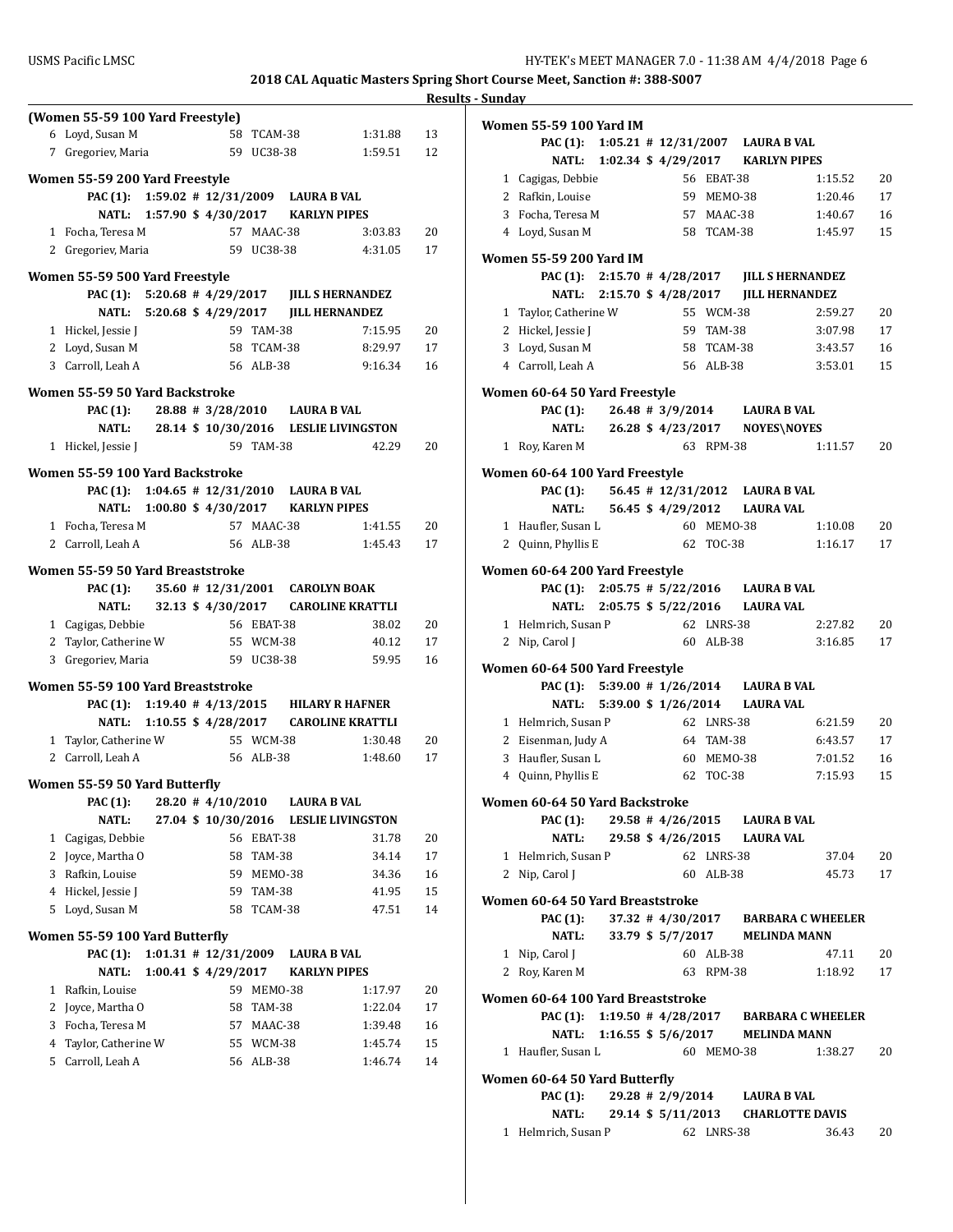|                                 |  |                                             |            |                                           | 2018 CAL Aquatic Masters Spring S | Result |
|---------------------------------|--|---------------------------------------------|------------|-------------------------------------------|-----------------------------------|--------|
| (Women 60-64 50 Yard Butterfly) |  |                                             |            |                                           |                                   |        |
| 2 Haufler, Susan L              |  |                                             | 60 MEMO-38 |                                           | 39.48                             | 17     |
| 3 Palmer, Teddy                 |  |                                             | 63 MAM-38  |                                           | 48.29                             | 16     |
| 4 Nip, Carol J                  |  |                                             | 60 ALB-38  |                                           | 48.34                             | 15     |
| Women 60-64 100 Yard Butterfly  |  |                                             |            |                                           |                                   |        |
|                                 |  |                                             |            | PAC (1): 1:04.27 # 12/31/2012 LAURA B VAL |                                   |        |
|                                 |  |                                             |            | NATL: 1:04.27 \$ 4/27/2012 LAURA VAL      |                                   |        |
| 1 Haufler, Susan L              |  |                                             | 60 MEMO-38 |                                           | 1:41.26                           | 20     |
| <b>Women 60-64 100 Yard IM</b>  |  |                                             |            |                                           |                                   |        |
|                                 |  |                                             |            | PAC (1): 1:07.08 # 5/17/2015 LAURA B VAL  |                                   |        |
|                                 |  |                                             |            | NATL: 1:07.08 \$5/17/2015 LAURA VAL       |                                   |        |
| 1 Helmrich, Susan P             |  |                                             | 62 LNRS-38 |                                           | 1:19.71                           | 20     |
|                                 |  |                                             |            |                                           |                                   |        |
| <b>Women 60-64 200 Yard IM</b>  |  |                                             |            | PAC (1): 2:25.40 # 12/31/2012 LAURA B VAL |                                   |        |
|                                 |  |                                             |            | NATL: 2:25.40 \$ 3/4/2012 LAURA VAL       |                                   |        |
| 1 Quinn, Phyllis E              |  |                                             | 62 TOC-38  |                                           | 3:09.01                           | 20     |
| 2 Nip, Carol J                  |  |                                             | 60 ALB-38  |                                           | 3:29.98                           | 17     |
|                                 |  |                                             |            |                                           |                                   |        |
| Women 65-69 50 Yard Freestyle   |  |                                             |            |                                           |                                   |        |
|                                 |  |                                             |            | PAC (1): 26.73 # 4/30/2017 LAURA B VAL    |                                   |        |
|                                 |  |                                             |            | NATL: 26.73 \$ 4/30/2017 LAURA VAL        |                                   |        |
| 1 Val, Laura B                  |  |                                             | 66 TAM-38  |                                           | 27.24                             | 20     |
| 2 Guthrie, Sally K              |  |                                             | 68 SMST-38 |                                           | 33.39                             | 17     |
| 3 Harms, Cheryl M               |  |                                             | 66 TCAM-38 |                                           | 35.61                             | 16     |
| Women 65-69 100 Yard Freestyle  |  |                                             |            |                                           |                                   |        |
| PAC (1):                        |  |                                             |            | 58.21 # 4/28/2017 LAURA B VAL             |                                   |        |
|                                 |  |                                             |            | NATL: 58.21 \$ 4/28/2017 LAURA VAL        |                                   |        |
| 1 Val, Laura B                  |  |                                             | 66 TAM-38  |                                           | 59.70                             | 20     |
| 2 Harms, Cheryl M               |  | 66 TCAM-38                                  |            |                                           | 1:18.74                           | 17     |
| 3 Collins, Susan M              |  | 68 WCM-38                                   |            |                                           | 1:23.16                           | 16     |
| 4 Blew, Susan                   |  |                                             |            | 65 LNRS-38                                | 1:31.56                           | 15     |
| 5 Taub, Pamela A                |  |                                             |            | 67 WCM-38                                 | 2:02.42                           | 14     |
| Women 65-69 200 Yard Freestyle  |  |                                             |            |                                           |                                   |        |
|                                 |  |                                             |            | PAC (1): 2:09.22 # 3/11/2017 LAURA B VAL  |                                   |        |
|                                 |  |                                             |            | NATL: 2:09.22 \$ 3/11/2017 LAURA VAL      |                                   |        |
| 1 Guthrie, Sally K 68 SMST-38   |  |                                             |            |                                           | 2:35.71                           | 20     |
| 2 Harms, Cheryl M               |  |                                             | 66 TCAM-38 |                                           | 2:51.89                           | 17     |
| 3 Blew, Susan                   |  |                                             | 65 LNRS-38 |                                           | 3:18.92                           | 16     |
| 4 Carter, Robin M               |  |                                             | 66 TCAM-38 |                                           | 3:51.04                           | 15     |
| Women 65-69 500 Yard Freestyle  |  |                                             |            |                                           |                                   |        |
| <b>PAC</b> (1):                 |  | $5:52.39$ # $5/22/2017$                     |            | <b>LAURA B VAL</b>                        |                                   |        |
| <b>NATL:</b>                    |  | 5:52.39 \$ 5/21/2017                        |            | <b>LAURA VAL</b>                          |                                   |        |
| 1 Harms, Cheryl M               |  |                                             | 66 TCAM-38 |                                           | 7:38.43                           | 20     |
| 2 Zlotoff, Mara J               |  |                                             | 65 QSS-38  |                                           | 8:08.13                           | 17     |
| 3 Blew, Susan                   |  |                                             | 65 LNRS-38 |                                           | 8:48.19                           | 16     |
| 4 Kessel, Karen                 |  |                                             | 68 TCAM-38 |                                           | 10:47.62                          | 15     |
| 5 Leva, Nina B                  |  |                                             | 67 NBA-38  |                                           | 12:27.55                          | 14     |
|                                 |  |                                             |            |                                           |                                   |        |
|                                 |  |                                             |            |                                           |                                   |        |
| Women 65-69 50 Yard Backstroke  |  |                                             |            | <b>LAURA B VAL</b>                        |                                   |        |
| <b>PAC</b> (1):<br><b>NATL:</b> |  | $30.39$ # $4/30/2017$<br>30.39 \$ 4/29/2017 |            | <b>LAURA VAL</b>                          |                                   |        |
| 1 Guthrie, Sally K              |  | 68                                          | SMST-38    |                                           | 39.28                             | 20     |

| ts - Sunday |                                   |  |            |            |                                          |                                              |    |
|-------------|-----------------------------------|--|------------|------------|------------------------------------------|----------------------------------------------|----|
|             | Women 65-69 100 Yard Backstroke   |  |            |            |                                          |                                              |    |
|             |                                   |  |            |            | PAC (1): 1:06.48 # 4/30/2017 LAURA B VAL |                                              |    |
|             |                                   |  |            |            | NATL: 1:06.48 \$ 4/30/2017 LAURA VAL     |                                              |    |
|             | 1 Kessel, Karen                   |  |            | 68 TCAM-38 |                                          | 2:06.72                                      | 20 |
|             | 2 Taub, Pamela A                  |  |            |            |                                          | 67 WCM-38 2:18.03                            | 17 |
|             | Women 65-69 50 Yard Breaststroke  |  |            |            |                                          |                                              |    |
|             |                                   |  |            |            | PAC (1): 38.56 # 3/19/2017 LAURA B VAL   |                                              |    |
|             |                                   |  |            |            |                                          | NATL: 37.49 \$4/30/2017 CHARLOTTE DAVIS      |    |
|             | 1 Collins, Susan M                |  |            | 68 WCM-38  |                                          | 48.73                                        | 20 |
|             | 2 Carter, Robin M                 |  | 66 TCAM-38 |            |                                          | 54.06                                        | 17 |
|             | 3 Zlotoff, Mara J                 |  |            | 65 QSS-38  |                                          | 54.81                                        | 16 |
|             | 4 Blew, Susan                     |  |            |            | 65 LNRS-38                               | 55.34                                        | 15 |
|             | Women 65-69 100 Yard Breaststroke |  |            |            |                                          |                                              |    |
|             |                                   |  |            |            |                                          | PAC (1): 1:25.65 # 12/31/2009 DANIELA BARNEA |    |
|             |                                   |  |            |            |                                          | NATL: 1:20.27 \$4/28/2017 CHARLOTTE DAVIS    |    |
|             | 1 Collins, Susan M                |  | 68 WCM-38  |            |                                          | 1:49.63                                      | 20 |
|             | 2 Blew, Susan                     |  |            |            | 65 LNRS-38                               | 2:01.56                                      | 17 |
|             | 3 Kessel. Karen                   |  |            |            |                                          | 68 TCAM-38 2:43.23                           | 16 |
|             | Women 65-69 50 Yard Butterfly     |  |            |            |                                          |                                              |    |
|             |                                   |  |            |            | PAC (1): 29.58 # 3/19/2017 LAURA B VAL   |                                              |    |
|             |                                   |  |            |            | NATL: 29.58 \$3/19/2017 LAURA VAL        |                                              |    |
|             | 1 Val. Laura B                    |  |            | 66 TAM-38  |                                          | 29.68                                        | 20 |
|             | 2 Collins, Susan M                |  |            | 68 WCM-38  |                                          | 52.63                                        | 17 |
|             |                                   |  |            |            |                                          |                                              |    |
|             | Women 65-69 100 Yard Butterfly    |  |            |            |                                          |                                              |    |
|             |                                   |  |            |            | PAC (1): 1:06.70 # 4/29/2017 LAURA B VAL |                                              |    |
|             |                                   |  |            | 66 TAM-38  | NATL: 1:06.70 \$4/29/2017 LAURA VAL      |                                              | 20 |
|             | 1 Val, Laura B                    |  |            |            |                                          | 1:07.43                                      |    |
|             | Women 65-69 100 Yard IM           |  |            |            |                                          |                                              |    |
|             |                                   |  |            |            | PAC (1): 1:09.39 # 2/11/2017 LAURA B VAL |                                              |    |
|             |                                   |  |            |            | NATL: 1:09.44 \$ 2/4/2017 LAURA VAL      |                                              |    |
|             | 1 Collins, Susan M                |  | 68 WCM-38  |            |                                          | 1:50.27                                      | 20 |
|             | 2 Carter, Robin M                 |  |            | 66 TCAM-38 |                                          | 1:55.43                                      | 17 |
|             | <b>Women 65-69 200 Yard IM</b>    |  |            |            |                                          |                                              |    |
|             |                                   |  |            |            | PAC (1): 2:30.60 # 5/22/2017 LAURA B VAL |                                              |    |
|             |                                   |  |            |            | NATL: 2:30.60 \$ 5/21/2017 LAURA VAL     |                                              |    |
|             | 1 Kessel, Karen                   |  |            |            | 68 TCAM-38                               | 4:40.07                                      | 20 |
|             | 2 Taub, Pamela A                  |  |            |            | 67 WCM-38                                | 4:59.57                                      | 17 |
|             | Women 70-74 50 Yard Freestyle     |  |            |            |                                          |                                              |    |
|             | PAC (1):                          |  |            |            | 31.05 # 12/31/2000 GAIL ROPER            |                                              |    |
|             | <b>NATL:</b>                      |  |            |            | 29.60 \$4/30/2017 DIANN UUSTAL           |                                              |    |
|             | 1 Smith, Donna L                  |  |            | 71 UC38-38 |                                          | 41.56                                        | 20 |
|             | 2 Hill, Marcia M                  |  |            | 73 WCM-38  |                                          | 42.99                                        | 17 |
|             |                                   |  |            |            |                                          |                                              |    |
|             | Women 70-74 100 Yard Freestyle    |  |            |            |                                          |                                              |    |
|             | <b>PAC (1):</b>                   |  |            |            | 1:09.79 # 12/31/2000 GAIL ROPER          |                                              |    |
|             | <b>NATL:</b>                      |  |            |            | 1:06.41 \$5/7/2017 DIANN UUSTAL          |                                              |    |
|             | 1 Hill, Marcia M                  |  |            | 73 WCM-38  |                                          | 1:28.73                                      | 20 |
|             | 2 Caso, Susie A                   |  |            | 71 MAM-38  |                                          | 1:37.77                                      | 17 |
|             | Women 70-74 200 Yard Freestyle    |  |            |            |                                          |                                              |    |
|             |                                   |  |            |            | PAC (1): 2:35.85 # 12/31/2000 GAIL ROPER |                                              |    |
|             |                                   |  |            |            | NATL: 2:29.53 \$ 5/5/2017 DIANN UUSTAL   |                                              |    |
|             | 1 Barnea, Daniela                 |  |            | 73 STAN-38 |                                          | 3:05.01                                      | 20 |
|             | 2 Iwamoto, Mizuho                 |  |            | 70 DAM-38  |                                          | 3:49.03                                      | 17 |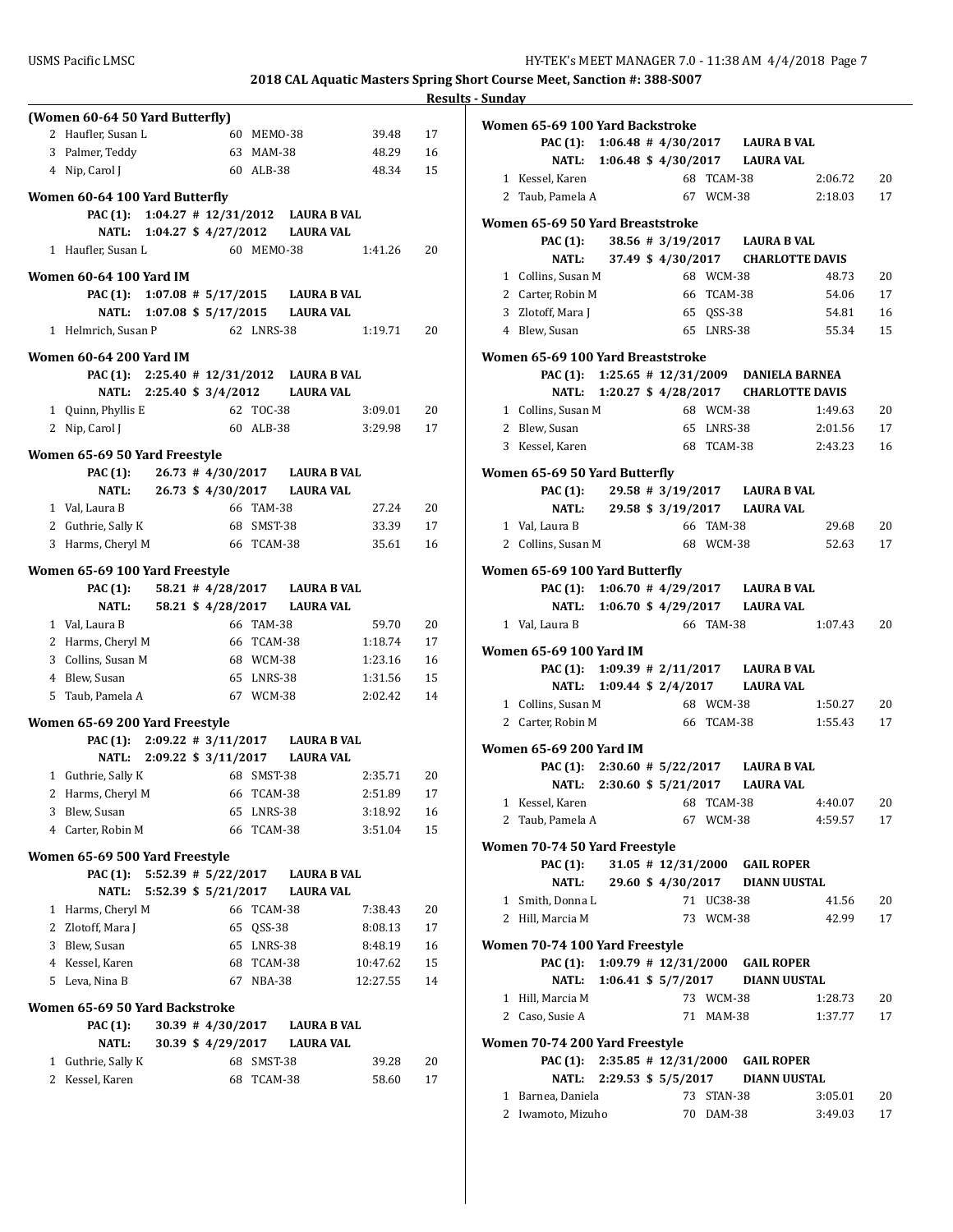| Women 70-74 500 Yard Freestyle           |  |    |                        |                                                                                |                                             |          |
|------------------------------------------|--|----|------------------------|--------------------------------------------------------------------------------|---------------------------------------------|----------|
|                                          |  |    |                        | PAC (1): 7:13.15 # 12/31/2000 GAIL ROPER                                       |                                             |          |
|                                          |  |    |                        | NATL: 6:46.78 \$4/25/2004 LAVELLE STOINOFF                                     |                                             |          |
| 1 Barnea, Daniela                        |  |    | 73 STAN-38             |                                                                                | 8:13.21                                     | 20       |
|                                          |  |    |                        |                                                                                |                                             |          |
| Women 70-74 50 Yard Backstroke           |  |    |                        |                                                                                |                                             |          |
|                                          |  |    |                        | PAC (1): 40.21 # 12/31/2000 GAIL ROPER<br>NATL: 34.77 \$4/29/2017 DIANN UUSTAL |                                             |          |
|                                          |  |    |                        |                                                                                |                                             |          |
| 1 Hill, Marcia M<br>2 Hornof, Kristine T |  |    | 73 WCM-38<br>70 DAM-38 |                                                                                | 51.95<br>57.45                              | 20<br>17 |
|                                          |  |    |                        |                                                                                |                                             |          |
| Women 70-74 100 Yard Backstroke          |  |    |                        |                                                                                |                                             |          |
|                                          |  |    |                        | PAC (1): 1:32.99 # 12/31/1994 MARGERY MEYER                                    |                                             |          |
|                                          |  |    |                        | NATL: 1:17.27 \$4/30/2017 DIANN UUSTAL                                         |                                             |          |
| 1 Hill, Marcia M                         |  |    | 73 WCM-38              |                                                                                | 1:52.35                                     | 20       |
| Women 70-74 50 Yard Breaststroke         |  |    |                        |                                                                                |                                             |          |
| PAC (1):                                 |  |    |                        | 40.45 # $4/24/2015$ DANIELA BARNEA                                             |                                             |          |
| NATL:                                    |  |    |                        | 39.89 \$1/24/2009 JOANN LEILICH                                                |                                             |          |
| 1 Barnea, Daniela                        |  |    | 73 STAN-38             |                                                                                | 44.42                                       | 20       |
| 2 Hornof, Kristine T                     |  |    | 70 DAM-38              |                                                                                | 52.56                                       | 17       |
| 3 Caso, Susie A                          |  |    | 71 MAM-38              |                                                                                | 52.92                                       | 16       |
|                                          |  |    |                        |                                                                                |                                             |          |
| Women 70-74 100 Yard Breaststroke        |  |    |                        |                                                                                |                                             |          |
|                                          |  |    |                        | PAC (1): 1:31.44 # 7/9/2015 DANIELA BARNEA                                     |                                             |          |
|                                          |  |    |                        |                                                                                |                                             |          |
| 1 Barnea, Daniela                        |  |    | 73 STAN-38             |                                                                                | 1:36.16                                     | 20       |
| 2 Caso, Susie A                          |  |    | 71 MAM-38              |                                                                                | 1:58.31                                     | 17       |
| <b>Women 70-74 100 Yard IM</b>           |  |    |                        |                                                                                |                                             |          |
|                                          |  |    |                        | PAC (1): 1:21.97 # 12/31/2000 GAIL ROPER                                       |                                             |          |
|                                          |  |    |                        | NATL: 1:15.29 \$4/29/2017 DIANN UUSTAL                                         |                                             |          |
| 1 Barnea, Daniela                        |  |    | 73 STAN-38             |                                                                                | 1:36.38                                     | 20       |
| 2 Caso, Susie A                          |  |    | 71 MAM-38              |                                                                                | 1:54.62                                     | 17       |
| 3 Williams, Linda                        |  |    | 71 CALM-38             |                                                                                | 1:55.70                                     | 16       |
| 4 Hill, Marcia M                         |  |    | 73 WCM-38              |                                                                                | 1:57.81                                     | 15       |
| Women 75-79 50 Yard Freestyle            |  |    |                        |                                                                                |                                             |          |
| <b>PAC (1):</b>                          |  |    |                        | 34.68 #4/30/2017 NANCY J RIDOUT                                                |                                             |          |
|                                          |  |    |                        | NATL: 33.87 \$4/3/2005 GAIL ROPER                                              |                                             |          |
| 1 Ridout, Nancy J                        |  |    | 76 TAM-38              |                                                                                | 36.39                                       | 20       |
|                                          |  |    |                        |                                                                                |                                             |          |
| Women 75-79 100 Yard Freestyle           |  |    |                        |                                                                                |                                             |          |
|                                          |  |    |                        | PAC (1): 1:20.83 # 12/31/1998 MARGERY MEYER                                    |                                             |          |
| <b>NATL:</b>                             |  |    |                        | 1:16.23 \$4/24/2005 GAIL ROPER                                                 |                                             |          |
| 1 Ridout, Nancy J                        |  |    | 76 TAM-38              |                                                                                | 1:23.83                                     | 20       |
| 2 Munn, Susan L                          |  |    | 79 DAM-38              |                                                                                | 1:33.97                                     | 17       |
| 3 Rodd, Gail G                           |  |    | 75 TCAM-38             |                                                                                | 1:52.94                                     | 16       |
| Women 75-79 200 Yard Freestyle           |  |    |                        |                                                                                |                                             |          |
|                                          |  |    |                        | PAC (1): 2:57.07 # 5/4/2014 SUSAN L MUNN                                       |                                             |          |
|                                          |  |    |                        |                                                                                | NATL: 2:53.05 \$ 3/8/2009 RONNIE KAMPHAUSEN |          |
| 1 Ridout, Nancy J                        |  |    | 76 TAM-38              |                                                                                | 3:13.66                                     | 20       |
| 2 Munn, Susan L                          |  |    | 79 DAM-38              |                                                                                | 3:30.96                                     | 17       |
| 3 Rodd, Gail G                           |  |    | 75 TCAM-38             |                                                                                | 3:58.57                                     | 16       |
|                                          |  |    |                        |                                                                                |                                             |          |
| Women 75-79 500 Yard Freestyle           |  |    |                        | PAC (1): 8:01.81 # 12/31/1998 MARGERY MEYER                                    |                                             |          |
| NATL:                                    |  |    |                        |                                                                                | 7:32.58 \$ 5/16/2009 RONNIE KAMPHAUSEN      |          |
| 1 Mc Partland, Peg K                     |  |    | 75 MAM-38              |                                                                                | 8:56.61                                     | 20       |
| 2 Rodd, Gail G                           |  | 75 | TCAM-38                |                                                                                | 10:21.32                                    | 17       |
|                                          |  |    |                        |                                                                                |                                             |          |

| Women 75-79 50 Yard Backstroke             |  |                        |            |                                         |                                        |    |
|--------------------------------------------|--|------------------------|------------|-----------------------------------------|----------------------------------------|----|
| PAC (1): 41.40 # 12/31/2009 ANN KAY        |  |                        |            |                                         |                                        |    |
|                                            |  |                        |            |                                         | NATL: 40.25 \$4/30/2000 DORIS STEADMAN |    |
| 1 Mc Partland, Peg K                       |  | 75 MAM-38              |            |                                         | 47.54                                  | 20 |
| 2 Morton, Judith L 79 WCM-38               |  |                        |            |                                         | 1:04.36                                | 17 |
| 3 Rodd, Gail G                             |  |                        |            | 75 TCAM-38                              | 1:05.14                                | 16 |
| Women 75-79 100 Yard Backstroke            |  |                        |            |                                         |                                        |    |
| PAC (1): 1:30.69 # 12/31/2009 ANN KAY      |  |                        |            |                                         |                                        |    |
|                                            |  |                        |            | NATL: 1:27.70 \$ 4/15/2011 NANCY BROWN  |                                        |    |
| 1 Mc Partland, Peg K                       |  |                        | 75 MAM-38  |                                         | 1:43.50                                | 20 |
| 2 Munn, Susan L                            |  |                        | 79 DAM-38  |                                         | 2:05.01                                | 17 |
| 3 Morton, Judith L                         |  | 79 WCM-38              |            |                                         | 2:37.36                                | 16 |
|                                            |  |                        |            |                                         |                                        |    |
| Women 75-79 50 Yard Breaststroke           |  |                        |            |                                         |                                        |    |
| PAC (1): 45.62 # 12/31/2006 ANN M HIRSCH   |  |                        |            |                                         |                                        |    |
|                                            |  |                        |            | NATL: 41.53 \$4/13/2014 JOANN LEILICH   |                                        |    |
| 1 Stretch, Nancy                           |  |                        | 78 TOC-38  |                                         | 55.30                                  | 20 |
| 2 Morton, Judith L                         |  |                        |            |                                         | 79 WCM-38 1:29.74                      | 17 |
| Women 75-79 100 Yard Breaststroke          |  |                        |            |                                         |                                        |    |
| PAC (1): 1:37.04 # 12/31/2006 ANN M HIRSCH |  |                        |            |                                         |                                        |    |
|                                            |  |                        |            | NATL: 1:29.24 \$4/11/2014 JOANN LEILICH |                                        |    |
| 1 Stretch, Nancy                           |  |                        | 78 TOC-38  |                                         | 1:57.33                                | 20 |
| --- Morton, Judith L 79 WCM-38             |  |                        |            |                                         | DQ                                     |    |
|                                            |  |                        |            |                                         |                                        |    |
| Women 75-79 50 Yard Butterfly              |  |                        |            |                                         |                                        |    |
| PAC (1): 44.32 # 12/31/2009 ANN KAY        |  |                        |            |                                         |                                        |    |
|                                            |  |                        |            | NATL: 38.05 \$4/26/2015 MARY ANN CASE   |                                        |    |
| 1 Stretch, Nancy                           |  |                        | 78 TOC-38  |                                         | 53.63                                  | 20 |
| 2 Mc Partland, Peg K 75 MAM-38             |  |                        |            |                                         | 53.71                                  | 17 |
| Women 75-79 100 Yard Butterfly             |  |                        |            |                                         |                                        |    |
| PAC (1): 1:44.15 # 12/31/2006 ANN M HIRSCH |  |                        |            |                                         |                                        |    |
|                                            |  |                        |            | NATL: 1:35.55 \$4/24/2015 MARY ANN CASE |                                        |    |
| 1 Morton, Judith L                         |  |                        | 79 WCM-38  |                                         | 3:28.64                                | 20 |
|                                            |  |                        |            |                                         |                                        |    |
| <b>Women 75-79 100 Yard IM</b>             |  |                        |            |                                         |                                        |    |
| PAC (1): 1:35.11 # 12/31/2009 ANN KAY      |  |                        |            |                                         |                                        |    |
|                                            |  |                        |            | NATL: 1:27.31 \$ 4/24/2005 GAIL ROPER   |                                        |    |
| 1 Mc Partland, Peg K 75 MAM-38             |  |                        |            |                                         | 1:47.39                                | 20 |
| 2 Stretch, Nancy                           |  | 78 TOC-38              |            |                                         | 1:51.40                                | 17 |
| <b>Women 75-79 200 Yard IM</b>             |  |                        |            |                                         |                                        |    |
| PAC (1): 3:36.77 # 12/31/2006 ANN M HIRSCH |  |                        |            |                                         |                                        |    |
| <b>NATL:</b>                               |  |                        |            | 3:18.40 \$4/24/2005 GAIL ROPER          |                                        |    |
| 1 Stretch, Nancy                           |  |                        | 78 TOC-38  |                                         | 3:59.22                                | 20 |
| 2 Munn. Susan L                            |  |                        | 79 DAM-38  |                                         | 4:19.45                                | 17 |
|                                            |  |                        |            |                                         |                                        |    |
| Women 80-84 50 Yard Freestyle              |  |                        |            |                                         |                                        |    |
| PAC (1):                                   |  | $37.11$ # $12/31/2003$ |            |                                         | <b>MARGERY MEYER</b>                   |    |
| <b>NATL:</b>                               |  |                        |            |                                         | 34.20 \$12/13/2015 JOHNNIE DETRICK     |    |
| 1 Robben, Barbara                          |  |                        | 83 TEME-38 |                                         | 59.60                                  | 20 |
| 2 Wivell, Toni M                           |  |                        | 81 TCAM-38 |                                         | 1:04.81                                | 17 |
| Women 80-84 100 Yard Freestyle             |  |                        |            |                                         |                                        |    |
| <b>PAC</b> (1):                            |  |                        |            |                                         | 1:24.09 # 12/31/2003 MARGERY MEYER     |    |
| NATL:                                      |  |                        |            |                                         | 1:22.34 \$12/13/2015 JOHNNIE DETRICK   |    |
| 1 Robben, Barbara                          |  |                        | 83 TEME-38 |                                         | 2:14.39                                | 20 |
| 2 Wivell, Toni M                           |  |                        | 81 TCAM-38 |                                         | 2:15.62                                | 17 |
|                                            |  |                        |            |                                         |                                        |    |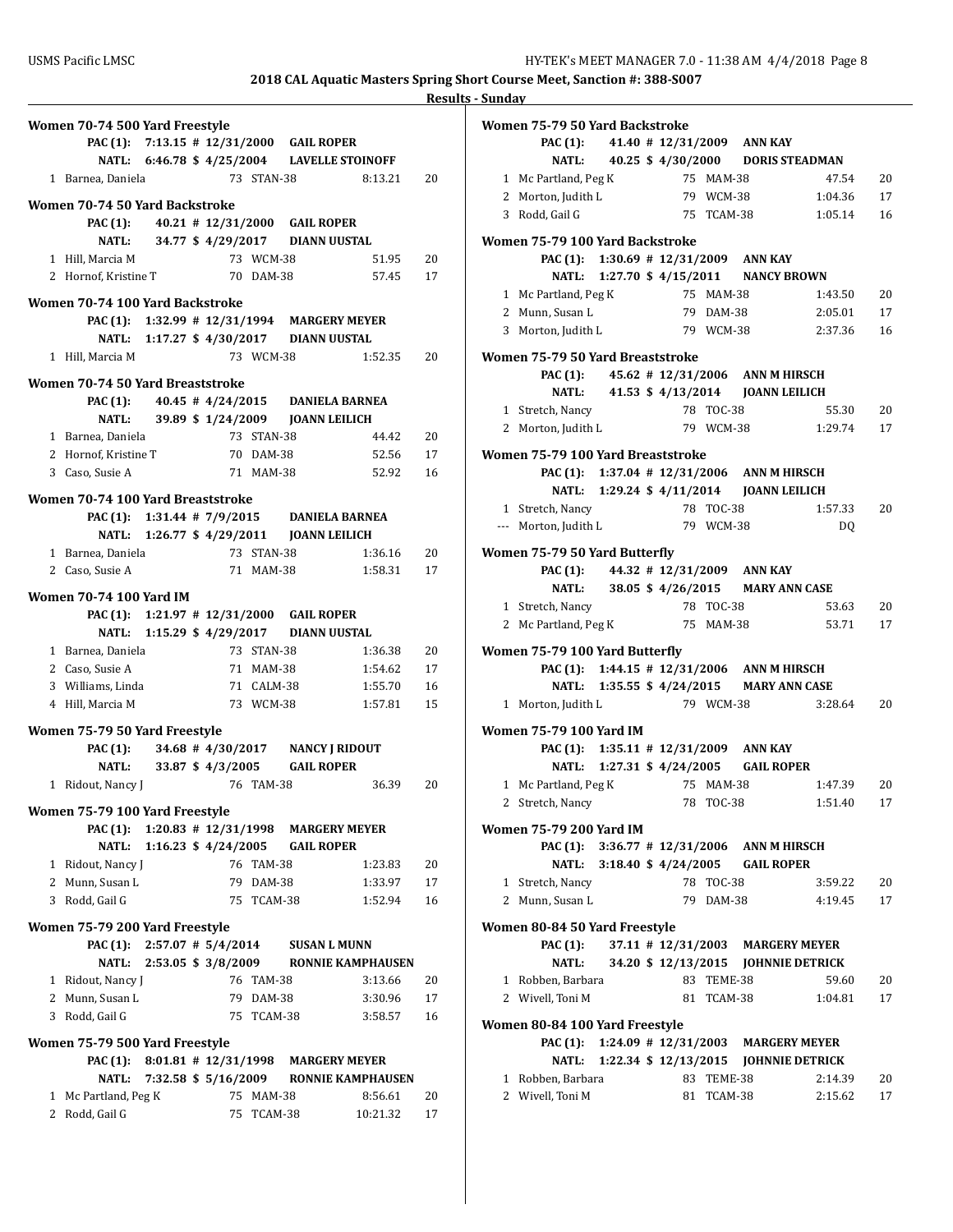| Women 80-84 200 Yard Freestyle                                                   |                                                |
|----------------------------------------------------------------------------------|------------------------------------------------|
| PAC (1): 3:10.14 # 12/31/2003 MARGERY MEYER                                      |                                                |
| NATL: 3:08.99 \$ 2/17/2008 JEAN TROY                                             |                                                |
| 1 Robben, Barbara                                                                | 83 TEME-38<br>4:56.08<br>20                    |
| Women 80-84 500 Yard Freestyle                                                   |                                                |
| PAC (1): 8:33.61 # 12/31/2003 MARGERY MEYER                                      |                                                |
| NATL: 8:26.37 \$ 3/30/2008 JEAN TROY                                             |                                                |
| 1 Wivell, Toni M                                                                 | 81 TCAM-38<br>12:31.66<br>20                   |
| Women 80-84 50 Yard Backstroke                                                   |                                                |
| PAC (1): 45.16 # 12/31/2003 MARGERY MEYER                                        |                                                |
| NATL: 43.57 \$4/19/2009 BETTY LORENZI                                            |                                                |
| 1 Wivell, Toni M                                                                 | 81 TCAM-38<br>20<br>1:17.38                    |
| Women 80-84 100 Yard Backstroke                                                  |                                                |
| PAC (1): 1:42.14 # 12/31/2003 MARGERY MEYER                                      |                                                |
| NATL: 1:32.37 \$ 4/19/2009 BETTY LORENZI                                         |                                                |
| 1 Wivell, Toni M                                                                 | 81 TCAM-38<br>2:46.81<br>20                    |
| Women 85-89 100 Yard Freestyle                                                   |                                                |
| PAC (1): 1:35.48 # 5/10/2009 MARGERY MEYER                                       |                                                |
| NATL: 1:31.20 \$ 4/12/2014 NAN BOHL                                              |                                                |
| 1 Callison, Barbara F                                                            | 85 RINC-38<br>1:55.55<br>20                    |
| Women 85-89 200 Yard Freestyle                                                   |                                                |
| PAC (1): 3:29.82 # 12/31/2009 MARGERY MEYER                                      |                                                |
| NATL: 3:26.89 \$ 3/23/2013 JEAN TROY                                             |                                                |
| 1 Hirsch, Ann M                                                                  | 87 WCM-38<br>4:24.48<br>20                     |
|                                                                                  |                                                |
| Women 85-89 100 Yard Backstroke<br>PAC (1): 1:59.59 # 12/31/2003 MARJORIE SHARPE |                                                |
| NATL: 1:40.00 \$ 2/10/2013 BETTY LORENZI                                         |                                                |
| 1 Callison, Barbara F                                                            | 85 RINC-38<br>2:21.03<br>20                    |
|                                                                                  |                                                |
| Women 85-89 50 Yard Breaststroke<br><b>PAC</b> (1):                              | 55.14 #4/10/2016 ANN M HIRSCH                  |
| NATL: 55.14 \$4/10/2016 ANN HIRSCH                                               |                                                |
| 1 Hirsch, Ann M                                                                  | 87 WCM-38<br>1:03.75<br>20                     |
|                                                                                  |                                                |
| Women 85-89 50 Yard Butterfly                                                    | 1:00.88 # 12/31/2000 JEAN DURSTON              |
| <b>PAC (1):</b><br>57.02 \$ 3/27/2010<br><b>NATL:</b>                            | <b>LOIS KIVI NOCHMAN</b>                       |
| 1 Callison, Barbara F                                                            | 85 RINC-38<br>1:03.42<br>20                    |
|                                                                                  |                                                |
| <b>Women 85-89 100 Yard IM</b>                                                   |                                                |
| PAC (1): 1:58.91 # 2/20/2016 ANN M HIRSCH<br>NATL: 1:52.95 \$4/12/2014           |                                                |
| 1 Hirsch, Ann M                                                                  | <b>JEAN TROY</b><br>87 WCM-38<br>2:19.50<br>20 |
|                                                                                  |                                                |
| Men 18-24 50 Yard Freestyle                                                      |                                                |
| <b>PAC (1):</b><br>$19.97 \# 5/2/2014$                                           | <b>CHRISTOPHER PETER</b>                       |
| <b>NATL:</b>                                                                     | 19.36 \$4/28/2012 JOSH SCHNEIDER               |
| 1 Maddick, Brandon                                                               | 23 STAN-38<br>23.97<br>20                      |
| Men 18-24 100 Yard Freestyle                                                     |                                                |
| <b>PAC</b> (1):                                                                  | 43.77 # 12/31/2010 ANDY GRANT                  |
| <b>NATL:</b>                                                                     | 42.59 \$12/1/2012 EUGENE GODSOE<br>23 TOC-38   |
| 1 Bernstein, Joby<br>2 Maddick, Brandon                                          | 50.78<br>20<br>23 STAN-38<br>53.84<br>17       |
| 3 Lundeen, Erik D                                                                | 22 SRVM-38<br>56.81<br>16                      |
|                                                                                  |                                                |

|              | Men 18-24 200 Yard Freestyle                                            |  |                        |                        |                                         |                                            |          |
|--------------|-------------------------------------------------------------------------|--|------------------------|------------------------|-----------------------------------------|--------------------------------------------|----------|
|              | PAC (1): 1:35.02 # 12/31/2010 ANDY GRANT                                |  |                        |                        |                                         |                                            |          |
|              |                                                                         |  |                        |                        | NATL: 1:35.02 \$ 11/8/2009 ANDY GRANT   |                                            |          |
|              | 1 Lundeen, Erik D                                                       |  |                        | 22 SRVM-38             |                                         | 2:20.17                                    | 20       |
|              |                                                                         |  |                        |                        |                                         |                                            |          |
|              | Men 18-24 500 Yard Freestyle<br>PAC (1): 4:24.81 # 1/24/2010 ANDY GRANT |  |                        |                        |                                         |                                            |          |
|              |                                                                         |  |                        |                        | NATL: 4:24.81 \$1/24/2010 ANDY GRANT    |                                            |          |
|              | 1 Bernstein, Joby                                                       |  |                        | 23 TOC-38              |                                         | 5:01.18                                    | 20       |
|              |                                                                         |  |                        |                        |                                         |                                            |          |
|              | Men 18-24 50 Yard Backstroke                                            |  |                        |                        |                                         |                                            |          |
|              | PAC (1): 22.85 #4/26/2015 ANDREW SAETA                                  |  |                        |                        |                                         |                                            |          |
|              |                                                                         |  |                        |                        | NATL: 22.33 \$ 5/10/2013 ANDREW ELLIOTT |                                            |          |
|              | 1 Mefford, Jake E                                                       |  |                        | 23 WCM-38              |                                         | 27.01                                      | 20       |
|              | Men 18-24 100 Yard Backstroke                                           |  |                        |                        |                                         |                                            |          |
|              |                                                                         |  |                        |                        |                                         | PAC (1): 50.01 #4/30/2016 MATTHEW R MURRAY |          |
|              |                                                                         |  |                        |                        | NATL: 45.36 \$11/30/2012 EUGENE GODSOE  |                                            |          |
|              | 1 Mefford, Jake E                                                       |  |                        | 23 WCM-38              |                                         | 1:00.02                                    | 20       |
|              |                                                                         |  |                        |                        |                                         |                                            |          |
|              | Men 18-24 50 Yard Butterfly                                             |  |                        |                        |                                         |                                            |          |
|              | PAC (1): 22.50 # 5/4/2014 NOLAN KOON                                    |  |                        |                        |                                         |                                            |          |
|              |                                                                         |  |                        |                        | NATL: 21.13 \$4/26/2015 HENRIK LINDAU   |                                            |          |
|              | 1 Bernstein, Joby<br>2 Mefford, Jake E                                  |  |                        | 23 TOC-38<br>23 WCM-38 |                                         | 25.12<br>26.13                             | 20<br>17 |
|              |                                                                         |  |                        |                        |                                         |                                            |          |
|              | Men 18-24 100 Yard Butterfly                                            |  |                        |                        |                                         |                                            |          |
|              | PAC (1): 49.03 # 12/31/2010 ANDY GRANT                                  |  |                        |                        |                                         |                                            |          |
|              | <b>NATL:</b>                                                            |  |                        |                        | 46.65 \$11/30/2012 EUGENE GODSOE        |                                            |          |
|              | 1 Bernstein, Joby                                                       |  |                        | 23 TOC-38              |                                         | 54.69                                      | 20       |
|              | <b>Men 18-24 100 Yard IM</b>                                            |  |                        |                        |                                         |                                            |          |
|              | PAC (1): 49.52 #4/25/2015 COLIN B BABCOCK                               |  |                        |                        |                                         |                                            |          |
|              |                                                                         |  |                        |                        | NATL: 49.52 \$4/25/2015 COLIN BABCOCK   |                                            |          |
|              | 1 Mefford, Jake E                                                       |  |                        | 23 WCM-38              |                                         | 1:00.50                                    | 20       |
|              | 2 Maddick, Brandon                                                      |  |                        | 23 STAN-38             |                                         | 1:06.16                                    | 17       |
|              |                                                                         |  |                        |                        |                                         |                                            |          |
|              | <b>Men 18-24 200 Yard IM</b>                                            |  |                        |                        |                                         |                                            |          |
|              | PAC (1): 1:49.30 # 4/26/2015 COLIN B BABCOCK                            |  |                        |                        |                                         |                                            |          |
|              | NATL: 1:49.30 \$ 4/26/2015                                              |  |                        |                        | <b>COLIN BABCOCK</b>                    |                                            |          |
|              | 1 Maddick, Brandon                                                      |  |                        | 23 STAN-38             |                                         | 2:31.86                                    | 20       |
|              | Men 25-29 50 Yard Freestyle                                             |  |                        |                        |                                         |                                            |          |
|              | PAC (1):                                                                |  | 18.67 # 12/20/2014     |                        | <b>NATHAN ADRIAN</b>                    |                                            |          |
|              | <b>NATL:</b>                                                            |  |                        |                        |                                         | 18.67 \$12/20/2014 BOUSQUET\ADRIAN         |          |
|              | 1 Horchak, Joseph C                                                     |  |                        | 25 LTPC-38             |                                         | 22.21                                      | 20       |
|              | 2 Barta, Paul J                                                         |  |                        | 25 UC38-38             |                                         | 25.51                                      | 17       |
|              | 3 Bardales, Christopher A                                               |  |                        | 27 TSUN-38             |                                         | 27.89                                      | 16       |
|              | Men 25-29 100 Yard Freestyle                                            |  |                        |                        |                                         |                                            |          |
|              | PAC (1):                                                                |  | $41.13 \# 5/3/2014$    |                        | <b>NATHAN ADRIAN</b>                    |                                            |          |
|              | <b>NATL:</b>                                                            |  | 41.13 \$ 5/3/2014      |                        | <b>NATHAN ADRIAN</b>                    |                                            |          |
|              | 1 Scheid, Trevor R                                                      |  |                        | 28 TOC-38              |                                         | 48.18                                      | 20       |
|              | 2 Babcock, Colin B                                                      |  |                        | 25 TOC-38              |                                         | 48.28                                      | 17       |
|              | 3 Ferguson, Christopher P                                               |  |                        | 27 TOC-38              |                                         | 50.19                                      | 16       |
|              | 4 Azori, Antonio J                                                      |  |                        | 26 TSUN-38             |                                         | 58.30                                      | 15       |
|              |                                                                         |  |                        |                        |                                         |                                            |          |
|              | Men 25-29 200 Yard Freestyle                                            |  |                        |                        |                                         |                                            |          |
|              | <b>PAC</b> (1):                                                         |  | $1:32.83 \# 12/5/2014$ |                        | <b>NATHAN ADRIAN</b>                    |                                            |          |
|              | <b>NATL:</b>                                                            |  | 1:31.93 \$ 12/6/2013   |                        |                                         | <b>DARIAN TOWNSEND</b>                     |          |
|              | 1 Singh, Jason J                                                        |  |                        | 29 TSUN-38             |                                         | 1:53.27                                    | 20       |
| $\mathbf{2}$ | Olivares, Christopher I                                                 |  | 29                     | UC38-38                |                                         | 1:58.01                                    | 17       |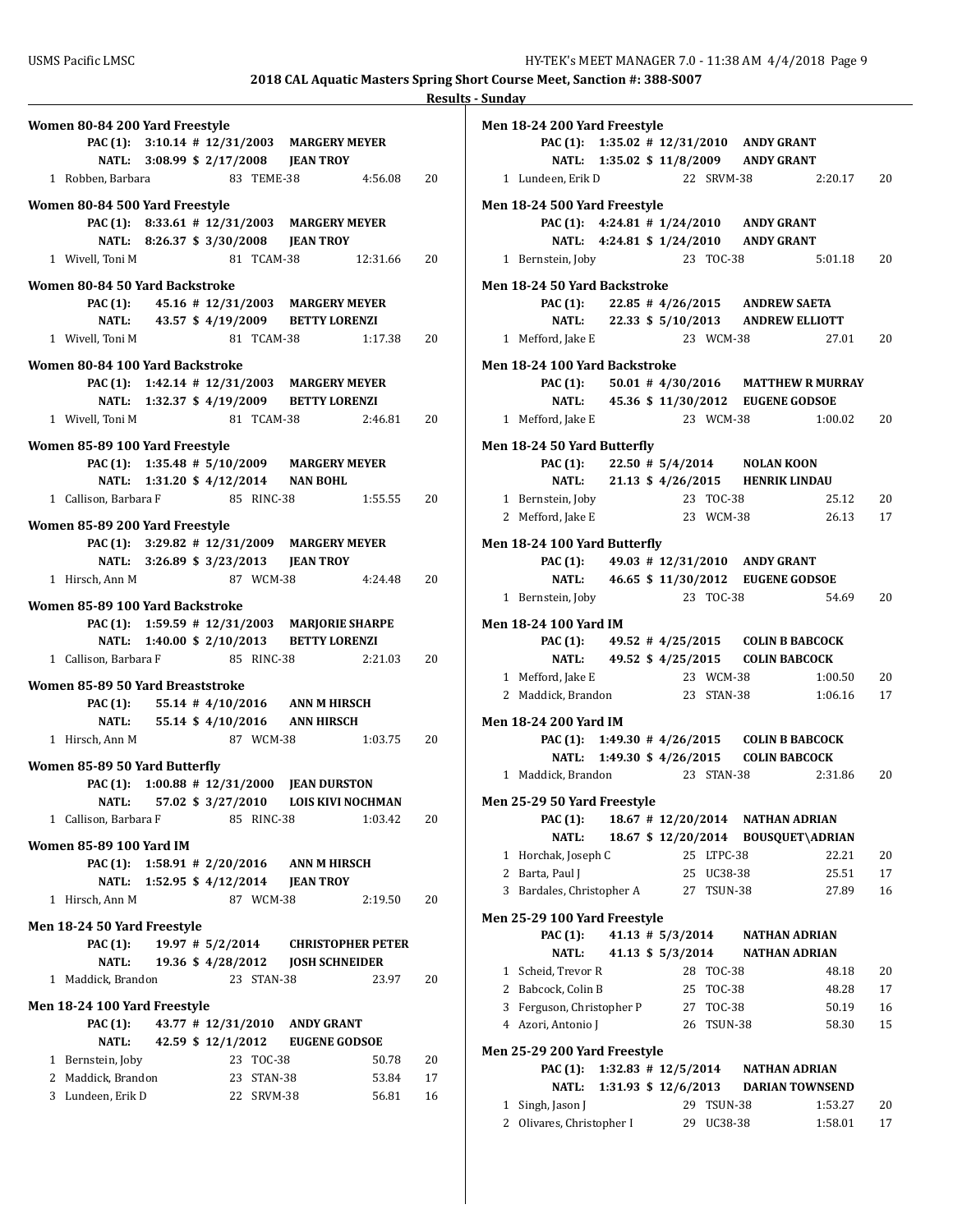### **2018 CAL Aquatic Masters Spring Short Course Meet, Sanction #: 388-S007 Results - Sunday**

|              |                                                                               |  |                      |                        |                                                      |                          | <u>Rest</u> |
|--------------|-------------------------------------------------------------------------------|--|----------------------|------------------------|------------------------------------------------------|--------------------------|-------------|
|              | (Men 25-29 200 Yard Freestyle)<br>3 Azori, Antonio J                          |  |                      | 26 TSUN-38             |                                                      | 2:05.40                  | 16          |
|              |                                                                               |  |                      |                        |                                                      |                          |             |
|              | <b>Men 25-29 500 Yard Freestyle</b><br>PAC (1): 4:20.82 #4/18/2010 ANDY GRANT |  |                      |                        |                                                      |                          |             |
|              | <b>NATL:</b>                                                                  |  | 4:20.82 $$4/17/2010$ |                        | <b>ANDY GRANT</b>                                    |                          |             |
|              | 1 Scheid, Trevor R                                                            |  |                      | 28 TOC-38              |                                                      | 4:51.39                  | 20          |
|              |                                                                               |  |                      |                        |                                                      |                          |             |
|              | Men 25-29 50 Yard Backstroke                                                  |  |                      |                        |                                                      |                          |             |
|              | <b>PAC</b> (1):                                                               |  | $21.98 \pm 5/1/2016$ |                        | <b>ANDREW SAETA</b>                                  |                          |             |
|              | <b>NATL:</b>                                                                  |  | 21.46 \$4/16/2010    |                        | <b>ADAM MANIA</b>                                    |                          |             |
|              | 1 Babcock, Colin B                                                            |  |                      | 25 TOC-38              |                                                      | 25.58                    | 20          |
|              | 2 Bardales, Christopher A 27 TSUN-38                                          |  |                      |                        |                                                      | 31.28                    | 17          |
|              | 3 Green, Zachary Y                                                            |  |                      | 28 MVM-38              |                                                      | 33.92                    | 16          |
|              | Men 25-29 100 Yard Backstroke                                                 |  |                      |                        |                                                      |                          |             |
|              | <b>PAC (1):</b>                                                               |  |                      |                        | 48.50 # 4/30/2016 ANDREW SAETA                       |                          |             |
|              | NATL:                                                                         |  | 45.95 \$ 4/15/2010   |                        | <b>ADAM MANIA</b>                                    |                          |             |
| $\mathbf{1}$ | Singh, Jason J                                                                |  |                      | 29 TSUN-38             |                                                      | 57.62                    | 20          |
|              | Men 25-29 50 Yard Breaststroke                                                |  |                      |                        |                                                      |                          |             |
|              | <b>PAC (1):</b>                                                               |  | 24.86 # 4/30/2016    |                        |                                                      | <b>CHRISTOPHER BURCK</b> |             |
|              | <b>NATL:</b>                                                                  |  | 23.87 \$ 5/21/2010   |                        | <b>MARK GANGLOFF</b>                                 |                          |             |
|              | 1 Babcock, Colin B                                                            |  |                      | 25 TOC-38              |                                                      | 26.14                    | 20          |
|              | 2 Olsen, Ryan R                                                               |  |                      | 27 TSUN-38             |                                                      | 32.75                    | 17          |
|              | 3 Barta, Paul J                                                               |  |                      | 25 UC38-38             |                                                      | 33.35                    | 16          |
|              |                                                                               |  |                      |                        |                                                      |                          |             |
|              | Men 25-29 100 Yard Breaststroke                                               |  |                      |                        |                                                      |                          |             |
|              | PAC (1):<br><b>NATL:</b>                                                      |  | 51.57 \$ 4/25/2015   |                        | 52.68 # 12/19/2014 BJ JOHNSON<br><b>MARCUS TITUS</b> |                          |             |
|              | 1 Olivares, Christopher I                                                     |  |                      | 29 UC38-38             |                                                      | 1:08.96                  | 20          |
|              | 2 Barta, Paul J                                                               |  |                      | 25 UC38-38             |                                                      | 1:12.34                  | 17          |
|              | 3 Green, Zachary Y                                                            |  |                      | 28 MVM-38              |                                                      | 1:15.19                  | 16          |
|              |                                                                               |  |                      |                        |                                                      |                          |             |
|              | Men 25-29 50 Yard Butterfly                                                   |  |                      |                        |                                                      |                          |             |
|              | <b>PAC</b> (1):                                                               |  | $21.73$ # $5/4/2014$ |                        |                                                      | <b>WILLIAM COPELAND</b>  |             |
|              | <b>NATL:</b>                                                                  |  |                      |                        | 21.11 \$11/30/2012 DAVIS TARWATER                    |                          |             |
|              | 1 Scheid, Trevor R                                                            |  |                      | 28 TOC-38<br>25 TOC-38 |                                                      | 23.71<br>23.81           | 20<br>17    |
| 3            | 2 Babcock, Colin B<br>Horchak, Joseph C                                       |  |                      | 25 LTPC-38             |                                                      | 24.53                    | 16          |
|              | 4 Bardales, Christopher A                                                     |  |                      | 27 TSUN-38             |                                                      | 29.63                    | 15          |
|              | 5 Ortiz, Enrique                                                              |  |                      | 28 TSUN-38             |                                                      | 31.05                    | 14          |
|              | 6 Aguiar, Alexander E                                                         |  |                      | 28 USAM-13             |                                                      | 34.25                    | 13          |
|              |                                                                               |  |                      |                        |                                                      |                          |             |
|              | Men 25-29 100 Yard Butterfly                                                  |  |                      |                        |                                                      |                          |             |
|              | <b>PAC</b> (1):                                                               |  | 48.06 # 4/29/2017    |                        | <b>NATHAN ADRIAN</b>                                 |                          |             |
|              | <b>NATL:</b>                                                                  |  | 45.32 \$ 11/30/2012  |                        | <b>DAVIS TARWATER</b>                                |                          |             |
| 1            | Scheid, Trevor R                                                              |  |                      | 28 TOC-38              |                                                      | 51.96                    | 20          |
|              | 2 Barta, Paul J                                                               |  | 25                   | UC38-38                |                                                      | 1:04.62                  | 17          |
|              | Men 25-29 100 Yard IM                                                         |  |                      |                        |                                                      |                          |             |
|              | <b>PAC</b> (1):                                                               |  | 48.99 # 4/29/2017    |                        | <b>NATHAN ADRIAN</b>                                 |                          |             |
|              | <b>NATL:</b>                                                                  |  | 47.77 \$ 5/3/2014    |                        |                                                      | <b>DARIAN TOWNSEND</b>   |             |
| 1            | Olivares, Christopher I                                                       |  |                      | 29 UC38-38             |                                                      | 1:02.01                  | 20          |
|              | 2 Barta, Paul J                                                               |  |                      | 25 UC38-38             |                                                      | 1:04.55                  | 17          |
| 3            | Azori, Antonio J                                                              |  |                      | 26 TSUN-38             |                                                      | 1:07.50                  | 16          |
|              | 4 Green, Zachary Y                                                            |  |                      | 28 MVM-38              |                                                      | 1:12.21                  | 15          |
| 5            | Ortiz, Enrique                                                                |  |                      | 28 TSUN-38             |                                                      | 1:13.57                  | 14          |
| 6            | Olsen, Ryan R                                                                 |  |                      | 27 TSUN-38             |                                                      | 1:15.18                  | 13          |
| 7            | Bardales, Christopher A                                                       |  | 27                   | TSUN-38                |                                                      | 1:16.96                  | 12          |
|              |                                                                               |  |                      |                        |                                                      |                          |             |

|              | Men 25-29 200 Yard IM              |                                      |                       |               |                                               |    |
|--------------|------------------------------------|--------------------------------------|-----------------------|---------------|-----------------------------------------------|----|
|              | <b>PAC</b> (1):                    | $1:47.71$ # $12/20/2014$             |                       |               | <b>SEAN R MAHONEY</b>                         |    |
|              | NATL:                              |                                      | 1:41.79 \$ 12/21/2013 |               | <b>DARIAN TOWNSEND</b>                        |    |
| $\mathbf{1}$ | Fischer, Brandon J                 |                                      |                       | 29 UC38-38    | 1:54.99                                       | 20 |
| 2            | Babcock, Colin B                   |                                      | 25                    | TOC-38        | 1:58.82                                       | 17 |
| 3            | Singh, Jason J                     |                                      |                       | 29 TSUN-38    | 2:10.82                                       | 16 |
|              | 4 Olivares, Christopher I          |                                      |                       | 29 UC38-38    | 2:14.94                                       | 15 |
|              | 5 Green, Zachary Y                 |                                      |                       | 28 MVM-38     | 2:43.54                                       | 14 |
|              | <b>Men 30-34 50 Yard Freestyle</b> |                                      |                       |               |                                               |    |
|              | PAC (1):                           |                                      | $19.33 \pm 5/4/2014$  |               | <b>ANTHONY L ERVIN</b>                        |    |
|              | <b>NATL:</b>                       |                                      | 19.33 \$ 5/2/2014     |               | <b>ERVIN\ERVIN</b>                            |    |
|              | 1 Kao, Philip S                    |                                      |                       | 32 EBAT-38    | 23.64                                         | 20 |
|              | 2 Beaulieu, Kyle                   |                                      |                       | 30 TEME-38    | 23.76                                         | 17 |
|              | 3 Law, David                       |                                      |                       | 32 MAM-38     | 25.52                                         | 16 |
|              | 4 Kislevitc, Jacob                 |                                      |                       | 33 CALM-38    | 26.57                                         | 15 |
|              |                                    |                                      |                       |               |                                               |    |
|              | Men 30-34 100 Yard Freestyle       |                                      |                       |               |                                               |    |
|              | PAC (1):                           |                                      | $43.18$ # $5/3/2014$  |               | <b>ANTHONY L ERVIN</b>                        |    |
|              | <b>NATL:</b>                       |                                      |                       |               | 42.75 \$12/21/2014 DARIAN TOWNSEND            |    |
| 1            | Talbott, Christopher J             |                                      | 31                    | <b>TOC-38</b> | 49.54                                         | 20 |
|              | 2 Beaulieu, Kyle                   |                                      | 30                    | TEME-38       | 52.30                                         | 17 |
| 3            | Kao, Philip S                      |                                      |                       | 32 EBAT-38    | 52.48                                         | 16 |
|              | 4 Iwamoto, Satori                  |                                      |                       | 31 DAM-38     | 54.68                                         | 15 |
| 5            | Boyer, Kaleb D                     |                                      |                       | 30 WCM-38     | 54.93                                         | 14 |
|              | 6 Wheale, Blake                    |                                      |                       | 31 TOC-38     | 55.33                                         | 13 |
|              | 7 Kislevitc, Jacob                 |                                      |                       | 33 CALM-38    | 58.52                                         | 12 |
| 8            | Sennhenn, Alexander G              |                                      |                       | 32 TAM-38     | 1:08.15                                       | 11 |
|              | Men 30-34 200 Yard Freestyle       |                                      |                       |               |                                               |    |
|              | <b>PAC</b> (1):                    |                                      |                       |               | 1:39.59 # 12/31/1997 FRANZ MORTENSEN          |    |
|              | NATL:                              | 1:34.00 \$ 12/19/2014                |                       |               | <b>DARIAN TOWNSEND</b>                        |    |
| 1            | Beaulieu, Kyle                     |                                      | 30                    | TEME-38       | 1:57.57                                       | 20 |
|              | 2 Iwamoto, Satori                  |                                      | 31                    | DAM-38        | 1:58.79                                       | 17 |
| 3            | Wheale, Blake                      |                                      | 31                    | TOC-38        | 2:02.96                                       | 16 |
|              | 4 Bover, Kaleb D                   |                                      |                       | 30 WCM-38     | 2:02.97                                       | 15 |
|              | 5 Pereira, Eduardo                 |                                      |                       | 32 MVM-38     | 2:06.27                                       | 14 |
|              | 6 Kislevitc, Jacob                 |                                      |                       | 33 CALM-38    | 2:19.67                                       | 13 |
|              | 7 Wilson, Fletcher                 |                                      | 34                    | TEME-38       | 2:50.46                                       | 12 |
|              |                                    |                                      |                       |               |                                               |    |
|              | Men 30-34 500 Yard Freestyle       |                                      |                       |               |                                               |    |
|              |                                    |                                      |                       |               | PAC (1): 4:37.04 # 12/31/1997 FRANZ MORTENSEN |    |
|              |                                    |                                      |                       |               | NATL: 4:29.49 \$ 2/25/1996 MATTHEW CETLINSKI  |    |
|              | 1 Wheale, Blake                    |                                      |                       | 31 TOC-38     | 5:35.54                                       | 20 |
|              | 2 Law, David                       |                                      |                       | 32 MAM-38     | 5:42.15                                       | 17 |
|              | 3 Boyer, Kaleb D                   |                                      |                       | 30 WCM-38     | 5:44.43                                       | 16 |
|              | 4 Pereira, Eduardo                 |                                      |                       | 32 MVM-38     | 5:47.93                                       | 15 |
|              | Men 30-34 50 Yard Backstroke       |                                      |                       |               |                                               |    |
|              | <b>PAC</b> (1):                    |                                      |                       |               | 23.10 #4/30/2017 MATTHEW T MARSHAL            |    |
|              | <b>NATL:</b>                       |                                      |                       |               | 21.51 \$4/26/2015 MATT GREVERS                |    |
| $\mathbf{1}$ | Talbott, Christopher J             |                                      |                       | 31 TOC-38     | 27.06                                         | 20 |
|              | 2 Pereira, Eduardo                 |                                      |                       | 32 MVM-38     | 30.40                                         | 17 |
|              |                                    |                                      |                       |               |                                               |    |
|              | Men 30-34 100 Yard Backstroke      |                                      |                       |               |                                               |    |
|              | <b>PAC</b> (1):                    |                                      |                       |               | 49.02 #4/24/2015 ANTHONY LERVIN               |    |
|              |                                    | NATL: 46.34 \$ 12/21/2013 ADAM MANIA |                       |               |                                               |    |
|              | 1 Iwamoto, Satori                  |                                      |                       | 31 DAM-38     | 1:01.78                                       | 20 |
|              |                                    |                                      |                       |               |                                               |    |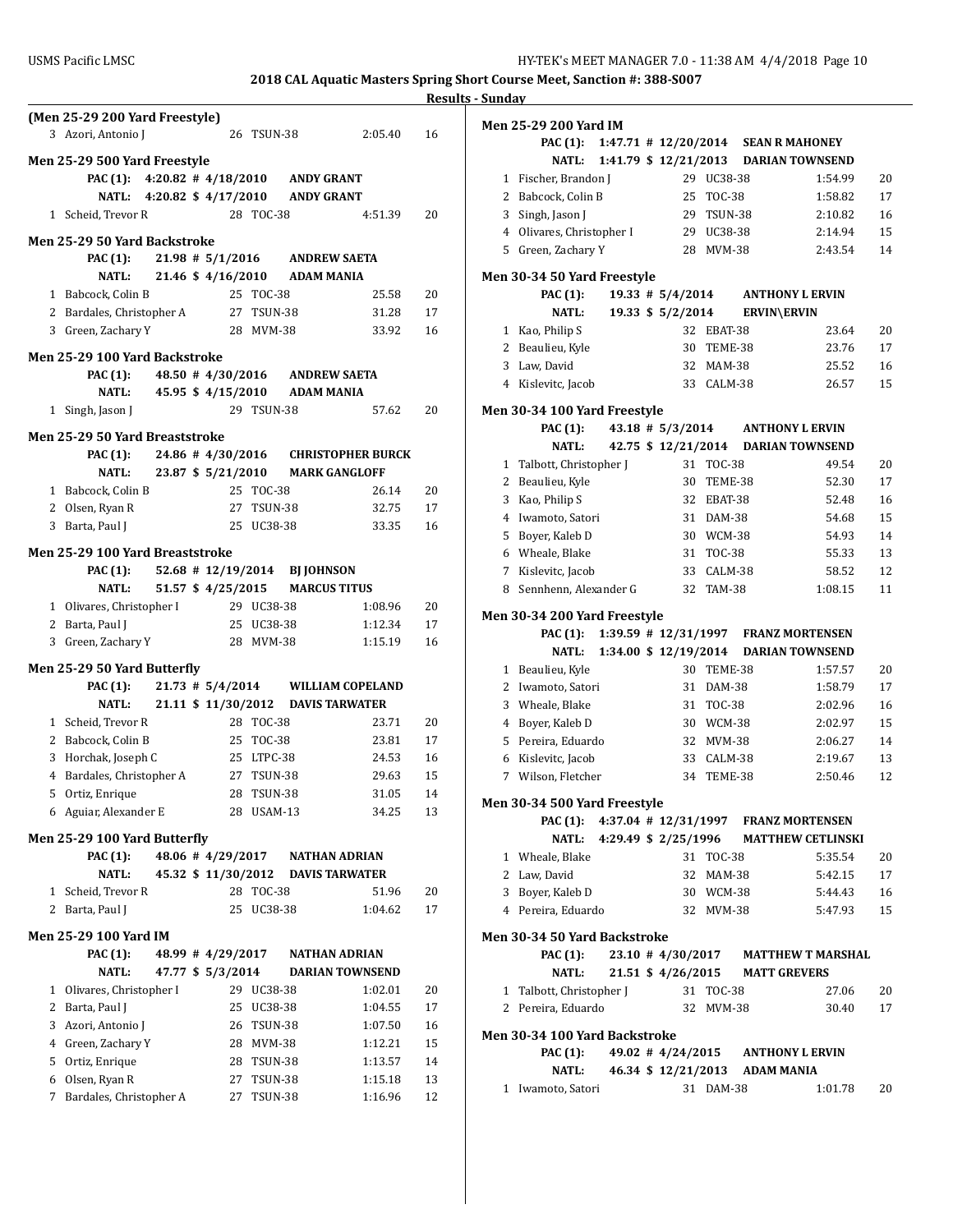|   | <b>Men 30-34 50 Yard Breaststroke</b>   |  |                     |               |                                              |         |    |
|---|-----------------------------------------|--|---------------------|---------------|----------------------------------------------|---------|----|
|   | <b>PAC</b> (1):                         |  | 25.78 # 5/20/2007   |               | <b>JEFF COMMINGS</b>                         |         |    |
|   | <b>NATL:</b>                            |  | 24.35 \$ 4/24/2015  |               | <b>MATT GREVERS</b>                          |         |    |
|   | 1 Law, David                            |  |                     | 32 MAM-38     |                                              | 31.25   | 20 |
|   | 2 Prill, Derek                          |  |                     | 31 TOC-38     |                                              | 31.31   | 17 |
|   |                                         |  |                     |               |                                              |         |    |
|   | Men 30-34 100 Yard Breaststroke         |  |                     |               |                                              |         |    |
|   | PAC (1): $54.91 \# 5/2/2014$            |  |                     |               | <b>GARY N MARSHALL</b>                       |         |    |
|   | NATL:                                   |  |                     |               | 53.44 \$4/29/2011 ED MOSES                   |         |    |
|   | 1 Prill, Derek                          |  |                     | 31 TOC-38     |                                              | 1:09.26 | 20 |
|   | 2 Law. David                            |  |                     | 32 MAM-38     |                                              | 1:09.57 | 17 |
|   | Men 30-34 50 Yard Butterfly             |  |                     |               |                                              |         |    |
|   | <b>PAC (1):</b>                         |  |                     |               | 21.90 #4/28/2017 MATTHEW T MARSHAL           |         |    |
|   | NATL:                                   |  | 21.11 \$ 4/26/2015  |               | <b>MATT GREVERS</b>                          |         |    |
|   | 1 Talbott, Christopher J                |  |                     | 31 TOC-38     |                                              | 24.82   | 20 |
|   | 2 Kao, Philip S                         |  |                     | 32 EBAT-38    |                                              | 25.64   | 17 |
|   | 3 Iwamoto, Satori                       |  |                     | 31 DAM-38     |                                              | 27.15   | 16 |
|   | 4 Prill, Derek                          |  |                     |               |                                              |         |    |
|   |                                         |  |                     | 31 TOC-38     |                                              | 28.04   | 15 |
|   | 5 Law, David                            |  |                     | 32 MAM-38     |                                              | 28.15   | 14 |
|   | 6 Sennhenn, Alexander G                 |  |                     | 32 TAM-38     |                                              | 32.63   | 13 |
|   | Men 30-34 100 Yard Butterfly            |  |                     |               |                                              |         |    |
|   | <b>PAC (1):</b>                         |  |                     |               | 49.03 # 4/29/2017 MATTHEW T MARSHAL          |         |    |
|   | <b>NATL:</b>                            |  | 47.28 \$ 12/20/2013 |               | <b>ADAM MANIA</b>                            |         |    |
|   | 1 Tiernan, Robert M                     |  |                     | 34 WCM-38     |                                              | 56.70   | 20 |
|   | 2 Kao, Philip S                         |  |                     | 32 EBAT-38    |                                              | 58.65   | 17 |
|   | 3 Hogg, Jess T                          |  |                     | 31 UC38-38    |                                              | 1:02.05 | 16 |
|   |                                         |  |                     |               |                                              |         |    |
|   | Men 30-34 100 Yard IM                   |  |                     |               |                                              |         |    |
|   |                                         |  |                     |               |                                              |         |    |
|   | PAC (1): $49.23 \pm 4/25/2015$          |  |                     |               | <b>ANTHONY L ERVIN</b>                       |         |    |
|   | NATL: 47.71 \$ 4/29/2017                |  |                     |               | <b>RYAN LOCHTE</b>                           |         |    |
|   | 1 Kao, Philip S                         |  |                     | 32 EBAT-38    |                                              | 59.93   | 20 |
|   |                                         |  |                     |               |                                              |         |    |
|   | Men 30-34 200 Yard IM                   |  |                     |               |                                              |         |    |
|   |                                         |  |                     |               | PAC (1): 1:48.48 # 12/31/2009 ERIK L SCALISE |         |    |
|   |                                         |  |                     |               | NATL: 1:42.03 \$ 12/20/2014 DARIAN TOWNSEND  |         |    |
|   | 1 Iwamoto, Satori                       |  |                     | 31 DAM-38     |                                              | 2:15.44 | 20 |
|   | 2 Hogg, Jess T                          |  |                     | 31 UC38-38    |                                              | 2:15.50 | 17 |
|   | Men 35-39 50 Yard Freestyle             |  |                     |               |                                              |         |    |
|   | PAC (1): 20.81 # 12/31/2009 LEE G WANIE |  |                     |               |                                              |         |    |
|   | NATL:                                   |  | 20.14 \$ 5/4/2008   |               | <b>JOSH DAVIS</b>                            |         |    |
| 1 | Shyrshov, Viacheslav                    |  | 38                  | LTPC-38       |                                              | 21.33   | 20 |
| 2 | Dudas, Olivier P                        |  | 35                  | CALM-38       |                                              | 22.73   | 17 |
| 3 | Samotyj, John                           |  | 37                  | <b>USF-38</b> |                                              | 22.82   | 16 |
| 4 | Warda, Hussein                          |  | 35                  | SAC-38        |                                              | 24.11   | 15 |
| 5 |                                         |  |                     |               |                                              |         |    |
|   | Wang, Hai H                             |  | 38                  | ALB-38        |                                              | 50.53   | 14 |
|   | <b>Men 35-39 100 Yard Freestyle</b>     |  |                     |               |                                              |         |    |
|   | <b>PAC</b> (1):                         |  | 45.61 # 4/9/2017    |               | <b>TAMAS KEREKJARTO</b>                      |         |    |
|   | <b>NATL:</b>                            |  | 44.24 \$4/20/2009   |               | <b>VLAD PYSHNENKO</b>                        |         |    |
| 1 | Samotyj, John                           |  | 37                  | <b>USF-38</b> |                                              | 50.65   | 20 |
| 2 | Dunlap, Ryan                            |  | 35                  | MAM-38        |                                              | 53.29   | 17 |
| 3 | Warda, Hussein                          |  | 35                  | SAC-38        |                                              | 53.58   | 16 |
| 4 | Sabala, Michael C                       |  | 37                  | CHEL-6        |                                              | 55.17   | 15 |
| 5 | Treacy, Jamie N                         |  | 37                  | TEME-38       |                                              | 59.16   | 14 |
| 6 | Song, James C                           |  | 35                  | MEMO-38       |                                              | 1:00.06 | 13 |
| 7 | Gonzales, Victor                        |  | 38                  | MEMO-38       |                                              | 1:04.03 | 12 |

|   | Men 35-39 200 Yard Freestyle           |  |                     |            |                                               |         |    |
|---|----------------------------------------|--|---------------------|------------|-----------------------------------------------|---------|----|
|   | <b>PAC</b> (1):                        |  |                     |            | 1:41.20 # 12/31/1999 FRANZ MORTENSEN          |         |    |
|   | NATL: 1:36.56 \$ 5/4/2008              |  |                     |            | <b>JOSH DAVIS</b>                             |         |    |
|   | 1 Sabala, Michael C                    |  |                     | 37 CHEL-6  |                                               | 2:08.26 | 20 |
|   | 2 Gonzales, Victor                     |  |                     | 38 MEM0-38 |                                               | 2:26.22 | 17 |
|   | 3 Treacy, Jamie N                      |  |                     | 37 TEME-38 |                                               | 2:29.44 | 16 |
|   | <b>Men 35-39 500 Yard Freestyle</b>    |  |                     |            |                                               |         |    |
|   |                                        |  |                     |            | PAC (1): 4:36.80 # 12/31/1999 FRANZ MORTENSEN |         |    |
|   | NATL: 4:33.97 \$ 5/17/2002             |  |                     |            | <b>RONALD KARNAUGH</b>                        |         |    |
|   | 1 Roper, Matt                          |  |                     | 37 DAM-38  |                                               | 5:23.07 | 20 |
|   | 2 Lemke, Zebron J                      |  |                     | 37 AAM-38  |                                               | 5:42.95 | 17 |
|   | 3 Song, James C                        |  |                     | 35 MEMO-38 |                                               | 6:17.11 | 16 |
|   | 4 Tofanelli, Chris J                   |  |                     | 36 HTUB-38 |                                               | 6:26.10 | 15 |
|   | Men 35-39 50 Yard Backstroke           |  |                     |            |                                               |         |    |
|   | <b>PAC</b> (1):                        |  |                     |            | 24.58 # 5/20/2007 LANCE BOHLMAN               |         |    |
|   | NATL:                                  |  |                     |            | 22.62 \$4/29/2017 JEFF NATALIZIO              |         |    |
|   | 1 Shyrshov, Viacheslav                 |  |                     | 38 LTPC-38 |                                               | 23.85#  | 20 |
|   | 2 Aldrich, Seth                        |  |                     | 36 CALM-38 |                                               | 25.98   | 17 |
|   | 3 Sabala, Michael C                    |  |                     | 37 CHEL-6  |                                               | 29.07   | 16 |
|   | 4 Ford, Jesse D                        |  |                     | 35 CMAM-38 |                                               | 29.18   | 15 |
|   | 5 Waterson, Kevin                      |  |                     | 38 DAM-38  |                                               | 32.68   | 14 |
|   | Men 35-39 100 Yard Backstroke          |  |                     |            |                                               |         |    |
|   | <b>PAC (1):</b>                        |  |                     |            | 51.81 # 12/31/2002 JOHN KEPPELER              |         |    |
|   | <b>NATL:</b>                           |  |                     |            | 47.86 \$4/30/2017 JEFF NATALIZIO              |         |    |
|   | 1 Dudas, Olivier P                     |  |                     | 35 CALM-38 |                                               | 55.73   | 20 |
|   | 2 Aldrich, Seth                        |  |                     | 36 CALM-38 |                                               | 56.34   | 17 |
| 3 | Mustiazza, Oleg                        |  |                     | 39 SMM-38  |                                               | 1:29.57 | 16 |
|   | <b>Men 35-39 50 Yard Breaststroke</b>  |  |                     |            |                                               |         |    |
|   | <b>PAC (1):</b>                        |  |                     |            | 26.99 # 12/31/2000 BRIAN P SCOTTOLIN          |         |    |
|   | NATL:                                  |  | 25.35 \$ 5/21/2010  |            | <b>STEVE WEST</b>                             |         |    |
|   | 1 Winfield, Matthew                    |  |                     | 37 TSUN-38 |                                               | 30.86   | 20 |
|   | 2 Sabala, Michael C                    |  |                     | 37 CHEL-6  |                                               | 32.10   | 17 |
|   | 3 Ford, Jesse D                        |  |                     | 35 CMAM-38 |                                               | 32.17   | 16 |
|   | 4 Song, James C                        |  |                     | 35 MEM0-38 |                                               | 33.19   | 15 |
|   | 5 Dunlap, Ryan                         |  |                     | 35 MAM-38  |                                               | 33.69   | 14 |
|   | 6 Waterson, Kevin                      |  | 38                  | DAM-38     |                                               | 36.91   | 13 |
|   | <b>Men 35-39 100 Yard Breaststroke</b> |  |                     |            |                                               |         |    |
|   | <b>PAC</b> (1):                        |  |                     |            | 55.29 #4/28/2017 GARY N MARSHALL              |         |    |
|   | <b>NATL:</b>                           |  | 54.98 \$ 3/28/2015  |            | <b>JAMES SHEEHAN</b>                          |         |    |
|   | 1 Winfield, Matthew                    |  |                     | 37 TSUN-38 |                                               | 1:08.02 | 20 |
|   | 2 Ford, Jesse D                        |  | 35                  | CMAM-38    |                                               | 1:09.70 | 17 |
| 3 | Song, James C                          |  |                     | 35 MEMO-38 |                                               | 1:11.54 | 16 |
|   | 4 Sabala, Michael C                    |  |                     | 37 CHEL-6  |                                               | 1:12.60 | 15 |
|   | 5 Waterson, Kevin                      |  |                     | 38 DAM-38  |                                               | 1:20.57 | 14 |
|   | 6 Mustiazza, Oleg                      |  | 39                  | SMM-38     |                                               | 1:28.79 | 13 |
|   | Men 35-39 50 Yard Butterfly            |  |                     |            |                                               |         |    |
|   | PAC (1):                               |  | $22.90 \# 5/4/2014$ |            | <b>ADAM M CONWAY</b>                          |         |    |
|   | <b>NATL:</b>                           |  | 22.05 \$ 1/20/2018  |            | <b>MATTHEW MARSHALL</b>                       |         |    |
|   | 1 Dudas, Olivier P                     |  |                     | 35 CALM-38 |                                               | 24.40   | 20 |
|   | 2 Aldrich, Seth                        |  |                     | 36 CALM-38 |                                               | 24.78   | 17 |
| 3 | Tofanelli, Chris J                     |  |                     | 36 HTUB-38 |                                               | 28.51   | 16 |
|   | 4 Lemke, Zebron J                      |  |                     | 37 AAM-38  |                                               | 28.90   | 15 |
|   | 5 Gonzales, Victor                     |  |                     | 38 MEMO-38 |                                               | 31.54   | 14 |
|   |                                        |  |                     |            |                                               |         |    |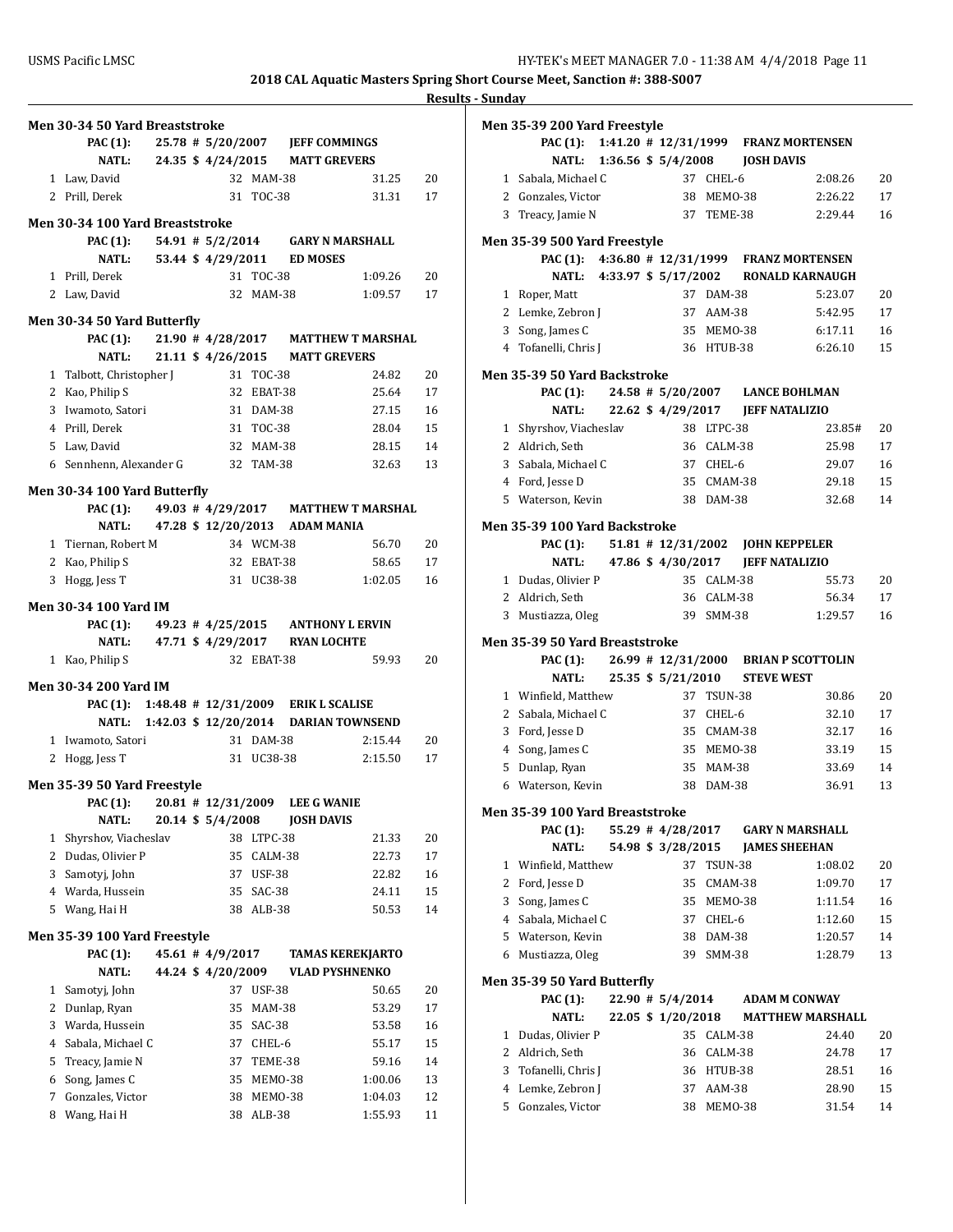|    |                                     |  |                                             |                          |                   |                                    | Кt       |
|----|-------------------------------------|--|---------------------------------------------|--------------------------|-------------------|------------------------------------|----------|
|    | Men 35-39 100 Yard Butterfly        |  |                                             |                          |                   |                                    |          |
|    | PAC (1):                            |  |                                             |                          |                   | 50.20 # 3/11/2017 TAMAS KEREKJARTO |          |
|    | <b>NATL:</b>                        |  | 49.02 \$4/29/2017                           |                          |                   | <b>MARIO MARSHALL</b>              |          |
|    | 1 Dudas, Olivier P                  |  |                                             | 35 CALM-38               |                   | 55.20                              | 20       |
|    | 2 Samotyj, John                     |  |                                             | 37 USF-38                |                   | 56.52                              | 17       |
|    | 3 Treacy, Jamie N                   |  |                                             | 37 TEME-38               |                   | 1:03.52                            | 16       |
|    |                                     |  |                                             |                          |                   |                                    |          |
|    | <b>Men 35-39 100 Yard IM</b>        |  |                                             |                          |                   |                                    |          |
|    | PAC (1):<br><b>NATL:</b>            |  | $51.78$ # 12/31/2009                        |                          |                   | <b>LEE G WANIE</b>                 |          |
|    |                                     |  | 49.01 \$ 4/29/2017                          |                          |                   | <b>JEFF NATALIZIO</b>              |          |
|    | 1 Ignatov, Alex                     |  |                                             | 36 TEME-38<br>37 TSUN-38 |                   | 58.55<br>1:02.63                   | 20<br>17 |
| 3  | 2 Winfield, Matthew<br>Dunlap, Ryan |  |                                             | 35 MAM-38                |                   | 1:03.38                            | 16       |
|    | 4 Gonzales, Victor                  |  |                                             | 38 MEM0-38               |                   | 1:08.79                            | 15       |
| 5. | Song, James C                       |  |                                             | 35 MEMO-38               |                   | 1:12.59                            | 14       |
|    | 6 Mustiazza, Oleg                   |  |                                             | 39 SMM-38                |                   | 1:21.53                            | 13       |
|    |                                     |  |                                             |                          |                   |                                    |          |
|    | <b>Men 35-39 200 Yard IM</b>        |  |                                             |                          |                   |                                    |          |
|    | <b>PAC (1):</b>                     |  | $1:56.47$ # $12/31/1999$                    |                          |                   | <b>CAMERON D REID</b>              |          |
|    | <b>NATL:</b>                        |  | 1:48.74 \$ 12/22/2002                       |                          |                   | <b>RONALD KARNAUGH</b>             |          |
|    | 1 Ignatov, Alex                     |  |                                             | 36 TEME-38               |                   | 2:06.38                            | 20       |
| 2  | Roper, Matt                         |  |                                             | 37 DAM-38                |                   | 2:16.43                            | 17       |
| 3  | Lemke, Zebron J                     |  |                                             | 37 AAM-38                |                   | 2:16.50                            | 16       |
|    | 4 Dunlap, Ryan                      |  |                                             | 35 MAM-38                |                   | 2:17.39                            | 15       |
| 5  | Ford, Jesse D                       |  |                                             | 35 CMAM-38               |                   | 2:18.77                            | 14       |
|    | 6 Winfield, Matthew                 |  |                                             | 37 TSUN-38               |                   | 2:22.22                            | 13       |
| 7  | Treacy, Jamie N                     |  |                                             | 37 TEME-38               |                   | 2:26.46                            | 12       |
| 8  | Waterson, Kevin                     |  |                                             | 38 DAM-38                |                   | 2:31.35                            | 11       |
|    | Men 40-44 50 Yard Freestyle         |  |                                             |                          |                   |                                    |          |
|    | <b>PAC</b> (1):                     |  | $21.51$ # 4/30/2016                         |                          |                   | <b>DAVID C COLE</b>                |          |
|    | <b>NATL:</b>                        |  | 20.67 \$12/20/2014                          |                          | <b>JOSH DAVIS</b> |                                    |          |
|    | 1 Boden, Alexander M                |  |                                             | 44 MAM-38                |                   | 23.00                              | 20       |
| 2  | Nisenbaum, Adam                     |  |                                             | 40 MAM-38                |                   | 23.31                              | 17       |
| 3  | Calabrese, Jared M                  |  |                                             | 42 RAMS-38               |                   | 24.09                              | 16       |
|    | 4 Wright, Eric                      |  |                                             | 44 UC38-38               |                   | 26.61                              | 15       |
| 5  | Davidson, Jeremy S                  |  |                                             | 43 TEME-38               |                   | 27.57                              | 14       |
| 6  | Cochran, Erik                       |  |                                             | 42 SRVM-38               |                   | 27.98                              | 13       |
| 7  | Lehnert, Ahren E                    |  |                                             | 44 MEMO-38               |                   | 33.26                              | 12       |
|    |                                     |  |                                             |                          |                   |                                    |          |
|    | Men 40-44 100 Yard Freestyle        |  |                                             |                          |                   |                                    |          |
|    | PAC (1):<br><b>NATL:</b>            |  | $47.36 \pm 12/31/2002$<br>45.15 \$ 5/3/2014 |                          | <b>JOSH DAVIS</b> | <b>DAVID E BOATWRIGH</b>           |          |
| 1  | Nisenbaum, Adam                     |  | 40                                          | MAM-38                   |                   | 51.50                              | 20       |
| 2  | Bentley, Orin W                     |  | 40                                          | TEME-38                  |                   | 56.77                              | 17       |
| 3  | Dasovich, Scott K                   |  |                                             | 42 SRVM-38               |                   | 57.46                              | 16       |
| 4  | Wright, Eric                        |  |                                             | 44 UC38-38               |                   | 57.51                              | 15       |
| 5. | Bolz, Brian J                       |  |                                             | 40 DAM-38                |                   | 59.28                              | 14       |
| 6  | Kent, Derek C                       |  |                                             | 44 SRVM-38               |                   | 1:00.86                            | 13       |
| 7  | Cochran, Erik                       |  |                                             | 42 SRVM-38               |                   | 1:02.50                            | 12       |
| 8  | Kellenback, Michael                 |  |                                             | 42 TEME-38               |                   | 1:03.17                            | 11       |
| 9  | Stock, Kyle K                       |  |                                             | 44 TCAM-38               |                   | 1:11.59                            | 9        |
| 10 | Lehnert, Ahren E                    |  |                                             | 44 MEMO-38               |                   | 1:15.82                            | 7        |
|    |                                     |  |                                             |                          |                   |                                    |          |
|    | Men 40-44 200 Yard Freestyle        |  |                                             |                          |                   |                                    |          |
|    | PAC (1):                            |  | $1:44.90$ # $12/31/2003$                    |                          |                   | <b>DAVID E BOATWRIGH</b>           |          |
|    | <b>NATL:</b>                        |  | 1:38.23 \$ 4/24/2015                        |                          | <b>JOSH DAVIS</b> |                                    |          |
|    | 1 Dasovich, Scott K                 |  | 42                                          | SRVM-38                  |                   | 2:07.29                            | 20       |
|    | 2 Wright, Eric                      |  |                                             | 44 UC38-38               |                   | 2:10.59                            | 17       |
|    | 3 Hertzer, Keith                    |  |                                             | 44 MEMO-38               |                   | 2:16.63                            | 16       |
|    |                                     |  |                                             |                          |                   |                                    |          |

|   | 4 Lehnert, Ahren E              |  |                       | 44 MEMO-38 |                                   | 2:45.24                           | 15 |
|---|---------------------------------|--|-----------------------|------------|-----------------------------------|-----------------------------------|----|
|   | Men 40-44 500 Yard Freestyle    |  |                       |            |                                   |                                   |    |
|   | <b>PAC (1):</b>                 |  |                       |            | 4:39.86 # 12/31/2010 ALEX KOSTICH |                                   |    |
|   | NATL:                           |  | 4:33.36 \$ 4/25/2015  |            | <b>JOSH DAVIS</b>                 |                                   |    |
|   | 1 Bentley, Orin W               |  |                       | 40 TEME-38 |                                   | 5:43.52                           | 20 |
|   | 2 Lehnert, Ahren E              |  |                       | 44 MEMO-38 |                                   | 7:32.77                           | 17 |
|   | 3 Hurndon, Reuben               |  |                       | 44 SAC-38  |                                   | 7:33.67                           | 16 |
|   | Men 40-44 50 Yard Backstroke    |  |                       |            |                                   |                                   |    |
|   | PAC (1):                        |  |                       |            | 23.93 # 12/31/2009 RICK GOULD     |                                   |    |
|   | NATL:                           |  | 22.77 \$4/26/2009     |            | <b>MICHAEL ROSS</b>               |                                   |    |
|   | 1 Seeley, Victor A              |  |                       | 44 SFGG-38 |                                   | 29.63                             | 20 |
|   | 2 Dasovich, Scott K             |  |                       | 42 SRVM-38 |                                   | 30.78                             | 17 |
|   | 3 Davidson, Jeremy S            |  |                       | 43 TEME-38 |                                   | 33.66                             | 16 |
|   | 4 Stock, Kyle K                 |  |                       | 44 TCAM-38 |                                   | 38.57                             | 15 |
|   |                                 |  |                       |            |                                   |                                   |    |
|   | Men 40-44 100 Yard Backstroke   |  |                       |            |                                   |                                   |    |
|   | <b>PAC (1):</b>                 |  |                       |            | 51.87 # 12/31/2009 RICK GOULD     |                                   |    |
|   | <b>NATL:</b>                    |  |                       |            | 48.49 \$4/26/2009 MICHAEL ROSS    |                                   |    |
|   | 1 Stock, Kyle K                 |  |                       | 44 TCAM-38 |                                   | 1:27.34                           | 20 |
|   | Men 40-44 50 Yard Breaststroke  |  |                       |            |                                   |                                   |    |
|   | <b>PAC</b> (1):                 |  |                       |            |                                   | 26.67 # 12/31/2010 ROQUE J SANTOS |    |
|   | <b>NATL:</b>                    |  | 25.02 \$ 3/12/2016    |            |                                   | <b>JARROD MARRS</b>               |    |
|   | 1 Menna, Greg                   |  |                       | 40 DAM-38  |                                   | 29.35                             | 20 |
|   | 2 Boden, Alexander M            |  |                       | 44 MAM-38  |                                   | 30.68                             | 17 |
|   | 3 Hertzer, Keith                |  |                       | 44 MEMO-38 |                                   | 34.26                             | 16 |
|   | 4 Kent, Derek C                 |  |                       | 44 SRVM-38 |                                   | 34.55                             | 15 |
|   | 5 Kellenback, Michael           |  |                       | 42 TEME-38 |                                   | 37.01                             | 14 |
|   | 6 Hurndon, Reuben               |  |                       | 44 SAC-38  |                                   | 37.25                             | 13 |
|   | 7 Stock, Kyle K                 |  |                       | 44 TCAM-38 |                                   | 38.91                             | 12 |
|   | Men 40-44 100 Yard Breaststroke |  |                       |            |                                   |                                   |    |
|   | PAC (1):                        |  |                       |            |                                   | 57.23 # 12/31/2010 ROQUE J SANTOS |    |
|   | NATL:                           |  | 55.37 \$ 4/25/2015    |            |                                   | <b>JEFF COMMINGS</b>              |    |
|   | 1 Lehnert, Ahren E              |  |                       | 44 MEMO-38 |                                   | 1:32.24                           | 20 |
|   | Men 40-44 50 Yard Butterfly     |  |                       |            |                                   |                                   |    |
|   | PAC (1):                        |  |                       |            | 23.69 # 12/31/2010 MATT JONES     |                                   |    |
|   | <b>NATL:</b>                    |  | 22.61 \$ 4/26/2009    |            | <b>MICHAEL ROSS</b>               |                                   |    |
| 1 | Menna, Greg                     |  |                       | 40 DAM-38  |                                   | 24.73                             | 20 |
| 2 | Nisenbaum, Adam                 |  | 40                    | MAM-38     |                                   | 25.59                             | 17 |
|   | 3 Calabrese, Jared M            |  | 42                    | RAMS-38    |                                   | 25.89                             | 16 |
|   | 4 Boden, Alexander M            |  |                       | 44 MAM-38  |                                   | 26.21                             | 15 |
|   | 5 Seeley, Victor A              |  |                       | 44 SFGG-38 |                                   | 26.49                             | 14 |
|   | 6 Hertzer, Keith                |  |                       | 44 MEMO-38 |                                   | 31.47                             | 13 |
|   | 7 Kellenback, Michael           |  | 42                    | TEME-38    |                                   | 33.18                             | 12 |
|   |                                 |  |                       |            |                                   |                                   |    |
|   | Men 40-44 100 Yard Butterfly    |  |                       |            |                                   |                                   |    |
|   | PAC (1):                        |  | $52.33$ # $4/10/2016$ |            |                                   | <b>TEDDER P STEVENSO</b>          |    |
|   | <b>NATL:</b>                    |  | 49.27 \$ 5/4/2008     |            | <b>MICHAEL ROSS</b>               |                                   |    |
| 1 | Menna, Greg                     |  |                       | 40 DAM-38  |                                   | 55.49                             | 20 |
|   | 2 Calabrese, Jared M            |  | 42                    | RAMS-38    |                                   | 57.52                             | 17 |
|   | 3 Bentley, Orin W               |  |                       | 40 TEME-38 |                                   | 1:03.72                           | 16 |
|   | 4 Bolz, Brian J                 |  |                       | 40 DAM-38  |                                   | 1:05.01                           | 15 |
|   | 5 Hertzer, Keith                |  |                       | 44 MEMO-38 |                                   | 1:17.80                           | 14 |
|   | Men 40-44 100 Yard IM           |  |                       |            |                                   |                                   |    |
|   | <b>PAC</b> (1):                 |  | 52.58 # 12/31/2010    |            |                                   | <b>ROQUE J SANTOS</b>             |    |
|   | NATL:                           |  | 51.07 \$ 4/25/2015    |            |                                   | <b>JEFF COMMINGS</b>              |    |
|   | 1 Calabrese, Jared M            |  |                       | 42 RAMS-38 |                                   | 59.67                             | 20 |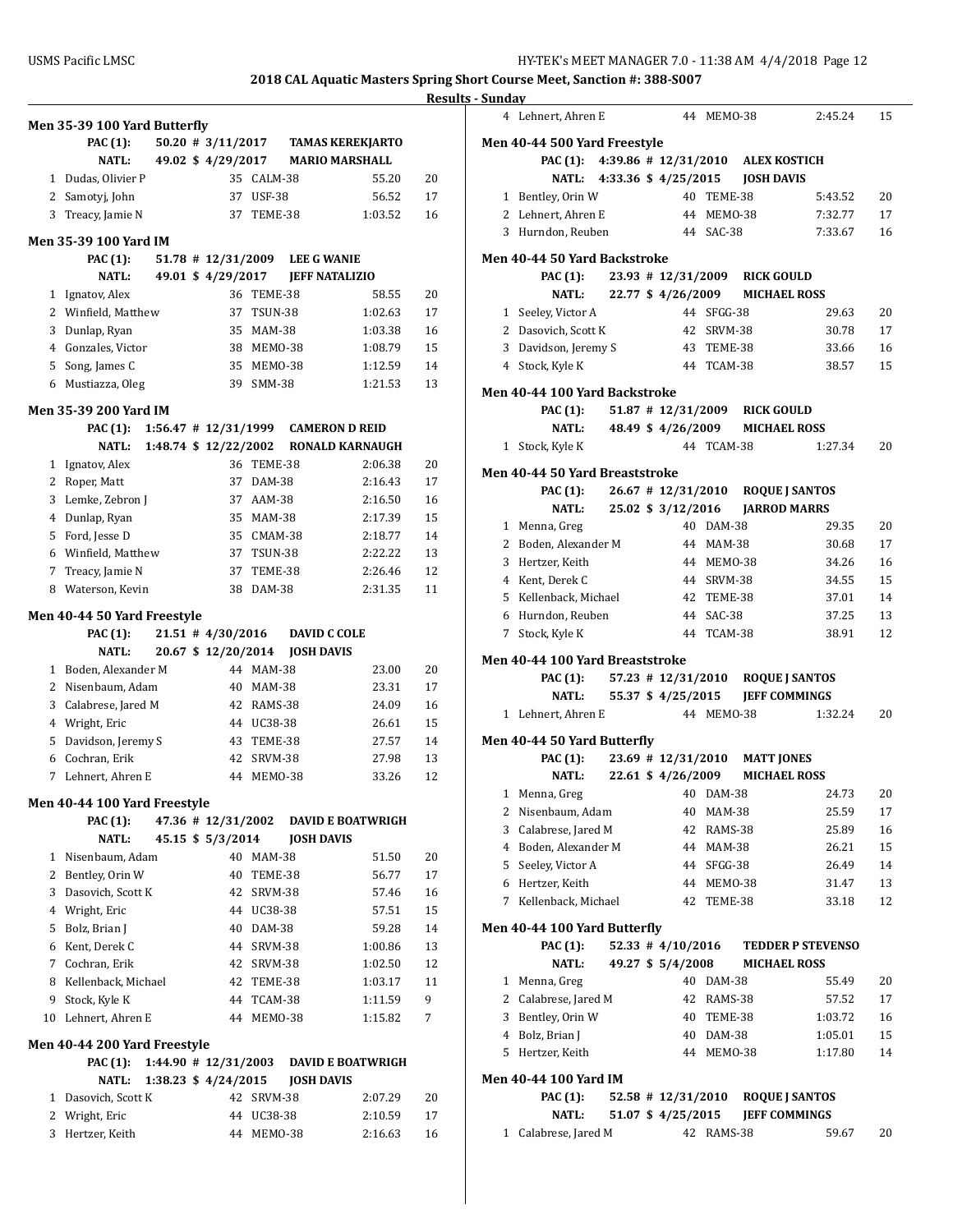| <b>Results - Sunday</b> |
|-------------------------|
|                         |

|   |                                |  |                          |            |                                                 |         | <u>Res</u> |
|---|--------------------------------|--|--------------------------|------------|-------------------------------------------------|---------|------------|
|   | (Men 40-44 100 Yard IM)        |  |                          |            |                                                 |         |            |
|   | 2 Bentley, Orin W              |  | 40                       | TEME-38    |                                                 | 1:05.09 | 17         |
|   | 3 Davidson, Jeremy S           |  | 43                       | TEME-38    |                                                 | 1:07.46 | 16         |
|   | 4 Wright, Eric                 |  |                          | 44 UC38-38 |                                                 | 1:08.84 | 15         |
|   | 5 Stock, Kyle K                |  |                          | 44 TCAM-38 |                                                 | 1:25.32 | 14         |
|   | <b>Men 40-44 200 Yard IM</b>   |  |                          |            |                                                 |         |            |
|   |                                |  |                          |            | PAC (1): 1:53.59 # 12/31/2009 ROQUE J SANTOS    |         |            |
|   | NATL:                          |  | $1:51.85$ \$ 4/26/2009   |            | <b>MICHAEL ROSS</b>                             |         |            |
|   | 1 Bentley, Orin W              |  |                          | 40 TEME-38 |                                                 | 2:20.28 | 20         |
|   | 2 Wright, Eric                 |  |                          | 44 UC38-38 |                                                 | 2:28.09 | 17         |
|   | 3 Hertzer, Keith               |  |                          | 44 MEMO-38 |                                                 | 2:36.32 | 16         |
|   | --- Bolz, Brian J              |  | 40                       | DAM-38     |                                                 |         |            |
|   |                                |  |                          |            |                                                 | DQ      |            |
|   | Men 45-49 50 Yard Freestyle    |  |                          |            |                                                 |         |            |
|   | <b>PAC</b> (1):                |  |                          |            | 21.87 #12/31/2009 DAVID E BOATWRIGH             |         |            |
|   | <b>NATL:</b>                   |  | 21.06 \$ 5/21/2010       |            | <b>RICHARD HUGHEY</b>                           |         |            |
|   | 1 Rachwald, Robert R           |  |                          | 48 TEME-38 |                                                 | 29.43   | 20         |
|   | Men 45-49 100 Yard Freestyle   |  |                          |            |                                                 |         |            |
|   | <b>PAC</b> (1):                |  |                          |            | 46.72 # 12/31/2009 RICH SAEGER                  |         |            |
|   | <b>NATL:</b>                   |  | 46.21 \$ 4/26/2015       |            | <b>NICOLAS GRANGER</b>                          |         |            |
|   | 1 Ghilardi, Nico P             |  |                          | 47 BAC-38  |                                                 | 52.77   | 20         |
|   | 2 Collazos, Daniel F           |  | 48                       | MEMO-38    |                                                 | 53.26   | 17         |
|   | 3 Harrington, Matt             |  | 46                       | USF-38     |                                                 | 56.81   | 16         |
|   | 4 Won, Randy J                 |  |                          | 49 SAC-38  |                                                 | 1:01.62 | 15         |
|   | 5 Rachwald, Robert R           |  |                          | 48 TEME-38 |                                                 | 1:03.48 | 14         |
|   | 6 Harsono, Hari                |  |                          | 46 SRVM-38 |                                                 | 1:16.52 | 13         |
|   |                                |  |                          |            |                                                 |         |            |
|   | Men 45-49 200 Yard Freestyle   |  |                          |            |                                                 |         |            |
|   |                                |  |                          |            | PAC (1): 1:45.35 # 12/31/2009 DAVID E BOATWRIGH |         |            |
|   | <b>NATL:</b>                   |  | $1:41.69$ \$ $5/21/2010$ |            | <b>DAVID SIMS</b>                               |         |            |
|   | 1 Ghilardi, Nico P             |  |                          | 47 BAC-38  |                                                 | 1:54.17 | 20         |
|   | 2 Wehmann, Todd                |  | 45                       | MEMO-38    |                                                 | 2:15.39 | 17         |
|   | 3 Collazos, Daniel F           |  | 48                       | MEMO-38    |                                                 | 2:18.26 | 16         |
|   | 4 Vitols, Andris               |  |                          | 48 SRVM-38 |                                                 | 3:14.37 | 15         |
|   | Men 45-49 500 Yard Freestyle   |  |                          |            |                                                 |         |            |
|   | PAC (1): $4:54.53 \# 5/4/2014$ |  |                          |            | <b>CHIP L HOBSON</b>                            |         |            |
|   |                                |  |                          |            | NATL: 4:39.10 \$ 5/20/2007 DENNIS BAKER         |         |            |
| 1 | Ghilardi, Nico P               |  | 47                       | BAC-38     |                                                 | 5:12.13 | 20         |
|   | 2 Jeffery, Kevin               |  |                          | 46 UC38-38 |                                                 | 5:40.95 | 17         |
|   | 3 Wehmann, Todd                |  | 45                       | MEMO-38    |                                                 | 6:12.53 | 16         |
|   | Men 45-49 50 Yard Backstroke   |  |                          |            |                                                 |         |            |
|   | <b>PAC</b> (1):                |  |                          |            | 24.34 # 5/4/2014 RICK GOULD                     |         |            |
|   | NATL:                          |  |                          |            | 23.58 \$4/26/2015 MICHAEL ROSS                  |         |            |
|   | 1 Wilson, Michael J            |  |                          | 47 LNRS-38 |                                                 | 32.89   | 20         |
|   | 2 Wehmann, Todd                |  | 45                       | MEMO-38    |                                                 | 33.21   | 17         |
|   |                                |  |                          |            |                                                 |         |            |
|   | Men 45-49 100 Yard Backstroke  |  |                          |            |                                                 |         |            |
|   | <b>PAC</b> (1):                |  |                          |            | 52.84 # 5/4/2014 RICK GOULD                     |         |            |
|   | NATL:                          |  |                          |            | 51.55 \$4/30/2011 CHRIS STEVENSON               |         |            |
|   | 1 Wehmann, Todd                |  |                          | 45 MEMO-38 |                                                 | 1:15.04 | 20         |
|   | Men 45-49 50 Yard Breaststroke |  |                          |            |                                                 |         |            |
|   | <b>PAC (1):</b>                |  |                          |            | 27.65 #12/31/2002 LEE A RIDER                   |         |            |
|   | NATL:                          |  | 26.05 \$4/30/2017        |            | <b>STEVE WEST</b>                               |         |            |
|   | 1 Erickson, Douglas B          |  |                          | 46 RHMS-38 |                                                 | 32.24   | 20         |
|   | 2 Mc Bride, Patrick F          |  |                          | 48 USF-38  |                                                 | 35.40   | 17         |
|   | 3 Harsono, Hari                |  | 46                       | SRVM-38    |                                                 | 41.01   | 16         |
|   |                                |  |                          |            |                                                 |         |            |

|        | Men 45-49 100 Yard Breaststroke             |  |                        |                          |                                |                                             |    |
|--------|---------------------------------------------|--|------------------------|--------------------------|--------------------------------|---------------------------------------------|----|
|        | PAC (1): 1:00.65 # 12/31/2003 LEE A RIDER   |  |                        |                          |                                |                                             |    |
|        | <b>NATL:</b>                                |  |                        |                          | 56.30 \$4/28/2017 STEVE WEST   |                                             |    |
|        | 1 Collazos, Daniel F                        |  |                        | 48 MEMO-38               |                                | 1:04.96                                     | 20 |
|        | 2 Erickson, Douglas B 46 RHMS-38            |  |                        |                          |                                | 1:13.91                                     | 17 |
|        |                                             |  |                        |                          |                                |                                             |    |
|        | Men 45-49 50 Yard Butterfly                 |  |                        |                          |                                |                                             |    |
|        | <b>PAC (1):</b>                             |  |                        |                          | 24.00 # 12/31/2012 MATT JONES  |                                             |    |
|        | <b>NATL:</b>                                |  | 22.67 \$ 5/4/2008      |                          | <b>PAUL SMITH</b>              |                                             | 20 |
|        | 1 Mc Bride, Patrick F                       |  |                        | 48 USF-38                |                                | 29.12                                       |    |
|        | 2 Erickson, Douglas B                       |  |                        | 46 RHMS-38               |                                | 29.75                                       | 17 |
|        | 3 Wilson, Michael J<br>4 Rachwald, Robert R |  |                        | 47 LNRS-38<br>48 TEME-38 |                                | 29.99                                       | 16 |
|        |                                             |  |                        |                          |                                | 31.28                                       | 15 |
|        | Men 45-49 100 Yard Butterfly                |  |                        |                          |                                |                                             |    |
|        | <b>PAC</b> (1):                             |  |                        |                          | 52.96 # 12/31/2012 MATT JONES  |                                             |    |
|        | <b>NATL:</b>                                |  |                        |                          | 50.90 \$ 5/21/2010 DAVID SIMS  |                                             |    |
|        | 1 Harrington, Matt                          |  |                        | 46 USF-38                |                                | 1:03.12                                     | 20 |
|        | 2 Jeffery, Kevin                            |  |                        | 46 UC38-38               |                                | 1:03.77                                     | 17 |
|        | 3 Mc Bride, Patrick F                       |  |                        | 48 USF-38                |                                | 1:06.58                                     | 16 |
|        |                                             |  |                        |                          |                                |                                             |    |
|        | Men 45-49 100 Yard IM                       |  |                        |                          |                                |                                             |    |
|        | <b>PAC (1):</b>                             |  |                        |                          |                                | 55.47 # 5/3/2014 MICHAEL W DE BOIS          |    |
|        | <b>NATL:</b>                                |  | 52.14 \$ 5/23/2010     | 47 BAC-38                |                                | RICHARD HUGHEY                              |    |
|        | 1 Ghilardi, Nico P                          |  |                        |                          |                                | 1:01.39                                     | 20 |
|        | 2 Harrington, Matt                          |  |                        | 46 USF-38                |                                | 1:05.20                                     | 17 |
|        | 3 Rachwald, Robert R                        |  |                        | 48 TEME-38               |                                | 1:09.04                                     | 16 |
|        | 4 Wilson, Michael J                         |  |                        | 47 LNRS-38               |                                | 1:15.25                                     | 15 |
|        | Men 45-49 200 Yard IM                       |  |                        |                          |                                |                                             |    |
|        |                                             |  |                        |                          |                                |                                             |    |
|        |                                             |  |                        |                          |                                | PAC (1): 1:58.59 # 5/4/2014 SERGEY MARINIUK |    |
|        |                                             |  |                        |                          |                                | NATL: 1:51.44 \$4/26/2015 NICOLAS GRANGER   |    |
|        | 1 Ghilardi, Nico P                          |  |                        | 47 BAC-38                |                                | 2:10.24                                     | 20 |
|        | --- Won, Randy J                            |  |                        | 49 SAC-38                |                                | DQ                                          |    |
|        |                                             |  |                        |                          |                                |                                             |    |
|        | Men 50-54 50 Yard Freestyle                 |  |                        |                          |                                |                                             |    |
|        | PAC (1):                                    |  |                        |                          | 22.45 # 12/31/2009 JOHN OBERTO |                                             |    |
|        | NATL:                                       |  |                        |                          |                                | 21.36 \$4/29/2011 ROWDY GAINES              |    |
|        | 1 Hamilton, Rick M                          |  |                        | 50 MAM-38                |                                | 24.00                                       | 20 |
|        | 2 Keating, Kevin                            |  |                        | 54 SMAC-38               |                                | 25.73                                       | 17 |
|        | 3 McCarthy, John W                          |  |                        | 52 LNRS-38               |                                | 26.45                                       | 16 |
|        | 4 Yerby, Michael J                          |  |                        | 53 SAC-38                |                                | 29.65                                       | 15 |
|        | 5 Pahlberg, Eric                            |  | 51                     | LTPC-38                  |                                | 30.06                                       | 14 |
|        | Men 50-54 100 Yard Freestyle                |  |                        |                          |                                |                                             |    |
|        | PAC (1):                                    |  | $49.08 \pm 12/31/2008$ |                          | <b>PETER NUNAN</b>             |                                             |    |
|        | <b>NATL:</b>                                |  | 46.59 \$ 5/10/2009     |                          |                                | <b>ROWDY GAINES</b>                         |    |
| 1      | Boone, jon                                  |  |                        | 54 WCM-38                |                                | 54.00                                       | 20 |
| 2      | Keating, Kevin                              |  | 54                     | SMAC-38                  |                                | 57.44                                       | 17 |
| 3      | Krovetz, Ted                                |  | 51                     | DAM-38                   |                                | 57.60                                       | 16 |
| 4      | Endres, Paul D                              |  |                        | 54 WCM-38                |                                | 59.09                                       | 15 |
| 5      | Mitchell, Kirk F                            |  | 50                     | LNRS-38                  |                                | 59.75                                       | 14 |
| 6      | Keady, John B                               |  | 54                     | MAM-38                   |                                | 1:02.07                                     | 13 |
| 7      | Cooperman, Jeff                             |  | 50                     | NBA-38                   |                                | 1:02.82                                     | 12 |
| 8      | Womack, Lance K                             |  | 53                     | <b>MAM-38</b>            |                                | 1:02.97                                     | 11 |
| 9      | Narter, Todd                                |  | 54                     | TEME-38                  |                                | 1:03.99                                     | 9  |
| 10     | Levy, Sid                                   |  | 54                     | <b>MAM-38</b>            |                                | 1:04.34                                     | 7  |
| $11\,$ | Yerby, Michael J                            |  | 53                     | SAC-38                   |                                | 1:06.88                                     | 6  |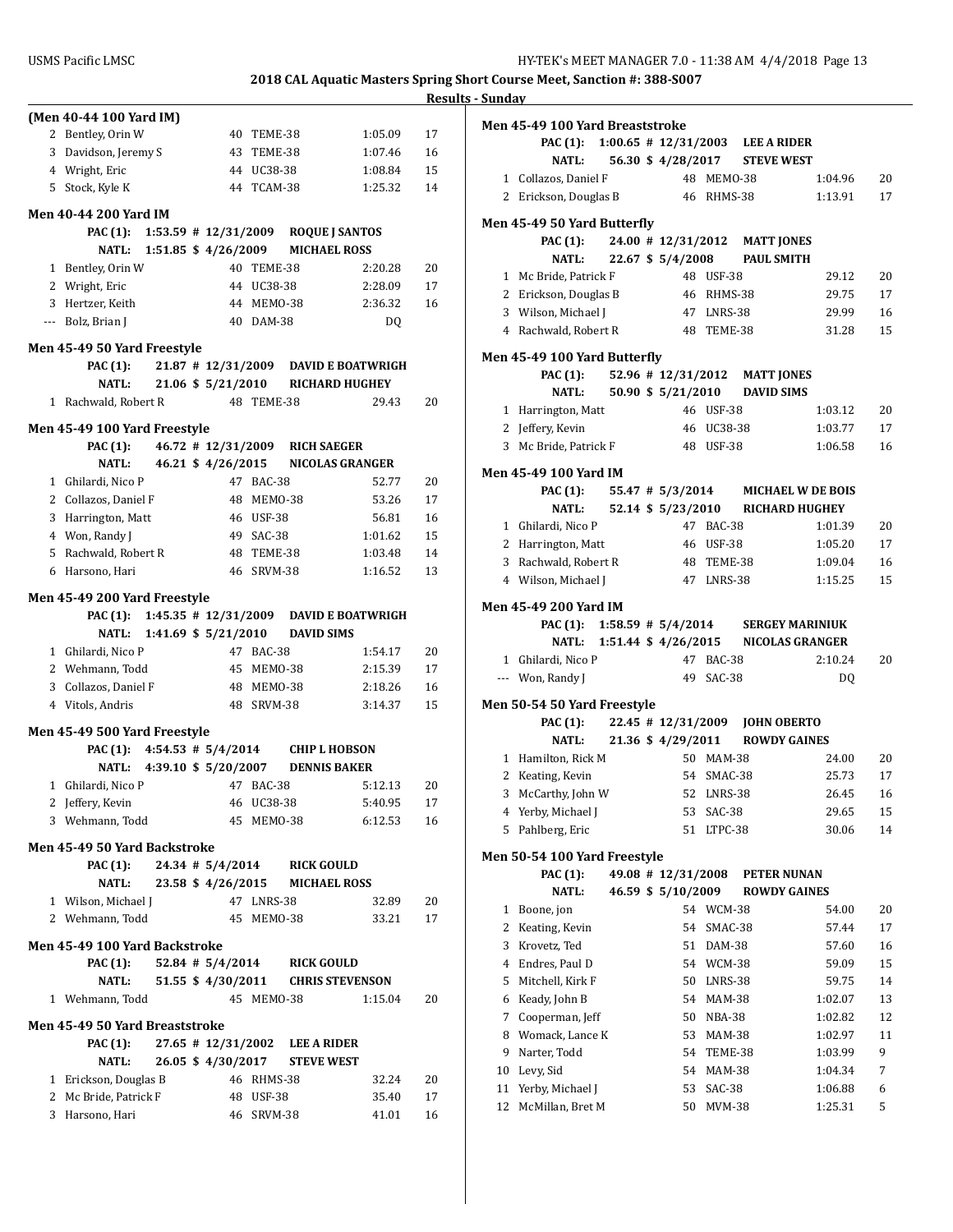|    |                                           |                            |                          |               |                                                          | <u>кс</u> |
|----|-------------------------------------------|----------------------------|--------------------------|---------------|----------------------------------------------------------|-----------|
|    | Men 50-54 200 Yard Freestyle              |                            |                          |               |                                                          |           |
|    | PAC (1): 1:48.26 # 12/31/2008 PETER NUNAN |                            |                          |               |                                                          |           |
|    | <b>NATL:</b>                              | 1:43.76 \$ 5/10/2009       |                          |               | <b>ROWDY GAINES</b>                                      |           |
|    | 1 Hamilton, Rick M                        |                            |                          | 50 MAM-38     | 1:59.39                                                  | 20        |
|    | 2 Endres, Paul D                          |                            |                          | 54 WCM-38     | 2:13.42                                                  | 17        |
| 3  | McCarthy, John W                          |                            |                          | 52 LNRS-38    | 2:14.28                                                  | 16        |
|    | 4 Narter, Todd                            |                            |                          | 54 TEME-38    | 2:18.37                                                  | 15        |
|    | 5 Keady, John B                           |                            |                          | 54 MAM-38     | 2:19.04                                                  | 14        |
|    | 6 Lopez, David                            |                            |                          | 52 MEM0-38    | 2:22.02                                                  | 13        |
|    | 7 Foster, Jeffrey M                       |                            |                          | 51 MEMO-38    | 2:26.64                                                  | 12        |
|    | 8 Yerby, Michael J                        |                            |                          | 53 SAC-38     | 2:28.58                                                  | 11        |
| 9  | McMillan, Bret M                          |                            |                          | 50 MVM-38     | 3:15.69                                                  | 9         |
|    | Men 50-54 500 Yard Freestyle              |                            |                          |               |                                                          |           |
|    | PAC (1): $4:57.96 \# 5/4/2014$            |                            |                          |               | <b>DARREN D PHALEN</b>                                   |           |
|    |                                           | NATL: 4:47.57 \$ 5/20/2001 |                          |               | <b>JIM MCCONICA</b>                                      |           |
|    | 1 Kelly, Tom                              |                            |                          | 54 SRVM-38    | 5:41.22                                                  | 20        |
|    | 2 Narter, Todd                            |                            |                          | 54 TEME-38    | 6:07.24                                                  | 17        |
|    | 3 Keady, John B                           |                            |                          | 54 MAM-38     | 6:08.40                                                  | 16        |
|    | 4 Lopez, David                            |                            |                          | 52 MEM0-38    | 6:32.13                                                  | 15        |
|    | 5 Foster, Jeffrey M                       |                            |                          | 51 MEM0-38    | 6:40.43                                                  | 14        |
| 6  | McMillan, Bret M                          |                            |                          | 50 MVM-38     | 8:27.51                                                  | 13        |
|    |                                           |                            |                          |               |                                                          |           |
|    | Men 50-54 50 Yard Backstroke              |                            |                          |               |                                                          |           |
|    | <b>PAC</b> (1):<br><b>NATL:</b>           |                            | 24.57 \$ 5/4/2014        |               | 26.37 # 12/31/1998 DICK W THOMAS<br><b>FRITZ BEDFORD</b> |           |
|    |                                           |                            |                          | 51 TEME-38    | 29.74                                                    | 20        |
|    | 1 Barta, Chris                            |                            |                          | 51 LTPC-38    | 35.01                                                    | 17        |
|    | 2 Pahlberg, Eric                          |                            |                          |               |                                                          |           |
|    | 3 Womack, Lance K                         |                            |                          | 53 MAM-38     | 35.29                                                    | 16        |
|    | 4 Trutane, Steve                          |                            |                          | 52 YAM-38     | 41.08                                                    | 15        |
|    | 5 Griffiths, John P                       |                            |                          | 51 NBA-38     | 44.72                                                    | 14        |
|    | Men 50-54 100 Yard Backstroke             |                            |                          |               |                                                          |           |
|    | PAC (1):                                  |                            |                          |               | 57.26 # 12/31/2007 PHILIPP DJANG                         |           |
|    | <b>NATL:</b>                              |                            | 52.72 \$ 3/21/2015       |               | <b>FRITZ BEDFORD</b>                                     |           |
|    | 1 McCarthy, John W                        |                            |                          | 52 LNRS-38    | 1:10.33                                                  | 20        |
|    | Men 50-54 50 Yard Breaststroke            |                            |                          |               |                                                          |           |
|    | PAC (1):                                  |                            | 27.82 # 12/31/2010       |               | <b>GARY L PATTERSON</b>                                  |           |
|    | <b>NATL:</b>                              |                            | 26.45 \$ 3/30/2014       |               | <b>DAVID GUTHRIE</b>                                     |           |
| 1  | Hamilton, Rick M                          |                            | 50                       | MAM-38        | 31.69                                                    | 20        |
| 2  | Tierney, DJ                               |                            | 52                       | OCCM-38       | 33.11                                                    | 17        |
| 3  | Boedtker, Markus S                        |                            | 53                       | SAC-38        | 33.80                                                    | 16        |
| 4  | Cooperman, Jeff                           |                            | 50                       | NBA-38        | 35.45                                                    | 15        |
| 5  | McCarthy, John W                          |                            | 52                       | LNRS-38       | 36.11                                                    | 14        |
| 6  | Lopez, David                              |                            | 52                       | MEMO-38       | 37.53                                                    | 13        |
| 7  | Foster, Jeffrey M                         |                            | 51                       | MEMO-38       | 38.78                                                    | 12        |
| 8  | Griffiths, John P                         |                            | 51                       | <b>NBA-38</b> | 39.95                                                    | 11        |
| 9  | Mikatarian, Doug                          |                            | 53                       | HTUB-38       | 40.94                                                    | 9         |
| 10 | McMillan, Bret M                          |                            | 50                       | MVM-38        | 50.74                                                    | 7         |
|    | Men 50-54 100 Yard Breaststroke           |                            |                          |               |                                                          |           |
|    | PAC (1):                                  |                            | $1:00.76$ # $12/31/2010$ |               | <b>GARY L PATTERSON</b>                                  |           |
|    | NATL:                                     |                            | 58.41 \$ 3/29/2014       |               | <b>DAVID GUTHRIE</b>                                     |           |
| 1  | Boedtker, Markus S                        |                            | 53                       | SAC-38        | 1:15.03                                                  | 20        |
| 2  | Endres, Paul D                            |                            | 54                       | WCM-38        | 1:22.17                                                  | 17        |
| 3  | Narter, Todd                              |                            | 54                       | TEME-38       | 1:22.63                                                  | 16        |
| 4  | Lopez, David                              |                            |                          | 52 MEM0-38    | 1:24.26                                                  | 15        |
| 5  | Mikatarian, Doug                          |                            | 53                       | HTUB-38       | 1:28.46                                                  | 14        |
|    | 6 McMillan, Bret M                        |                            |                          | 50 MVM-38     | 1:49.95                                                  | 13        |

|   | Men 50-54 50 Yard Butterfly        |  |                      |               |                                  |         |    |
|---|------------------------------------|--|----------------------|---------------|----------------------------------|---------|----|
|   | <b>PAC</b> (1):                    |  |                      |               | 23.52 # 12/31/2009 JOHN OBERTO   |         |    |
|   | <b>NATL:</b>                       |  | 23.19 \$ 4/25/2004   |               | <b>TRIP HEDRICK</b>              |         |    |
|   | 1 Boone, jon                       |  |                      | 54 WCM-38     |                                  | 26.60   | 20 |
|   | 2 Keating, Kevin                   |  |                      | 54 SMAC-38    |                                  | 26.91   | 17 |
| 3 | Barta, Chris                       |  |                      | 51 TEME-38    |                                  | 28.06   | 16 |
|   | 4 Yerby, Michael J                 |  |                      | 53 SAC-38     |                                  | 33.09   | 15 |
|   | 5 Mikatarian, Doug                 |  |                      | 53 HTUB-38    |                                  | 33.57   | 14 |
|   | 6 Narter, Todd                     |  |                      | 54 TEME-38    |                                  | 34.20   | 13 |
|   | 7 Pahlberg, Eric                   |  |                      | 51 LTPC-38    |                                  | 34.74   | 12 |
|   | 8 Trutane, Steve                   |  |                      | 52 YAM-38     |                                  | 37.46   | 11 |
|   | --- Griffiths, John P              |  |                      | 51 NBA-38     |                                  | DQ      |    |
|   | Men 50-54 100 Yard Butterfly       |  |                      |               |                                  |         |    |
|   | <b>PAC</b> (1):                    |  |                      |               | 51.93 # 12/31/2008 PAUL V CARTER |         |    |
|   | <b>NATL:</b>                       |  |                      |               | 51.73 \$ 5/12/2013 DAVID SIMS    |         |    |
|   | 1 Keating, Kevin                   |  |                      | 54 SMAC-38    |                                  | 1:01.92 | 20 |
|   | Men 50-54 100 Yard IM              |  |                      |               |                                  |         |    |
|   | <b>PAC (1):</b>                    |  | 55.82 # 12/31/2009   |               | <b>JOHN OBERTO</b>               |         |    |
|   | <b>NATL:</b>                       |  | 53.60 \$4/29/2017    |               | <b>MIKE IRVIN</b>                |         |    |
|   | 1 Tierney, DJ                      |  |                      | 52 OCCM-38    |                                  | 1:06.51 | 20 |
|   | 2 McCarthy, John W                 |  |                      | 52 LNRS-38    |                                  | 1:08.19 | 17 |
| 3 | Keating, Kevin                     |  |                      | 54 SMAC-38    |                                  | 1:09.55 | 16 |
|   | 4 Keady, John B                    |  |                      | 54 MAM-38     |                                  | 1:10.19 | 15 |
|   | 5 Boedtker, Markus S               |  |                      | 53 SAC-38     |                                  | 1:14.05 | 14 |
|   | 6 Mikatarian, Doug                 |  |                      | 53 HTUB-38    |                                  | 1:21.43 | 13 |
|   | Men 50-54 200 Yard IM              |  |                      |               |                                  |         |    |
|   | PAC (1): $2:00.66 \neq 5/4/2014$   |  |                      |               | <b>DARREN D PHALEN</b>           |         |    |
|   | NATL:                              |  | 1:58.19 \$ 3/11/2017 |               | <b>MIKE IRVIN</b>                |         |    |
|   | 1 Hamilton, Rick M                 |  |                      | 50 MAM-38     |                                  | 2:09.99 | 20 |
|   | 2 Kelly, Tom                       |  |                      | 54 SRVM-38    |                                  | 2:19.65 | 17 |
| 3 | Tierney, DJ                        |  |                      | 52 OCCM-38    |                                  | 2:26.82 | 16 |
|   | 4 Krovetz, Ted                     |  |                      | 51 DAM-38     |                                  | 2:27.04 | 15 |
|   | 5 Boedtker, Markus S               |  |                      | 53 SAC-38     |                                  | 2:37.40 | 14 |
| 6 | Lopez, David                       |  |                      | 52 MEM0-38    |                                  | 2:46.42 | 13 |
|   | 7 Trutane, Steve                   |  |                      | 52 YAM-38     |                                  | 3:13.31 | 12 |
|   |                                    |  |                      |               |                                  |         |    |
|   |                                    |  |                      |               |                                  |         |    |
|   | <b>Men 55-59 50 Yard Freestyle</b> |  |                      |               |                                  |         |    |
|   | PAC (1):                           |  | $22.79$ # $5/4/2008$ |               | <b>JIM GRIFFITH</b>              |         |    |
|   | <b>NATL:</b>                       |  | 21.82 \$ 4/30/2000   |               | <b>RICHARD ABRAHAMS</b>          |         |    |
| 1 | Taylor, Ron A                      |  | 57                   | <b>RPM-38</b> |                                  | 25.79   | 20 |
| 2 | Maryatt, Andrew T                  |  |                      | 56 RAMS-38    |                                  | 26.05   | 17 |
| 3 | Gilliland, John                    |  |                      | 57 TSUN-38    |                                  | 28.65   | 16 |
|   | 4 Ewing, Jack                      |  |                      | 57 USF-38     |                                  | 30.31   | 15 |
|   | Men 55-59 100 Yard Freestyle       |  |                      |               |                                  |         |    |
|   | PAC (1):                           |  | $50.21$ # 12/31/2008 |               | <b>JIM GRIFFITH</b>              |         |    |
|   | <b>NATL:</b>                       |  | 48.37 \$4/30/2000    |               | <b>RICHARD ABRAHAMS</b>          |         |    |
| 1 | Wygant, Matthew D                  |  |                      | 56 LGM-38     |                                  | 1:00.09 | 20 |
|   | 2 Brenan, Andrew                   |  |                      | 57 SAC-38     |                                  | 1:01.65 | 17 |
| 3 | Gilliland, John                    |  |                      | 57 TSUN-38    |                                  | 1:02.45 | 16 |
|   | 4 Campbell, Chris                  |  |                      | 57 MVM-38     |                                  | 1:07.89 | 15 |
| 5 | Hess, Bart R                       |  |                      | 57 MAM-38     |                                  | 1:11.58 | 14 |
|   | 6 Cramer, James P                  |  |                      | 58 MEM0-38    |                                  | 1:28.15 | 13 |
|   |                                    |  |                      |               |                                  |         |    |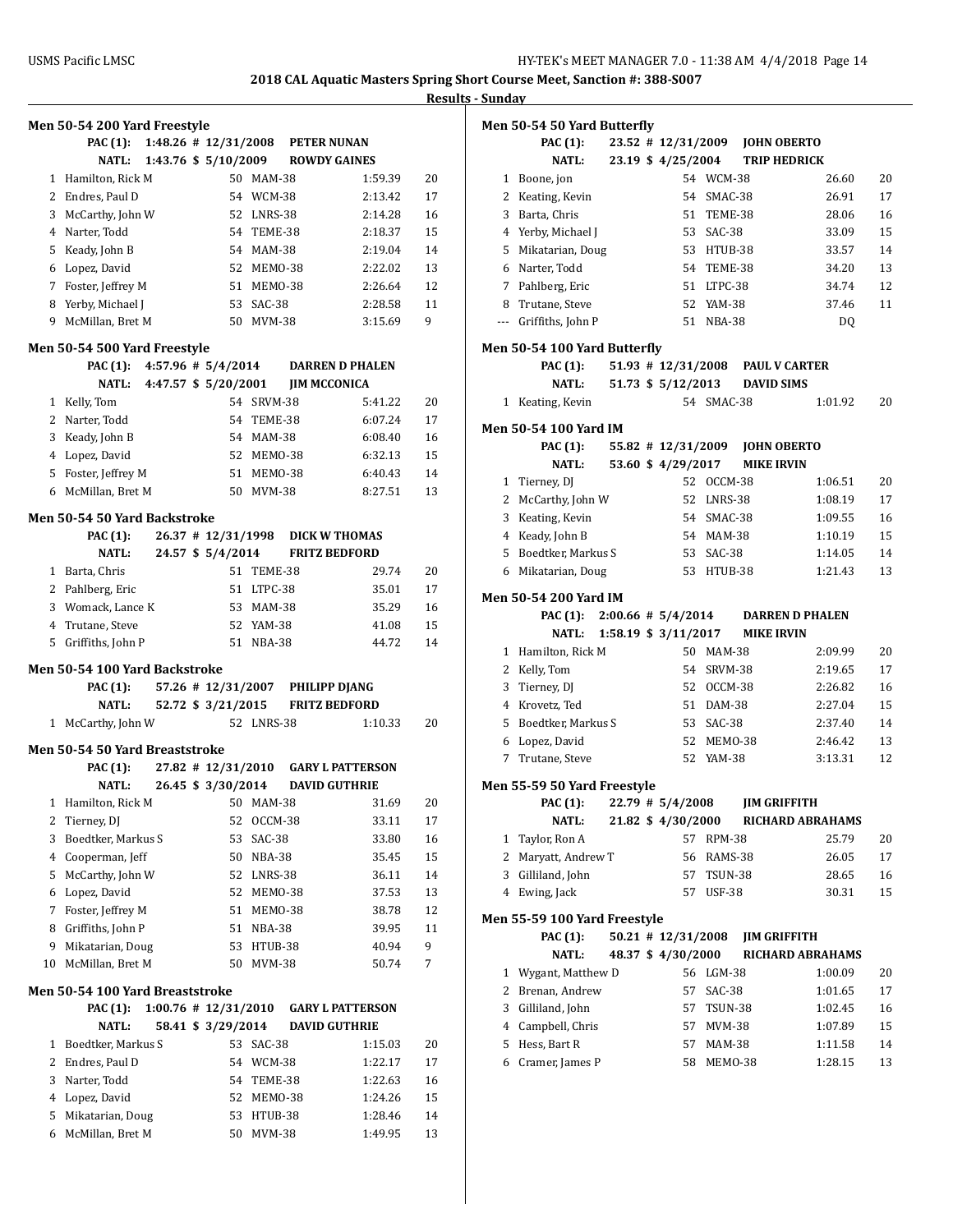|              | <b>Men 55-59 200 Yard Freestyle</b>        |  |                        |               |                                 |                                               |    |
|--------------|--------------------------------------------|--|------------------------|---------------|---------------------------------|-----------------------------------------------|----|
|              |                                            |  |                        |               |                                 | PAC (1): 1:51.58 # 4/7/2017 DAVID E BOATWRIGH |    |
|              | NATL: 1:48.79 \$4/10/2010 MICHAEL MANN     |  |                        |               |                                 |                                               |    |
|              | 1 Wygant, Matthew D                        |  |                        | 56 LGM-38     |                                 | 2:20.45                                       | 20 |
|              | 2 Gilliland, John                          |  |                        | 57 TSUN-38    |                                 | 2:21.47                                       | 17 |
|              | 3 Campbell, Chris                          |  |                        | 57 MVM-38     |                                 | 2:29.28                                       | 16 |
|              | Men 55-59 500 Yard Freestyle               |  |                        |               |                                 |                                               |    |
|              | PAC (1): 5:09.48 # 12/31/2005 JIM CLEMMONS |  |                        |               |                                 |                                               |    |
|              | NATL: 4:56.82 \$ 4/11/2010                 |  |                        |               |                                 | <b>MICHAEL MANN</b>                           |    |
|              | 1 Conner, Christopher P                    |  | 57 WCM-38              |               |                                 | 6:29.97                                       | 20 |
|              | 2 Campbell, Chris                          |  |                        | 57 MVM-38     |                                 | 6:46.12                                       | 17 |
|              | 3 Hess. Bart R                             |  |                        | 57 MAM-38     |                                 | 7:54.89                                       | 16 |
|              |                                            |  |                        |               |                                 |                                               |    |
|              | Men 55-59 50 Yard Backstroke               |  |                        |               |                                 |                                               |    |
|              | PAC (1):                                   |  |                        |               | 26.62 # 6/30/2011 PHILIPP DJANG |                                               |    |
|              | NATL:                                      |  | 25.66 \$4/10/2016      |               | <b>STEVE WOOD</b>               |                                               |    |
|              | 1 Neuman, Larry H                          |  |                        | 55 RAMS-38    |                                 | 29.68                                         | 20 |
|              | 2 Keighley, Tim D                          |  |                        | 56 OSS-38     |                                 | 30.38                                         | 17 |
|              | 3 Laudenslager, Greg L                     |  |                        | 56 RHMS-38    |                                 | 33.56                                         | 16 |
|              | 4 Hern, Steve J                            |  |                        | 59 SMST-38    |                                 | 46.72                                         | 15 |
|              | Men 55-59 100 Yard Backstroke              |  |                        |               |                                 |                                               |    |
|              | <b>PAC</b> (1):                            |  |                        |               | 58.01 # 6/30/2011 PHILIPP DJANG |                                               |    |
|              | <b>NATL:</b>                               |  | 53.81 \$ 2/25/2017     |               | <b>STEVE WOOD</b>               |                                               |    |
|              | 1 Neuman, Larry H                          |  |                        | 55 RAMS-38    |                                 | 1:03.63                                       | 20 |
|              | 2 Campbell, Chris                          |  |                        | 57 MVM-38     |                                 | 1:27.86                                       | 17 |
|              | 3 Hern, Steve J                            |  |                        | 59 SMST-38    |                                 | 1:29.25                                       | 16 |
|              | Men 55-59 50 Yard Breaststroke             |  |                        |               |                                 |                                               |    |
|              | PAC (1): 28.71 # 12/31/2003 DON MC KENZIE  |  |                        |               |                                 |                                               |    |
|              | <b>NATL:</b>                               |  | 27.59 \$ 3/26/2017     |               |                                 | <b>DAVID GUTHRIE</b>                          |    |
|              | 1 Maryatt, Andrew T                        |  |                        | 56 RAMS-38    |                                 | 33.18                                         | 20 |
|              | 2 Keighley, Tim D                          |  |                        | 56 QSS-38     |                                 | 33.44                                         | 17 |
|              | 3 Laudenslager, Greg L                     |  |                        | 56 RHMS-38    |                                 | 33.68                                         | 16 |
|              | 4 Ewing, Jack                              |  |                        | 57 USF-38     |                                 | 35.28                                         | 15 |
|              | 5 Cramer, Steven J                         |  |                        | 59 MEM0-38    |                                 | 39.73                                         | 14 |
|              | 6 Cramer, James P                          |  |                        | 58 MEM0-38    |                                 | 46.77                                         | 13 |
|              |                                            |  |                        |               |                                 |                                               |    |
|              | Men 55-59 100 Yard Breaststroke            |  |                        |               |                                 |                                               |    |
|              | PAC (1):                                   |  |                        |               |                                 | 1:03.22 # 12/31/2001 ROBERT STRAND            |    |
|              | NATL:                                      |  | $1:00.13$ \$ 3/26/2017 |               |                                 | <b>DAVID GUTHRIE</b>                          |    |
| $\mathbf{1}$ | Brenan, Andrew                             |  | 57                     | SAC-38        |                                 | 1:13.14                                       | 20 |
|              | 2 Laudenslager, Greg L                     |  |                        | 56 RHMS-38    |                                 | 1:15.05                                       | 17 |
| 3            | Ewing, Jack                                |  |                        | 57 USF-38     |                                 | 1:16.68                                       | 16 |
|              | 4 Taylor, Ron A                            |  |                        | 57 RPM-38     |                                 | 1:17.82                                       | 15 |
|              | Men 55-59 50 Yard Butterfly                |  |                        |               |                                 |                                               |    |
|              | PAC (1):                                   |  | $24.39$ # $5/1/2016$   |               |                                 | <b>PAUL V CARTER</b>                          |    |
|              | <b>NATL:</b>                               |  | 24.00 \$ 5/1/2016      |               | <b>BRUCE KONE</b>               |                                               |    |
| $\mathbf{1}$ | Neuman, Larry H                            |  |                        | 55 RAMS-38    |                                 | 27.60                                         | 20 |
|              | 2 Maryatt, Andrew T                        |  |                        | 56 RAMS-38    |                                 | 28.46                                         | 17 |
|              | 3 Johnson, Kirk                            |  |                        | 58 CALM-38    |                                 | 29.71                                         | 16 |
|              | 4 Ryan, Kevin A                            |  |                        | 56 SRVM-38    |                                 | 35.02                                         | 15 |
|              | 5 Cramer, Steven J                         |  |                        | 59 MEMO-38    |                                 | 35.10                                         | 14 |
|              |                                            |  |                        |               |                                 |                                               |    |
|              | Men 55-59 100 Yard Butterfly               |  |                        |               |                                 |                                               |    |
|              | <b>PAC</b> (1):                            |  | $53.90 \# 5/12/2013$   |               |                                 | PAUL V CARTER                                 |    |
|              | NATL:                                      |  | 53.90 \$ 5/12/2013     |               | <b>PAUL CARTER</b>              |                                               |    |
| 1            | Keighley, Tim D                            |  |                        | 56 QSS-38     |                                 | 1:01.90                                       | 20 |
| 2            | Conner, Christopher P                      |  | 57                     | <b>WCM-38</b> |                                 | 1:17.20                                       | 17 |

|             | Men 55-59 100 Yard IM                                  |  |                              |               |                                |                         |          |
|-------------|--------------------------------------------------------|--|------------------------------|---------------|--------------------------------|-------------------------|----------|
|             | <b>PAC (1):</b>                                        |  |                              |               | 58.23 #4/29/2017 PAUL V CARTER |                         |          |
|             | NATL:                                                  |  | 55.85 \$4/9/2016             |               | <b>STEVE WOOD</b>              |                         |          |
|             | 1 Wygant, Matthew D                                    |  |                              | 56 LGM-38     |                                | 1:12.41                 | 20       |
|             | --- Keighley, Tim D                                    |  | 56                           | <b>QSS-38</b> |                                | DQ                      |          |
|             |                                                        |  |                              |               |                                |                         |          |
|             | Men 55-59 200 Yard IM                                  |  |                              |               |                                |                         |          |
|             | <b>PAC</b> (1):                                        |  | $2:08.65$ # 4/28/2017        |               | <b>PAUL V CARTER</b>           |                         |          |
|             | NATL:                                                  |  | $2:04.09 \text{ } $5/4/2008$ |               |                                | <b>TIMOTHY SHEAD</b>    |          |
| 1           | Keighley, Tim D                                        |  |                              | 56 QSS-38     |                                | 2:20.69                 | 20       |
| 2           | Taylor, Ron A                                          |  | 57                           | <b>RPM-38</b> |                                | 2:25.99                 | 17       |
|             | 3 Brenan, Andrew                                       |  |                              | 57 SAC-38     |                                | 2:26.68                 | 16       |
|             | 4 Conner, Christopher P                                |  |                              | 57 WCM-38     |                                | 2:46.57                 | 15       |
|             | 5 Hern, Steve J                                        |  |                              | 59 SMST-38    |                                | 3:08.13                 | 14       |
|             | 6 Ryan, Kevin A                                        |  |                              | 56 SRVM-38    |                                | 3:10.84                 | 13       |
|             | Men 60-64 50 Yard Freestyle                            |  |                              |               |                                |                         |          |
|             | <b>PAC</b> (1):                                        |  | $23.74$ # $5/2/2014$         |               |                                | <b>JAMES M GRIFFITH</b> |          |
|             | <b>NATL:</b>                                           |  | 22.30 \$ 5/22/2005           |               |                                | <b>RICHARD ABRAHAMS</b> |          |
|             | 1 Spellberg, Geoff                                     |  |                              | 62 NBA-38     |                                | 26.30                   | 20       |
|             | 2 Lloyd, John R                                        |  |                              | 63 UC38-38    |                                | 28.10                   | 17       |
|             | 3 Davis, Richard M                                     |  |                              | 62 SMST-38    |                                | 28.74                   | 16       |
|             | 4 Hektner, Eric W                                      |  |                              | 60 TVM-38     |                                | 30.51                   | 15       |
| 5           | Tsugawa, Peter                                         |  |                              | 60 MEMO-38    |                                | 32.13                   | 14       |
|             | 6 Pinto, Harlan A                                      |  |                              | 60 MELO-38    |                                | 32.23                   | 13       |
|             |                                                        |  |                              |               |                                |                         |          |
|             | Men 60-64 100 Yard Freestyle                           |  |                              |               |                                |                         |          |
|             | <b>PAC</b> (1):                                        |  | $53.05$ # 4/10/2016          |               | <b>JIM HELM</b>                |                         |          |
|             | NATL:                                                  |  | 49.14 \$ 5/22/2005           |               |                                | <b>RICHARD ABRAHAMS</b> |          |
|             | 1 Cutting, Steve                                       |  |                              | 60 MAM-38     |                                | 56.30                   | 20       |
|             | 2 Spellberg, Geoff                                     |  | 62                           | NBA-38        |                                | 58.25                   | 17       |
| 3           | Lindsay, William A                                     |  | 62                           | 0AK-38        |                                | 58.87                   | 16       |
|             | 4 Hektner, Eric W                                      |  |                              | 60 TVM-38     |                                | 1:04.74                 | 15       |
|             | 5 Davis, Richard M                                     |  |                              | 62 SMST-38    |                                | 1:05.14                 | 14       |
|             | 6 Citron, Jeffrey M                                    |  |                              | 62 UC38-38    |                                | 1:05.24                 | 13       |
| $7^{\circ}$ | Adams, Scott                                           |  | 60                           | CALM-38       |                                | 1:06.25                 | 12       |
| 8           | Tsugawa, Peter                                         |  |                              | 60 MEMO-38    |                                | 1:11.01                 | 11       |
|             | <b>Men 60-64 200 Yard Freestyle</b>                    |  |                              |               |                                |                         |          |
|             | PAC (1): $1:55.25 \neq 5/1/2011$                       |  |                              |               | <b>TIM BRODERICK</b>           |                         |          |
|             | NATL: 1:51.08 \$4/24/2015                              |  |                              |               | <b>RICK COLELLA</b>            |                         |          |
| 1           | Ryder, Mike J                                          |  | 63                           | RAMS-38       |                                | 2:11.65                 | 20       |
| 2           | Lindsay, William A                                     |  | 62                           | 0AK-38        |                                | 2:12.35                 | 17       |
| 3           | Citron, Jeffrey M                                      |  |                              | 62 UC38-38    |                                | 2:26.58                 | 16       |
|             | 4 Hektner, Eric W                                      |  | 60                           | TVM-38        |                                | 2:29.42                 | 15       |
| 5.          | Ranganathan, Vishnu                                    |  | 62                           | TEME-38       |                                | 3:35.86                 | 14       |
|             |                                                        |  |                              |               |                                |                         |          |
|             | <b>Men 60-64 500 Yard Freestyle</b><br><b>PAC</b> (1): |  | $5:13.68$ # 12/31/2010       |               | <b>JIM CLEMMONS</b>            |                         |          |
|             | NATL:                                                  |  | 5:11.17 \$ 4/29/2012         |               | <b>JIM MC CONICA</b>           |                         |          |
| 1           | Morales, John R                                        |  | 60                           | <b>SRM-38</b> |                                | 5:29.07                 | 20       |
|             | 2 Ryder, Mike J                                        |  |                              |               |                                |                         |          |
|             |                                                        |  |                              | 63 RAMS-38    |                                | 6:01.05                 | 17<br>16 |
|             | 3 Pinto, Harlan A                                      |  |                              | 60 MELO-38    |                                | 6:33.59                 |          |
|             | 4 Citron, Jeffrey M                                    |  |                              | 62 UC38-38    |                                | 6:34.80                 | 15       |
|             | 5 Ranganathan, Vishnu                                  |  | 62                           | TEME-38       |                                | 9:28.90                 | 14       |
|             | Men 60-64 50 Yard Backstroke                           |  |                              |               |                                |                         |          |
|             | <b>PAC</b> (1):                                        |  | $27.64$ # $5/1/2011$         |               | <b>HUGH WILDER</b>             |                         |          |
|             | NATL:                                                  |  | 26.70 \$ 4/29/2017           |               | PHILIPP DJANG                  |                         |          |
| 1           | Gass, Matthew E                                        |  |                              | 60 TCAM-38    |                                | 34.33                   | 20       |
|             |                                                        |  |                              |               |                                |                         |          |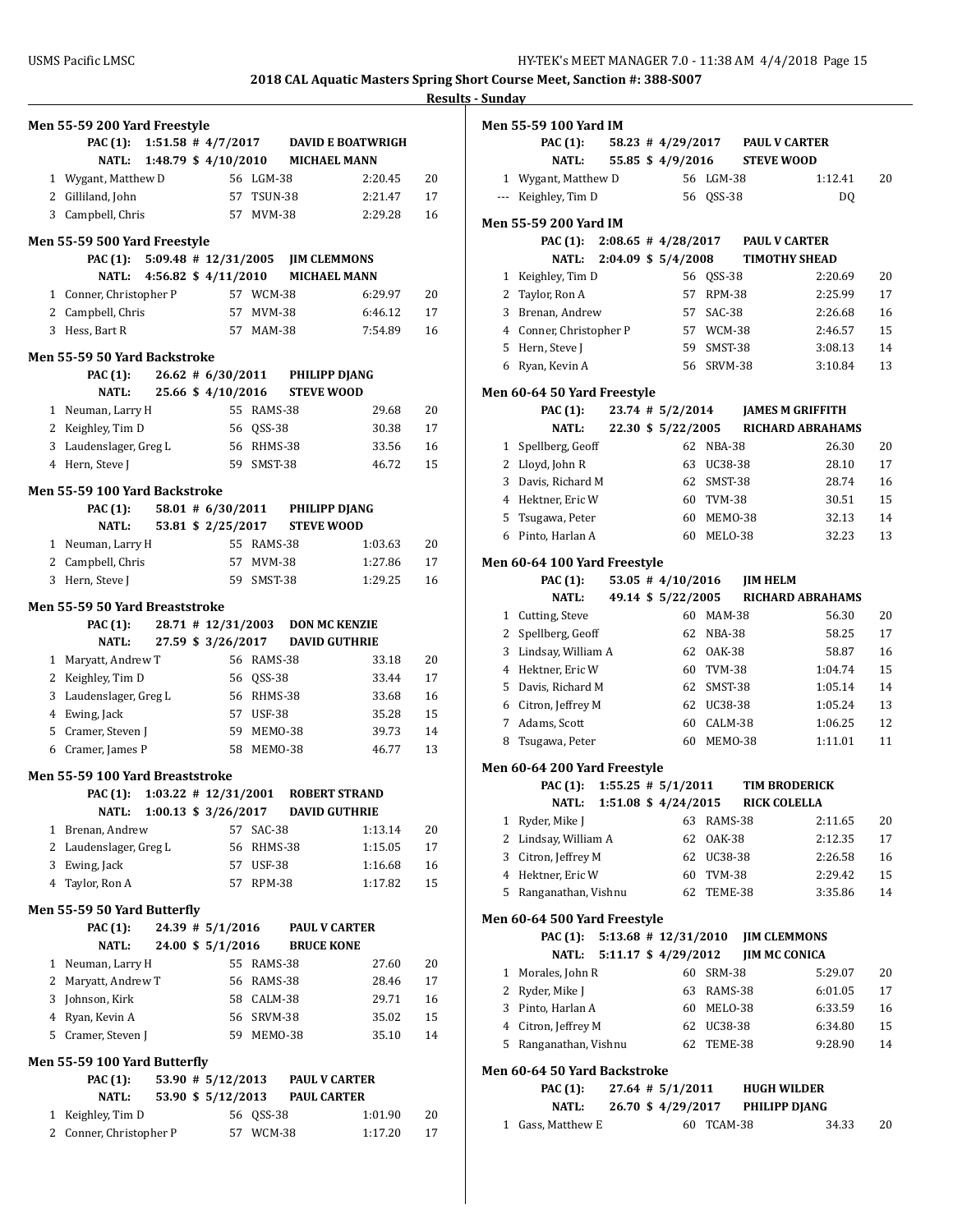|     | (Men 60-64 50 Yard Backstroke)              |  |                         |                |                              |                                    |    |
|-----|---------------------------------------------|--|-------------------------|----------------|------------------------------|------------------------------------|----|
| 2   | Davis, Richard M                            |  | 62                      | SMST-38        |                              | 38.29                              | 17 |
| 3   | Swenor, Gary D                              |  |                         | 63 DAM-38      |                              | 39.81                              | 16 |
|     | Men 60-64 100 Yard Backstroke               |  |                         |                |                              |                                    |    |
|     | PAC (1):                                    |  |                         |                |                              | 1:01.40 # 12/31/2004 RICHARD BURNS |    |
|     | <b>NATL:</b>                                |  | 57.46 \$4/30/2016       |                | <b>TOM BARTON</b>            |                                    |    |
|     |                                             |  |                         | 60 MAM-38      |                              | 1:04.00                            | 20 |
|     | 1 Cutting, Steve                            |  |                         |                |                              |                                    |    |
|     | 2 Citron, Jeffrey M<br>3 Pinto, Harlan A    |  |                         | 62 UC38-38     |                              | 1:19.20<br>1:27.37                 | 17 |
|     |                                             |  |                         | 60 MELO-38     |                              |                                    | 16 |
|     | Men 60-64 50 Yard Breaststroke              |  |                         |                |                              |                                    |    |
|     | <b>PAC (1):</b>                             |  |                         |                |                              | 29.32 # 12/31/2006 ROBERT STRAND   |    |
|     | NATL:                                       |  |                         |                | 28.30 \$2/11/2018 BRUCE KONE |                                    |    |
|     | 1 Bridges, Daniel                           |  |                         | 64 WCM-38      |                              | 34.06                              | 20 |
|     | 2 Hektner, Eric W                           |  |                         | 60 TVM-38      |                              | 36.84                              | 17 |
|     | 3 Gass, Matthew E                           |  |                         | 60 TCAM-38     |                              | 38.03                              | 16 |
|     | --- Pinto, Harlan A                         |  |                         | 60 MELO-38     |                              | DQ                                 |    |
|     | Men 60-64 100 Yard Breaststroke             |  |                         |                |                              |                                    |    |
|     | PAC (1): 1:05.46 # 12/31/2006 ROBERT STRAND |  |                         |                |                              |                                    |    |
|     | NATL:                                       |  | $1:02.61$ \$ $5/2/2014$ |                | <b>RICK COLELLA</b>          |                                    |    |
|     | 1 Hektner, Eric W                           |  |                         | 60 TVM-38      |                              | 1:20.36                            | 20 |
| 2   |                                             |  |                         | 60 MEMO-38     |                              | 1:35.22                            | 17 |
|     | Tsugawa, Peter                              |  |                         | 61 TSUN-38     |                              |                                    |    |
|     | 3 Diers, Phil J                             |  |                         |                |                              | 2:09.39                            | 16 |
|     | Men 60-64 50 Yard Butterfly                 |  |                         |                |                              |                                    |    |
|     | PAC (1):                                    |  | $26.25 \pm 6/6/2015$    |                | <b>STEVE BAXTER</b>          |                                    |    |
|     | <b>NATL:</b>                                |  | 24.36 \$ 2/10/2018      |                | <b>BRUCE KONE</b>            |                                    |    |
|     | 1 Heath, Robert H                           |  |                         | 61 MAM-38      |                              | 27.07                              | 20 |
|     | 2 Morales, John R                           |  |                         | 60 SRM-38      |                              | 27.19                              | 17 |
|     | 3 Bridges, Daniel                           |  |                         | 64 WCM-38      |                              | 28.76                              | 16 |
|     | 4 Lindsay, William A                        |  |                         | 62 OAK-38      |                              | 30.73                              | 15 |
|     | 5 Levine, Arnold W                          |  |                         | 64 CUDA-38     |                              | 31.76                              | 14 |
|     | 6 Gass, Matthew E                           |  |                         | 60 TCAM-38     |                              | 32.58                              | 13 |
|     | 7 Adams, Scott                              |  |                         | 60 CALM-38     |                              | 32.78                              | 12 |
|     | 8 Davis, Richard M                          |  | 62                      | SMST-38        |                              | 36.35                              | 11 |
|     | --- Diers, Phil J                           |  | 61                      | <b>TSUN-38</b> |                              | DQ                                 |    |
|     |                                             |  |                         |                |                              |                                    |    |
|     | Men 60-64 100 Yard Butterfly                |  |                         |                |                              |                                    |    |
|     | <b>PAC (1):</b>                             |  | 55.43 # 5/22/2017       |                |                              | <b>PAUL V CARTER</b>               |    |
|     | NATL:                                       |  | 54.92 \$ 5/22/2005      |                |                              | <b>RICHARD ABRAHAMS</b>            |    |
| 1   | Morales, John R                             |  | 60                      | SRM-38         |                              | 1:01.00                            | 20 |
| 2   | O'Brien, Kerry L                            |  | 61                      | <b>WCM-38</b>  |                              | 1:02.33                            | 17 |
| 3   | Spellberg, Geoff                            |  | 62                      | <b>NBA-38</b>  |                              | 1:06.66                            | 16 |
| 4   | Swenor, Gary D                              |  | 63                      | DAM-38         |                              | 1:14.24                            | 15 |
| 5   | Gass, Matthew E                             |  | 60                      | TCAM-38        |                              | 1:15.59                            | 14 |
| 6   | Pinto, Harlan A                             |  | 60                      | MELO-38        |                              | 1:23.00                            | 13 |
| 7   | Tsugawa, Peter                              |  | 60                      | MEMO-38        |                              | 1:26.21                            | 12 |
|     | Men 60-64 100 Yard IM                       |  |                         |                |                              |                                    |    |
|     | <b>PAC</b> (1):                             |  | $1:00.10 \# 12/31/2008$ |                |                              | <b>ROBERT STRAND</b>               |    |
|     | <b>NATL:</b>                                |  | 57.23 \$ 5/11/2013      |                | <b>RICK COLELLA</b>          |                                    |    |
| 1   | Heath, Robert H                             |  | 61                      | <b>MAM-38</b>  |                              | 1:04.77                            | 20 |
| 2   | Gass, Matthew E                             |  | 60                      | TCAM-38        |                              | 1:06.12                            | 17 |
| 3   | Swenor, Gary D                              |  | 63                      | DAM-38         |                              | 1:11.10                            | 16 |
| 4   | Spellberg, Geoff                            |  | 62                      | <b>NBA-38</b>  |                              | 1:14.54                            | 15 |
| 5   | Diers, Phil J                               |  | 61                      | TSUN-38        |                              | 2:19.16                            | 14 |
| --- | Davis, Richard M                            |  | 62                      | SMST-38        |                              | DQ                                 |    |
|     |                                             |  |                         |                |                              |                                    |    |
|     |                                             |  |                         |                |                              |                                    |    |

|   | Men 60-64 200 Yard IM                  |                        |                      |               |                                  |                                   |    |
|---|----------------------------------------|------------------------|----------------------|---------------|----------------------------------|-----------------------------------|----|
|   | <b>PAC</b> (1):                        | $2:10.85 \# 5/1/2011$  |                      |               |                                  | <b>TIM BRODERICK</b>              |    |
|   | NATL:                                  |                        |                      |               | 2:03.26 \$ 5/4/2014 RICK COLELLA |                                   |    |
|   | 1 Bridges, Daniel                      |                        |                      | 64 WCM-38     |                                  | 2:28.73                           | 20 |
|   | 2 Spellberg, Geoff                     |                        | 62                   | NBA-38        |                                  | 2:39.65                           | 17 |
| 3 | Swenor, Gary D                         |                        |                      | 63 DAM-38     |                                  | 2:47.64                           | 16 |
|   | 4 Waters, Steve                        |                        |                      | 60 SRVM-38    |                                  | 2:50.52                           | 15 |
|   | 5 Citron, Jeffrey M                    |                        |                      | 62 UC38-38    |                                  | 2:56.25                           | 14 |
| 6 | Tsugawa, Peter                         |                        |                      | 60 MEMO-38    |                                  | 3:09.05                           | 13 |
|   | 7 Diers, Phil J                        |                        |                      | 61 TSUN-38    |                                  | 4:48.95                           | 12 |
|   | <b>Men 65-69 50 Yard Freestyle</b>     |                        |                      |               |                                  |                                   |    |
|   | PAC (1):                               |                        |                      |               |                                  | 24.01 # 12/31/2009 JAMES E ELDER  |    |
|   | NATL:                                  |                        | 22.10 \$ 5/23/2010   |               |                                  | <b>RICHARD ABRAHAMS</b>           |    |
|   | 1 Foote, John T                        |                        |                      | 67 TAM-38     |                                  | 26.38                             | 20 |
|   | 2 Maxwell, Irving E                    |                        |                      | 68 MEMO-38    |                                  | 46.88                             | 17 |
| 3 | Tuttle, Tony J                         |                        | 66                   | RPM-38        |                                  | 54.30                             | 16 |
|   | Men 65-69 100 Yard Freestyle           |                        |                      |               |                                  |                                   |    |
|   | PAC (1):                               |                        |                      |               |                                  | 53.66 #12/31/2009 JAMES E ELDER   |    |
|   | <b>NATL:</b>                           |                        | 49.42 \$ 5/22/2010   |               |                                  | <b>RICHARD ABRAHAMS</b>           |    |
|   | 1 Carter, Lawrence A                   |                        |                      | 69 TCAM-38    |                                  | 1:21.44                           | 20 |
|   | 2 Maxwell, Irving E                    |                        | 68                   | MEMO-38       |                                  | 1:51.62                           | 17 |
| 3 | Tuttle, Tony J                         |                        | 66                   | <b>RPM-38</b> |                                  | 2:07.32                           | 16 |
|   | <b>Men 65-69 200 Yard Freestyle</b>    |                        |                      |               |                                  |                                   |    |
|   | <b>PAC</b> (1):                        | $2:04.19$ # 12/31/2010 |                      |               |                                  | <b>RICHARD BURNS</b>              |    |
|   | <b>NATL:</b>                           | 1:52.57 \$ 4/30/2017   |                      |               |                                  | <b>RICK COLELLA</b>               |    |
|   | 1 Upshaw, Bob B                        |                        |                      | 68 WCM-38     |                                  | 2:43.68                           | 20 |
|   | 2 Jacobus, Greg C                      |                        |                      | 66 TCAM-38    |                                  | 2:44.67                           | 17 |
| 3 | Carter, Lawrence A                     |                        |                      | 69 TCAM-38    |                                  | 3:05.65                           | 16 |
|   | 4 Johnson, Gary A                      |                        |                      | 67 TCAM-38    |                                  | 3:27.92                           | 15 |
|   | <b>Men 65-69 500 Yard Freestyle</b>    |                        |                      |               |                                  |                                   |    |
|   | PAC (1): $5:36.76 \neq 4/23/2015$      |                        |                      |               |                                  | <b>JIM CLEMMONS</b>               |    |
|   | <b>NATL:</b>                           | 5:05.44 \$ $4/9/2017$  |                      |               |                                  | <b>RICK COLELLA</b>               |    |
|   | 1 Upshaw, Bob B                        |                        |                      | 68 WCM-38     |                                  | 6:44.59                           | 20 |
|   | 2 Jacobus, Greg C                      |                        |                      | 66 TCAM-38    |                                  | 7:45.26                           | 17 |
|   | 3 Carter, Lawrence A                   |                        |                      | 69 TCAM-38    |                                  | 8:23.21                           | 16 |
|   | 4 Johnson, Gary A                      |                        |                      | 67 TCAM-38    |                                  | 9:08.62                           | 15 |
| 5 | Tucker, William E                      |                        |                      | 69 NBA-38     |                                  | 9:56.08                           | 14 |
|   | Men 65-69 50 Yard Backstroke           |                        |                      |               |                                  |                                   |    |
|   | PAC (1):                               |                        |                      |               |                                  | 27.84 #12/31/2009 RICHARD BURNS   |    |
|   | <b>NATL:</b>                           |                        | 27.74 \$ 5/23/2010   |               |                                  | <b>RICHARD ABRAHAMS</b>           |    |
|   | 2 McClelland, mac                      |                        |                      | 69 MAM-38     |                                  | 35.46                             | 17 |
|   | 3 Johnson, Gary A                      |                        |                      | 67 TCAM-38    |                                  | 50.12                             | 16 |
|   | 4 Tuttle, Tony J                       |                        | 66                   | RPM-38        |                                  | 1:12.03                           | 15 |
|   | Men 65-69 100 Yard Backstroke          |                        |                      |               |                                  |                                   |    |
|   | PAC (1):                               |                        | $59.62$ # $5/9/2013$ |               |                                  | <b>HUGH WILDER</b>                |    |
|   | <b>NATL:</b>                           |                        |                      |               | 59.62 \$5/12/2013 HUGH WILDER    |                                   |    |
|   | 1 Upshaw, Bob B                        |                        |                      | 68 WCM-38     |                                  | 1:17.15                           | 20 |
|   | 2 Jacobus, Greg C                      |                        |                      | 66 TCAM-38    |                                  | 1:33.57                           | 17 |
|   | 3 Johnson, Gary A                      |                        |                      | 67 TCAM-38    |                                  | 1:56.74                           | 16 |
|   |                                        |                        |                      |               |                                  |                                   |    |
|   | Men 65-69 50 Yard Breaststroke         |                        |                      |               |                                  |                                   |    |
|   | <b>PAC</b> (1):<br><b>NATL:</b>        |                        |                      |               |                                  | 31.32 # 12/31/2009 DAVID R GILDEA |    |
|   |                                        |                        | 29.10 \$ 4/8/2017    |               |                                  | <b>RICK COLELLA</b>               |    |
|   | 1 Haynes, David A<br>2 McClelland, mac |                        |                      | 65 TOC-38     |                                  | 35.40                             | 20 |
|   |                                        |                        |                      | 69 MAM-38     |                                  | 36.08                             | 17 |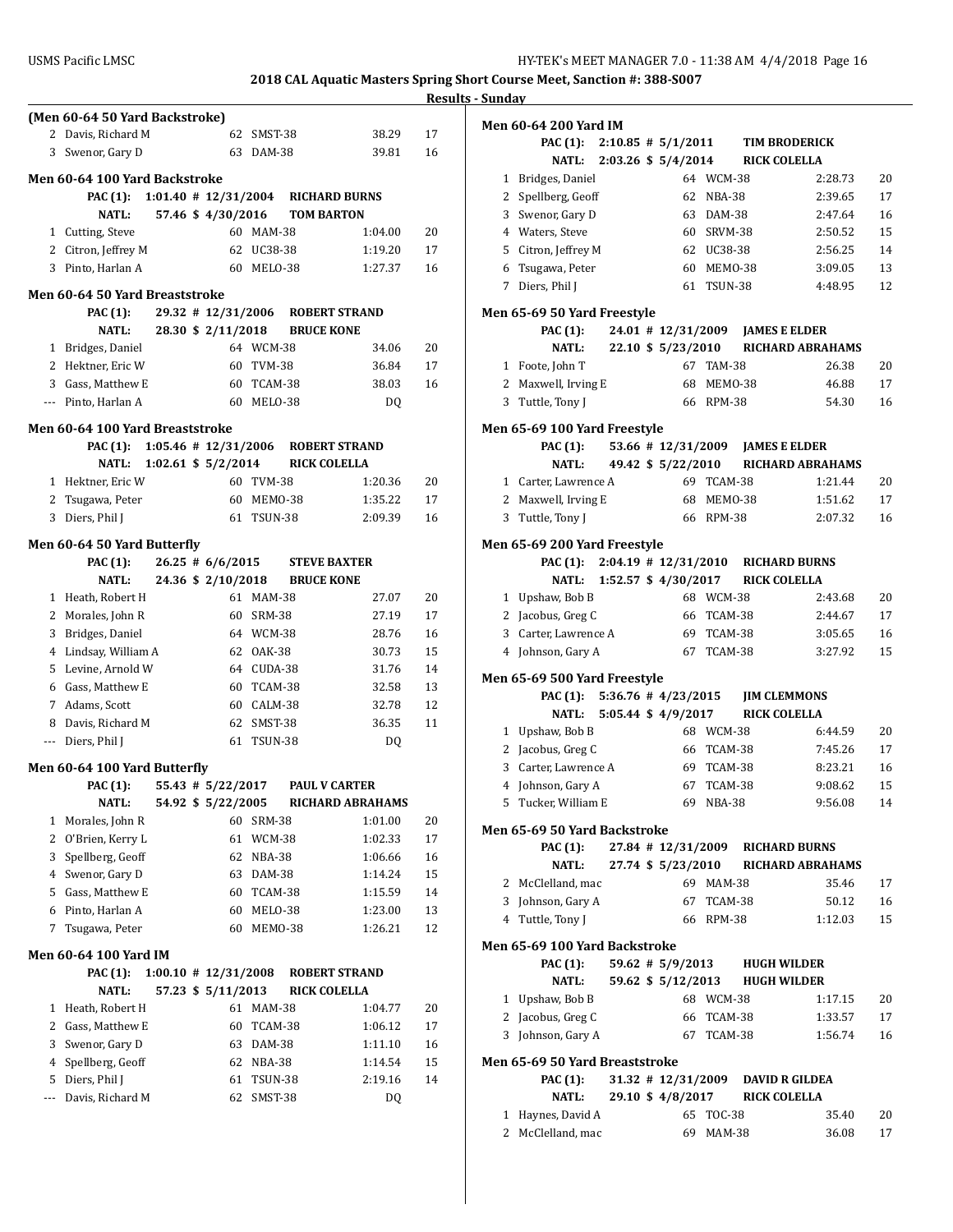|                                  |                                  |                                                                            |             | <b>Results - Sunday</b>   |
|----------------------------------|----------------------------------|----------------------------------------------------------------------------|-------------|---------------------------|
| (Men 65-69 50 Yard Breaststroke) |                                  |                                                                            |             | <b>Men 70-</b>            |
| 3 Foote, John T                  | 67<br>TAM-38                     |                                                                            | 36.46<br>16 |                           |
| 4 Upshaw, Bob B                  | 68 WCM-38                        |                                                                            | 15<br>42.67 |                           |
| 5 Johnson, Gary A                | 67 TCAM-38                       |                                                                            | 14<br>48.59 | 1 Sa                      |
| 6 Maxwell, Irving E              | 68 MEMO-38                       | 1:06.02                                                                    | 13          |                           |
| 7 Tuttle, Tony J                 | 66 RPM-38                        | 1:30.64                                                                    | 12          | <b>Men 70-</b>            |
| Men 65-69 100 Yard Breaststroke  |                                  |                                                                            |             |                           |
| PAC (1):                         | $1:08.19$ # $12/31/2009$         | <b>DAVID R GILDEA</b>                                                      |             | $1$ Bu                    |
| NATL:                            | $1:02.75$ \$ 4/28/2017           | <b>RICK COLELLA</b>                                                        |             | 2 D6                      |
| 1 Haufler, Steven E              | 65 OCCM-38                       | 1:14.13                                                                    | 20          | $3$ $ 0$                  |
| 2 Upshaw, Bob B                  | 68 WCM-38                        | 1:32.73                                                                    | 17          | 4 Sa                      |
| 3 Carter, Lawrence A             | 69 TCAM-38                       | 1:41.37                                                                    | 16          |                           |
| Men 65-69 50 Yard Butterfly      |                                  |                                                                            |             | <b>Men 70-</b>            |
| <b>PAC</b> (1):                  |                                  | 26.65 # 12/31/2009 JAMES E ELDER                                           |             |                           |
| <b>NATL:</b>                     | 24.94 \$ 5/22/2010               | <b>RICHARD ABRAHAMS</b>                                                    |             | 1 Bu                      |
| 1 Haufler, Steven E              | 65 OCCM-38                       |                                                                            | 28.27<br>20 | 2 Ru                      |
| 2 Foote, John T                  | 67 TAM-38                        |                                                                            | 28.75<br>17 | 3 Sa                      |
| 3 Jacobus, Greg C                | 66 TCAM-38                       |                                                                            | 41.22<br>16 |                           |
| 4 Maxwell, Irving E              | 68 MEM0-38                       | 1:04.31                                                                    | 15          | <b>Men 70-</b>            |
| Men 65-69 100 Yard Butterfly     |                                  |                                                                            |             |                           |
| <b>PAC (1):</b>                  |                                  | 1:02.64 # 12/31/2009 RICHARD BURNS                                         |             |                           |
| <b>NATL:</b>                     | 56.36 \$ 5/21/2010               | <b>RICHARD ABRAHAMS</b>                                                    |             | $1$ Jo<br>2 <sub>6t</sub> |
| 1 Haufler, Steven E              | 65 OCCM-38                       | 1:04.07                                                                    | 20          |                           |
| 2 Foote, John T                  | 67 TAM-38                        | 1:16.37                                                                    | 17          | <b>Men 70-</b>            |
| Men 65-69 100 Yard IM            |                                  |                                                                            |             |                           |
| PAC (1):                         | $1:02.26 \# 12/31/2009$          | <b>RICHARD BURNS</b>                                                       |             |                           |
| <b>NATL:</b>                     | 57.45 \$ 4/29/2017               | <b>RICK COLELLA</b>                                                        |             | $1$ Jo                    |
| 1 Haufler, Steven E              | 65 OCCM-38                       | 1:06.67                                                                    | 20          | --- Gu                    |
| 2 Foote, John T                  | 67 TAM-38                        | 1:15.05                                                                    | 17          | <b>Men 70-</b>            |
| 3 McClelland, mac                | 69 MAM-38                        | 1:17.58                                                                    | 16          |                           |
| 4 Carter, Lawrence A             | 69 TCAM-38                       | 1:41.00                                                                    | 15          |                           |
| 5 Maxwell, Irving E              | 68 MEMO-38                       | 2:05.14                                                                    | 14          | 1 Jao                     |
| Tuttle, Tony J<br>6              | 66 RPM-38                        | 2:41.71                                                                    | 13          | <b>Men 70-</b>            |
| Men 65-69 200 Yard IM            |                                  |                                                                            |             |                           |
|                                  | PAC (1): $2:17.03 \neq 4/9/2016$ | <b>TIM BRODERICK</b>                                                       |             |                           |
|                                  | NATL: 2:03.63 \$4/28/2017        | <b>RICK COLELLA</b>                                                        |             | $1 \, M$                  |
| 1 Haufler, Steven E              | 65 OCCM-38                       | 2:27.71                                                                    | 20          | 2 Bu                      |
| 2 Jacobus, Greg C                | 66 TCAM-38                       | 3:20.81                                                                    | 17          | 3 Jac                     |
| Men 70-74 50 Yard Freestyle      |                                  |                                                                            |             | <b>Men 70-</b>            |
| <b>PAC (1):</b>                  |                                  | 24.81 # 5/2/2014 JAMES E ELDER                                             |             |                           |
| NATL:                            | 24.13 \$ 5/4/2008 JEFF FARRELL   |                                                                            |             |                           |
| 1 Sanchez, David W               | 74 CLOV-38                       |                                                                            | 20<br>38.46 | $1$ Bu                    |
| Men 70-74 100 Yard Freestyle     |                                  |                                                                            |             | $2 \mathsf{M}$            |
| <b>PAC</b> (1):                  |                                  | 56.43 #4/30/2017 ANDREW M MCPHERSO                                         |             | 3 Ru                      |
| NATL:                            |                                  | 54.58 \$4/26/2015 RICHARD ABRAHAMS                                         |             | $4$ De                    |
| 1 McPherson, Andrew M            | 70 DAM-38                        | 1:01.16                                                                    | 20          | <b>Men 75-</b>            |
| 2 Dennis, D Craig                | 71 WCM-38                        | 1:04.27                                                                    | 17          |                           |
| 3 Jacobberger, Richard K         | 72 OAK-38                        | 1:06.51                                                                    | 16          |                           |
|                                  |                                  |                                                                            |             | $1$ St                    |
| Men 70-74 200 Yard Freestyle     |                                  |                                                                            |             | 2 Ye                      |
| <b>PAC</b> (1):<br><b>NATL:</b>  |                                  | $2:12.26 \# 4/30/2017$ JAMES R DELACY<br>2:06.63 \$ 5/8/2015 DAVID QUIGGIN |             | <b>Men 75-</b>            |
| 1 Sanchez, David W               | 74 CLOV-38                       | 3:29.61                                                                    | 20          |                           |
|                                  |                                  |                                                                            |             |                           |
|                                  |                                  |                                                                            |             |                           |

| Men 70-74 500 Yard Freestyle       |  |           |            |                                             |                                               |    |
|------------------------------------|--|-----------|------------|---------------------------------------------|-----------------------------------------------|----|
|                                    |  |           |            | PAC (1): 6:07.03 # 1/26/2014 RICHARD BURNS  |                                               |    |
|                                    |  |           |            | NATL: 5:48.21 \$ 5/9/2015 DAVID QUIGGIN     |                                               |    |
| 1 Sanchez, David W                 |  |           | 74 CLOV-38 |                                             | 9:31.47                                       | 20 |
| Men 70-74 50 Yard Backstroke       |  |           |            |                                             |                                               |    |
|                                    |  |           |            | PAC (1): 29.72 #4/26/2015 RICHARD BURNS     |                                               |    |
|                                    |  |           |            | NATL: 29.72 \$4/26/2015 RICHARD BURNS       |                                               |    |
| 1 Burns, Richard                   |  |           | 74 TAM-38  |                                             | 32.30                                         | 20 |
| 2 Dennis, D Craig                  |  |           | 71 WCM-38  |                                             | 32.97                                         | 17 |
| 3 Jochim, Christian                |  |           | 70 QSS-38  |                                             | 38.86                                         | 16 |
| 4 Sanchez, David W                 |  |           | 74 CLOV-38 |                                             | 46.14                                         | 15 |
| Men 70-74 100 Yard Backstroke      |  |           |            |                                             |                                               |    |
|                                    |  |           |            | PAC (1): 1:05.42 # 4/24/2015 RICHARD BURNS  |                                               |    |
|                                    |  |           |            | NATL: 1:05.42 \$4/24/2015 RICHARD BURNS     |                                               |    |
| 1 Burns, Richard                   |  |           | 74 TAM-38  |                                             | 1:10.18                                       | 20 |
| 2 Rudloff, Edward                  |  |           | 70 TOC-38  |                                             | 1:14.84                                       | 17 |
| 3 Sanchez, David W                 |  |           | 74 CLOV-38 |                                             | 1:41.44                                       | 16 |
|                                    |  |           |            |                                             |                                               |    |
| Men 70-74 50 Yard Breaststroke     |  |           |            | PAC (1): 32.86 # 9/29/2013 DAVID R GILDEA   |                                               |    |
| <b>NATL:</b>                       |  |           |            | 31.70 \$4/30/2016 ROBERT STRAND             |                                               |    |
| 1 Jochim, Christian                |  |           | 70 QSS-38  |                                             | 39.86                                         | 20 |
| 2 Gupta, Dr Kailash C              |  |           | 74 SCSC-38 |                                             | 1:08.64                                       | 17 |
|                                    |  |           |            |                                             |                                               |    |
| Men 70-74 100 Yard Breaststroke    |  |           |            |                                             |                                               |    |
|                                    |  |           |            | PAC (1): 1:11.75 # 9/29/2013 DAVID R GILDEA |                                               |    |
| NATL:                              |  |           |            | 1:09.47 \$ 5/1/2016 ROBERT STRAND           |                                               |    |
| 1 Jochim, Christian                |  |           | 70 QSS-38  |                                             | 1:31.36                                       | 20 |
| --- Gupta, Dr Kailash C            |  |           | 74 SCSC-38 |                                             | DQ                                            |    |
| Men 70-74 50 Yard Butterfly        |  |           |            |                                             |                                               |    |
|                                    |  |           |            | PAC (1): 27.81 # 5/4/2014 JAMES E ELDER     |                                               |    |
|                                    |  |           |            |                                             | NATL: 26.92 \$4/26/2015 RICHARD ABRAHAMS      |    |
| 1 Jacobberger, Richard K 72 OAK-38 |  |           |            |                                             | 33.25                                         | 20 |
| Men 70-74 100 Yard Butterfly       |  |           |            |                                             |                                               |    |
|                                    |  |           |            |                                             | PAC (1): 1:02.96 #4/30/2017 ANDREW M MCPHERSO |    |
| NATL:                              |  |           |            |                                             | 1:00.77 \$4/24/2015 RICHARD ABRAHAMS          |    |
| 1 McPherson, Andrew M              |  | 70 DAM-38 |            |                                             | 1:10.57                                       | 20 |
| 2 Burns, Richard                   |  |           | 74 TAM-38  |                                             | 1:14.33                                       | 17 |
| 3 Jacobberger, Richard K           |  |           | 72 OAK-38  |                                             | 1:26.77                                       | 16 |
| Men 70-74 200 Yard IM              |  |           |            |                                             |                                               |    |
|                                    |  |           |            | PAC (1): 2:30.22 # 5/18/2014 RICHARD BURNS  |                                               |    |
|                                    |  |           |            | NATL: 2:26.42 \$4/30/2016 ROBERT STRAND     |                                               |    |
| 1 Burns, Richard                   |  |           | 74 TAM-38  |                                             | 2:39.81                                       | 20 |
| 2 McPherson, Andrew M              |  |           | 70 DAM-38  |                                             | 2:40.67                                       | 17 |
| 3 Rudloff, Edward                  |  |           | 70 TOC-38  |                                             | 2:48.18                                       | 16 |
| 4 Dennis, D Craig                  |  |           | 71 WCM-38  |                                             | 2:54.49                                       | 15 |
|                                    |  |           |            |                                             |                                               |    |
| Men 75-79 50 Yard Freestyle        |  |           |            |                                             |                                               |    |
| PAC (1):                           |  |           |            |                                             | 28.73 # 5/2/2014 WILLIAM G VAN HOR            |    |
|                                    |  |           |            | NATL: 25.58 \$ 3/4/2012 JEFF FARRELL        |                                               |    |
| 1 Stewart, Jim M                   |  |           | 76 SRM-38  |                                             | 40.78                                         | 20 |
| 2 Yen, Cheng Chung                 |  |           | 77 UC38-38 |                                             | 1:03.41                                       | 17 |
| Men 75-79 100 Yard Freestyle       |  |           |            |                                             |                                               |    |
| PAC (1): $1:06.93 \# 4/9/2017$     |  |           |            | <b>RICHARD T TODD</b>                       |                                               |    |
| NATL:                              |  |           |            | 58.68 \$5/10/2009 DAVID RADCLIFF            |                                               |    |
| 1 Stewart, Jim M                   |  |           | 76 SRM-38  |                                             | 1:30.33                                       | 20 |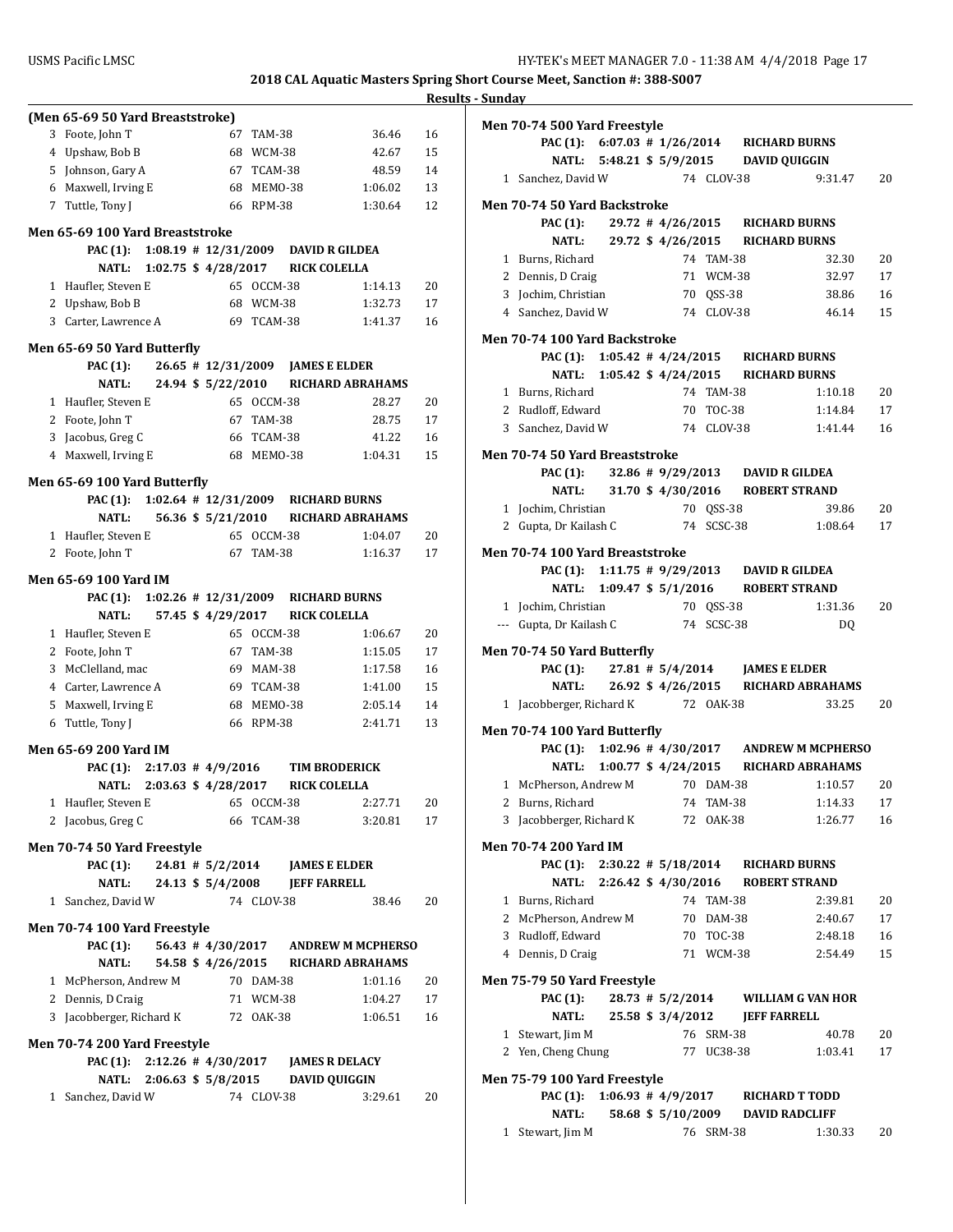| (Men 75-79 100 Yard Freestyle)                                          |                                 |
|-------------------------------------------------------------------------|---------------------------------|
| 2 Yen, Cheng Chung                                                      | 77 UC38-38 2:27.59 17           |
| Men 75-79 50 Yard Backstroke                                            |                                 |
| PAC (1): 34.84 # 12/31/1995 RAY TAFT                                    |                                 |
| NATL: 32.11 \$4/19/2009 YOSHI OYAKAWA                                   |                                 |
| 76 SRM-38<br>1 Stewart, Jim M                                           | 53.48<br>20                     |
|                                                                         |                                 |
| Men 75-79 100 Yard Backstroke                                           |                                 |
| PAC (1): 1:17.67 # 12/31/1995 RAY TAFT                                  |                                 |
| NATL: 1:08.55 \$4/19/2009 BURWELL JONES                                 |                                 |
| 76 SRM-38<br>1 Stewart, Jim M                                           | 20<br>1:57.04                   |
| Men 75-79 50 Yard Breaststroke                                          |                                 |
| PAC (1): 37.28 #4/9/2017 RICHARD T TODD                                 |                                 |
| NATL: 34.58 \$ 3/5/2017 MIKE FRESHLEY                                   |                                 |
| 77 UC38-38<br>1 Yen, Cheng Chung                                        | 1:07.79<br>20                   |
| Men 75-79 100 Yard Breaststroke                                         |                                 |
| PAC (1): 1:24.22 #4/9/2017 RICHARD T TODD                               |                                 |
| NATL: 1:16.74 \$9/18/2016 MIKE FRESHLEY                                 |                                 |
| 77 UC38-38<br>--- Yen, Cheng Chung                                      | DQ                              |
|                                                                         |                                 |
| Men 80-84 50 Yard Freestyle<br>PAC (1): 32.00 # 12/31/1998 ALDO DA ROSA |                                 |
| NATL: 28.68 \$4/28/2017 FARRELL\FARRELL                                 |                                 |
| 1 Young, Ronald P<br>80 TAM-38                                          | 47.77<br>20                     |
|                                                                         |                                 |
| Men 80-84 100 Yard Freestyle                                            |                                 |
| PAC (1): 1:10.76 # 12/31/2000 RAY TAFT                                  |                                 |
| NATL: 1:04.60 \$ 5/3/2014 DAVID RADCLIFF                                |                                 |
| 1 Mayo, Robert W<br>84 WCM-38                                           | 1:36.29<br>20                   |
| 2 Young, Ronald P<br>80 TAM-38                                          | 1:49.21<br>17                   |
| Men 80-84 200 Yard Freestyle                                            |                                 |
| PAC (1): 2:42.10 # 12/31/2000 RAY TAFT                                  |                                 |
| NATL: 2:23.60 \$4/12/2015 DAVID RADCLIFF                                |                                 |
| 84 WCM-38<br>1 Mayo, Robert W                                           | $3:48.52$ 20                    |
| Men 80-84 500 Yard Freestyle                                            |                                 |
| PAC (1): 7:20.34 # 12/31/1999 RAY TAFT                                  |                                 |
| NATL: 6:27.81 \$ 5/1/2014 DAVID RADCLIFF                                |                                 |
| 1 Mayo, Robert W<br>84 WCM-38                                           | 9:16.16<br>20                   |
| 2 Grohe, William E<br>84 USF-38                                         | 12:00.61<br>17                  |
|                                                                         |                                 |
| Men 80-84 50 Yard Backstroke<br>PAC (1):<br>37.39 # 12/31/2000 RAY TAFT |                                 |
| NATL:<br>34.49 \$4/29/2016 YOSHI OYAKAWA                                |                                 |
| 1 Smethurst, Everett W<br>83 NOVA-33                                    | 48.17<br>20                     |
| 2 Grohe, William E<br>84 USF-38                                         | 1:10.09<br>17                   |
|                                                                         |                                 |
| Men 80-84 100 Yard Backstroke                                           |                                 |
| <b>PAC (1):</b><br>$1:24.23$ # $12/31/2000$ RAY TAFT                    |                                 |
| $1:15.69$ \$ 3/11/2017<br><b>NATL:</b>                                  | <b>DAVID COSTILL</b><br>1:46.64 |
| 1 Mayo, Robert W<br>84 WCM-38                                           | 20                              |
| Men 80-84 50 Yard Breaststroke                                          |                                 |
| <b>PAC</b> (1):<br>41.30 # 12/31/1998 ALDO DA ROSA                      |                                 |
| 37.74 \$ 3/12/2016<br>NATL:                                             | <b>DAVID COSTILL</b>            |
| 1 Fleming, Jack C<br>82 USF-38                                          | 20<br>45.47                     |
| 2 Smethurst, Everett W<br>83 NOVA-33                                    | 1:03.57<br>17                   |
| 3 Grohe, William E<br>84 USF-38                                         | 1:43.96<br>16                   |

| Men 80-84 100 Yard Breaststroke                                        |                                   |  |  |
|------------------------------------------------------------------------|-----------------------------------|--|--|
| PAC (1): 1:32.85 # 12/31/1998 ALDO DA ROSA                             |                                   |  |  |
| NATL: 1:24.10 \$ 2/14/2016 DAVID COSTILL                               |                                   |  |  |
| 1 Fleming, Jack C                                                      | 82 USF-38<br>1:53.29<br>20        |  |  |
|                                                                        |                                   |  |  |
| Men 80-84 50 Yard Butterfly                                            |                                   |  |  |
| PAC (1):                                                               | 36.97 # 12/31/2012 ASHLEY K JONES |  |  |
| 33.32 \$ 3/11/2017<br><b>NATL:</b>                                     | <b>DAVID COSTILL</b>              |  |  |
| 1 Fleming, Jack C                                                      | 82 USF-38<br>20<br>47.14          |  |  |
| Men 80-84 100 Yard Butterfly                                           |                                   |  |  |
| PAC (1): 1:36.89 # 12/31/1998 ALDO DA ROSA                             |                                   |  |  |
| 1:22.34 \$ 4/8/2017<br><b>NATL:</b>                                    | <b>DAVID COSTILL</b>              |  |  |
| 1 Fleming, Jack C                                                      | 82 USF-38<br>1:59.42<br>20        |  |  |
|                                                                        |                                   |  |  |
| <b>Men 80-84 100 Yard IM</b><br>PAC (1): 1:24.24 # 12/31/2000 RAY TAFT |                                   |  |  |
|                                                                        | <b>DAVID COSTILL</b>              |  |  |
| NATL: 1:14.86 \$4/16/2016                                              | 82 USF-38<br>1:53.34              |  |  |
| 1 Fleming, Jack C                                                      | 20                                |  |  |
| Women 18+200 Yard Freestyle Relay                                      |                                   |  |  |
| PAC (1): $1:37.05 \# 4/18/2010$                                        | <b>TOC</b>                        |  |  |
| K A Lyons, E P Reilly, F O'Donnell-McCa, M Gill                        |                                   |  |  |
| 1:35.66 \$4/30/2016<br><b>NATL:</b>                                    | <b>CLUB TRIBE ALUM</b>            |  |  |
| <b>G MIZERAK, S SHANER, C HURTUBISE, K GRIER</b>                       |                                   |  |  |
| 1 CALM-38                                                              | A<br>1:55.37<br>40                |  |  |
| 1) Curley O'Brien, Molly J W32                                         | 2) Riley, Catherine W31           |  |  |
| 3) Kory, Deborah L W44                                                 | 4) McDermott, Christina M W21     |  |  |
| 2 TEME-38                                                              | 1:59.11<br>34<br>A                |  |  |
| 1) Maehr, Erin W35                                                     | 2) Kendall, Marisa L W28          |  |  |
| 3) Rodriguez, Alejandra W26                                            | 4) Bloch, Laurence W24            |  |  |
| Women 18+200 Yard Medley Relay                                         |                                   |  |  |
| <b>PAC (1):</b><br>$1:48.25$ # $5/9/2013$                              | <b>TOC</b>                        |  |  |
| N Watanabe, K Houston, K Raatz, F O'Donnell-McCa                       |                                   |  |  |
| <b>NATL:</b><br>1:45.34 \$ 4/24/2015                                   | THE OLYMPIC CLU                   |  |  |
| A SENKO, K MCGRAW, K KASTES, K MURPHY                                  |                                   |  |  |
| 1 CALM-38                                                              | 2:05.43<br>40<br>A                |  |  |
| 1) Curley O'Brien, Molly J W32                                         | 2) McDermott, Christina M W21     |  |  |
| 3) Riley, Catherine W31                                                | 4) Bleul-Bollhe, Cornelia W51     |  |  |
| 2 TEME-38                                                              | A<br>2:09.99<br>34                |  |  |
| 1) Rodriguez, Alejandra W26                                            | 2) Kendall, Marisa L W28          |  |  |
| 3) Li, Rebecca D W28                                                   | 4) Bloch, Laurence W24            |  |  |
| 3 MEMO-38                                                              | A<br>2:24.77<br>32                |  |  |
| 1) Stretch, Sarah K W38                                                | 2) Ruebner-Petersen, Trine Buhr W |  |  |
| 3) Flynn, Elizabeth A W38                                              | 4) Readal, Stacy L W41            |  |  |
|                                                                        |                                   |  |  |
| Women 25+200 Yard Medley Relay                                         |                                   |  |  |
| $1:46.15$ # $12/31/2009$<br>PAC (1):                                   | <b>WCM</b>                        |  |  |
| S Marshall, K Beckman, K Price, K Arneson                              |                                   |  |  |
| NATL:<br>1:45.01 \$ 5/4/2008                                           | <b>SOUTHERN METHOD</b>            |  |  |
| L OBERSTAR-BROWN, K MCCLELLAND, L HOLT, D DIEZI                        |                                   |  |  |
| --- MEMO-38                                                            | A<br>DQ                           |  |  |
| 1) Robinson, Mary W43                                                  | 2) Chaiyasane, Koung W33          |  |  |
| 3) Lindahl, Sarah W41                                                  | 4) Soltane, Farah W27             |  |  |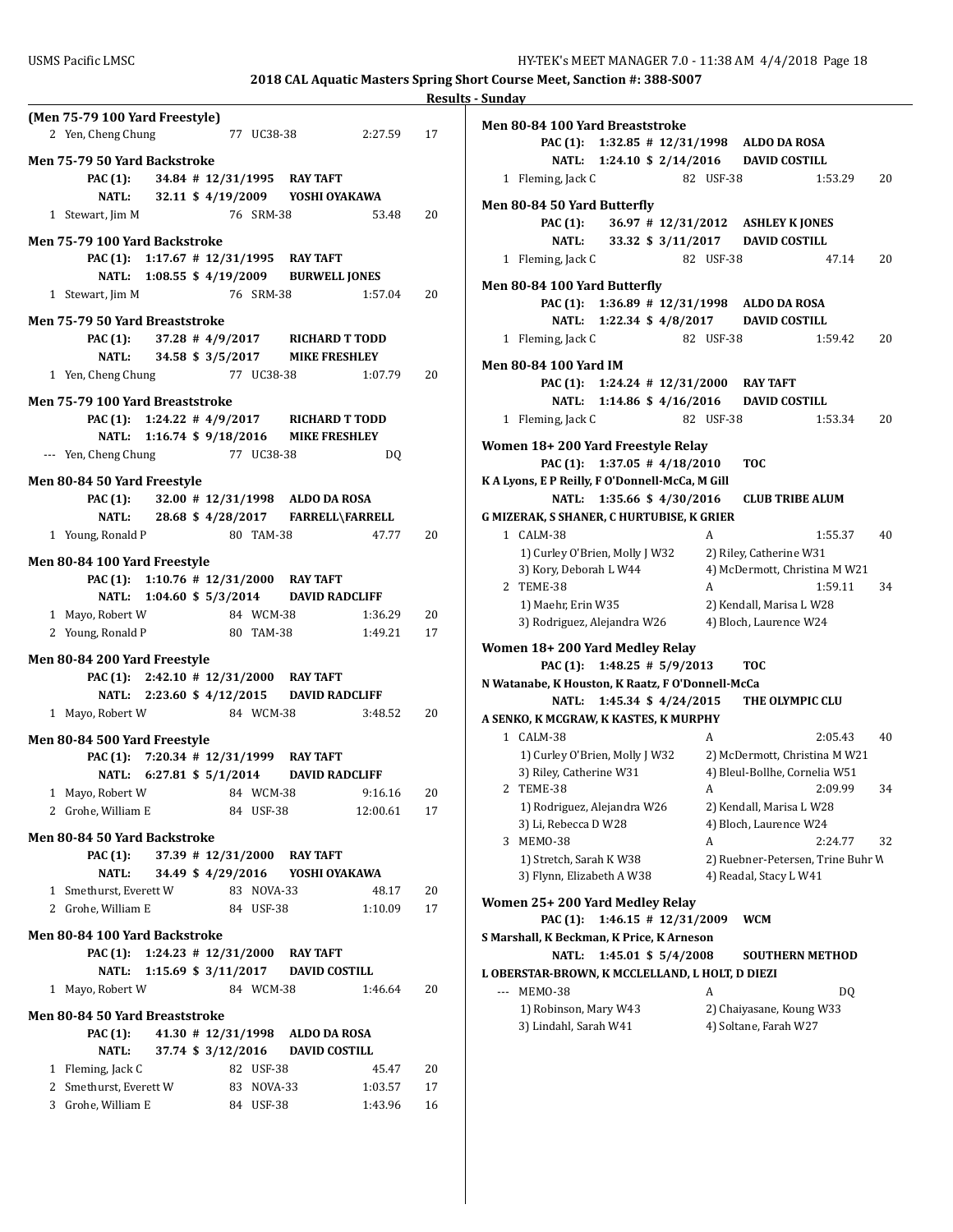| Women 35+200 Yard Freestyle Relay<br><b>PAC</b> (1):<br>$1:40.89$ # $12/31/2004$                                                                                                                                 | MELO                                                |    |
|------------------------------------------------------------------------------------------------------------------------------------------------------------------------------------------------------------------|-----------------------------------------------------|----|
| Liernan, Jasek, Basile, Strauss                                                                                                                                                                                  |                                                     |    |
| NATL: 1:36.42 \$ 2/1/2015                                                                                                                                                                                        | <b>NCMS</b>                                         |    |
| K LINDAUER, A UHL, J STRINGER, E BRAUN                                                                                                                                                                           |                                                     |    |
| 1 TCAM-38                                                                                                                                                                                                        | 2:39.37<br>A                                        | 40 |
| 1) Hieb-Stock, Lisa M W38                                                                                                                                                                                        | 2) Carter, Robin M W66                              |    |
| 3) Philpott, Patti H W47                                                                                                                                                                                         | 4) Harms, Cheryl M W66                              |    |
| 2 ALB-38                                                                                                                                                                                                         | A<br>2:44.91                                        | 34 |
| 1) Nip, Carol J W60                                                                                                                                                                                              | 2) Klensch, Sabine A W37                            |    |
| 3) Carroll, Leah A W56                                                                                                                                                                                           | 4) Field, Lessly W49                                |    |
|                                                                                                                                                                                                                  |                                                     |    |
| Women 35+200 Yard Medley Relay                                                                                                                                                                                   |                                                     |    |
| $1:52.67$ # $12/31/2009$<br>PAC (1):                                                                                                                                                                             | <b>WCM</b>                                          |    |
| J Fusari, D Santos, L Ward, A Zamanian                                                                                                                                                                           |                                                     |    |
| $1:48.55$ \$ $5/14/2006$<br>NATL:                                                                                                                                                                                | <b>COLORADO MASTER</b>                              |    |
| S HART, S VON DER LIPPE, E CAMPBELL, K GARNIER                                                                                                                                                                   |                                                     |    |
| 1 TEME-38                                                                                                                                                                                                        | A<br>2:12.61                                        | 40 |
| 1) Maehr, Erin W35                                                                                                                                                                                               | 2) Sinai, Nancy L W35                               |    |
| 3) Ortiz, Loa W41                                                                                                                                                                                                | 4) McNamara, Margaret M W58                         |    |
| 2 ALB-38                                                                                                                                                                                                         | 2:54.26<br>A                                        | 34 |
| 1) Nip, Carol J W60                                                                                                                                                                                              | 2) Carroll, Leah A W56                              |    |
| 3) Field, Lessly W49                                                                                                                                                                                             | 4) Klensch, Sabine A W37                            |    |
| 3 TCAM-38                                                                                                                                                                                                        | A<br>3:32.70                                        | 32 |
| 1) Wivell, Toni M W81                                                                                                                                                                                            | 2) Loyd, Susan M W58                                |    |
| 3) Philpott, Patti H W47                                                                                                                                                                                         | 4) Hieb-Stock, Lisa M W38                           |    |
| Women 45+200 Yard Freestyle Relay<br><b>PAC (1):</b><br>$1:47.42$ # $12/31/2007$<br>Roemer, McNamara, Crittenden, O'Brien<br>1:40.44 \$ 4/30/2011<br>NATL:<br>K GARNIER, C SAPPEY, A SCOTT-KUBE, S VON DER LIPPE | <b>WCM</b><br><b>COLORADO MASTER</b>                |    |
|                                                                                                                                                                                                                  |                                                     |    |
| 1 LNRS-38                                                                                                                                                                                                        | A<br>2:24.24                                        | 40 |
| 1) Hagstrom, Lisa W47<br>3) Robinson, Christina W52                                                                                                                                                              | 2) Mitchell, Jane M W48<br>4) Helmrich, Susan P W62 |    |
|                                                                                                                                                                                                                  |                                                     |    |
| Women 45+200 Yard Medley Relay                                                                                                                                                                                   |                                                     |    |
| PAC (1):<br>$1:58.18$ # $12/31/2009$                                                                                                                                                                             | <b>WCM</b>                                          |    |
| P Roemer, S Sotelo-Osborne, S Heim-Bowen, M Curran                                                                                                                                                               |                                                     |    |
| 1:52.93 \$ 5/1/2011<br>NATL:                                                                                                                                                                                     | <b>COLORADO MASTER</b>                              |    |
| C SAPPEY, K CROUCH, S VON DER LIPPE, A SCOTT-KUBE                                                                                                                                                                |                                                     |    |
| MEMO-38<br>1                                                                                                                                                                                                     | 2:26.14<br>A                                        | 40 |
| 1) Haufler, Susan L W60                                                                                                                                                                                          | 2) de la Torre, Yasuko W47                          |    |
| 3) Shu, Vicki W49                                                                                                                                                                                                | 4) Rafkin, Louise W59                               |    |
| 2 LNRS-38                                                                                                                                                                                                        | A<br>2:28.86                                        | 34 |
| 1) Helmrich, Susan P W62                                                                                                                                                                                         | 2) Hagstrom, Lisa W47                               |    |
| 3) Jolif, Florence W48                                                                                                                                                                                           | 4) Mitchell, Jane M W48                             |    |
|                                                                                                                                                                                                                  |                                                     |    |
| Women 55+200 Yard Freestyle Relay                                                                                                                                                                                |                                                     |    |
| $2:06.36$ # 12/31/2007<br>PAC (1):                                                                                                                                                                               | <b>WCM</b>                                          |    |
| B, K Harms, M Alexander, K Tukua                                                                                                                                                                                 |                                                     |    |
| 1:45.60 \$ 4/29/2017<br>NATL:                                                                                                                                                                                    | <b>PALM BEACH MAST</b>                              |    |
| K PIPES, E JONES, K TREIBLE SLATON, C WENZEL                                                                                                                                                                     |                                                     |    |
| 1 TCAM-38                                                                                                                                                                                                        | A<br>3:35.43                                        | 40 |
| 1) Wivell, Toni M W81                                                                                                                                                                                            | 2) Rodd, Gail G W75                                 |    |
| 3) Kessel, Karen W68                                                                                                                                                                                             | 4) Loyd, Susan M W58                                |    |
|                                                                                                                                                                                                                  |                                                     |    |

|              | Women 65+ 200 Yard Medley Relay                                                           |                                                     |    |
|--------------|-------------------------------------------------------------------------------------------|-----------------------------------------------------|----|
|              | <b>PAC</b> (1):<br>$2:58.34$ # $12/31/2009$                                               | <b>DAM</b>                                          |    |
|              | L Westergaard, R Norris, B Dugan, S Munn                                                  |                                                     |    |
|              | <b>NATL:</b><br>2:28.14 \$ 2/4/2017<br>M BARRY, B BOSLEGO, S LOFTUS-CHARLEY, K UMBDENSTOC | <b>VIRGINIA MASTER</b>                              |    |
| $\mathbf{1}$ | TCAM-38                                                                                   | A<br>3:38.39                                        | 40 |
|              | 1) Harms, Cheryl M W66                                                                    | 2) Carter, Robin M W66                              |    |
|              | 3) Kessel, Karen W68                                                                      | 4) Rodd, Gail G W75                                 |    |
|              | Men 25+ 200 Yard Freestyle Relay                                                          |                                                     |    |
|              | <b>PAC</b> (1):<br>$1:22.28$ # $4/28/2012$                                                | <b>TOC</b>                                          |    |
|              | T Holsman, C Talbott, J Dorr, S Greenwood                                                 |                                                     |    |
|              | <b>NATL:</b><br>1:20.22 \$ 4/30/2016                                                      | THE OLYMPIC CLU                                     |    |
|              | J LEOPOLD, S GREENWOOD, K FERGUSON, A SAETA                                               |                                                     |    |
| 1            | <b>MAM-38</b>                                                                             | A<br>1:37.73                                        | 40 |
|              | 1) Dunlap, Ryan M35                                                                       | 2) Law, David M32                                   |    |
|              | 3) Heath, Robert H M61                                                                    | 4) Nisenbaum, Adam M40                              |    |
|              | 2 TSUN-38                                                                                 | A<br>1:40.42                                        | 34 |
|              | 1) Azori, Antonio J M26                                                                   | 2) Ortiz, Enrique M28                               |    |
|              | 3) Olsen, Ryan R M27                                                                      | 4) Singh, Jason J M29                               |    |
|              | 3 CALM-38                                                                                 | A<br>1:41.25                                        | 32 |
|              | 1) Washburn, Steve M50                                                                    | 2) Aldrich, Seth M36                                |    |
|              | 3) Johnson, Kirk M58                                                                      | 4) Dudas, Olivier P M35                             |    |
| 4            | TEME-38                                                                                   | A<br>1:46.35                                        | 30 |
|              | 1) Davidson, Jeremy S M43                                                                 | 2) Rachwald, Robert R M48                           |    |
|              | 3) Bentley, Orin W M40                                                                    | 4) Beaulieu, Kyle M30                               |    |
|              | Men 25+ 200 Yard Medley Relay                                                             |                                                     |    |
|              | <b>PAC</b> (1):<br>$1:32.93$ # $12/31/2007$                                               | <b>TOC</b>                                          |    |
|              | Lee Wanie, Gary Marshall, Holsman, Scott Greenwood                                        |                                                     |    |
|              |                                                                                           |                                                     |    |
|              | <b>NATL:</b><br>1:27.81 \$ 4/29/2017                                                      | <b>GOLDEN ROAD AQU</b>                              |    |
|              | R LOCHTE, M ALEXANDROV, T COX, L PECHMANN                                                 |                                                     |    |
|              | 1 DAM-38                                                                                  | 1:53.62<br>A                                        | 40 |
|              | 1) Iwamoto, Satori M31                                                                    | 2) Menna, Greg M40                                  |    |
|              | 3) Bolz, Brian J M40                                                                      | 4) Waterson, Kevin M38                              |    |
| 2            | TSUN-38                                                                                   | A<br>1:55.11                                        | 34 |
|              | 1) Singh, Jason J M29                                                                     | 2) Winfield, Matthew M37                            |    |
|              | 3) Azori, Antonio J M26                                                                   | 4) Ortiz, Enrique M28                               |    |
| 3            | CALM-38                                                                                   | 1:59.33<br>A                                        | 32 |
|              | 1) Aldrich, Seth M36                                                                      | 2) Stoeckentos, Kai M65                             |    |
|              | 3) Dudas, Olivier P M35                                                                   | 4) Washburn, Steve M50                              |    |
|              | 4 MVM-38                                                                                  | 2:24.98<br>A                                        | 30 |
|              | 1) Campbell, Chris M57                                                                    | 2) Green, Zachary Y M28                             |    |
|              | 3) Pereira, Eduardo M32                                                                   | 4) McMillan, Bret M M50                             |    |
| ---          | <b>TSUN-38</b>                                                                            | B<br>DQ                                             |    |
|              | 1) Olsen, Ryan R M27                                                                      | 2) Gilliland, John M57                              |    |
|              | 3) Bardales, Christopher A M27                                                            | 4) Diers, Phil J M61                                |    |
|              |                                                                                           |                                                     |    |
|              | Men 35+ 200 Yard Freestyle Relay                                                          |                                                     |    |
|              | PAC (1):<br>$1:27.07$ # $12/31/2001$                                                      | scsc                                                |    |
|              | Chris Cavanaugh, Nunan, Cavanaugh, Franz Mortensen                                        |                                                     |    |
|              | 1:23.32 \$ 5/29/2010<br>NATL:                                                             | <b>LONGHORN AQUATI</b>                              |    |
|              | T BLESSING, M VAROZZA, B BAILEY, C ECKERMAN                                               |                                                     |    |
| $\mathbf{1}$ | SAC-38                                                                                    | A<br>1:50.21                                        | 40 |
|              | 1) Boedtker, Markus S M53                                                                 | 2) Yerby, Michael J M53                             |    |
|              | 3) Brenan, Andrew M57                                                                     | 4) Warda, Hussein M35                               |    |
| 2            | TCAM-38                                                                                   | 2:12.66<br>A                                        | 34 |
|              | 1) Stock, Kyle K M44<br>3) Jacobus, Greg C M66                                            | 2) Carter, Lawrence A M69<br>4) Gass, Matthew E M60 |    |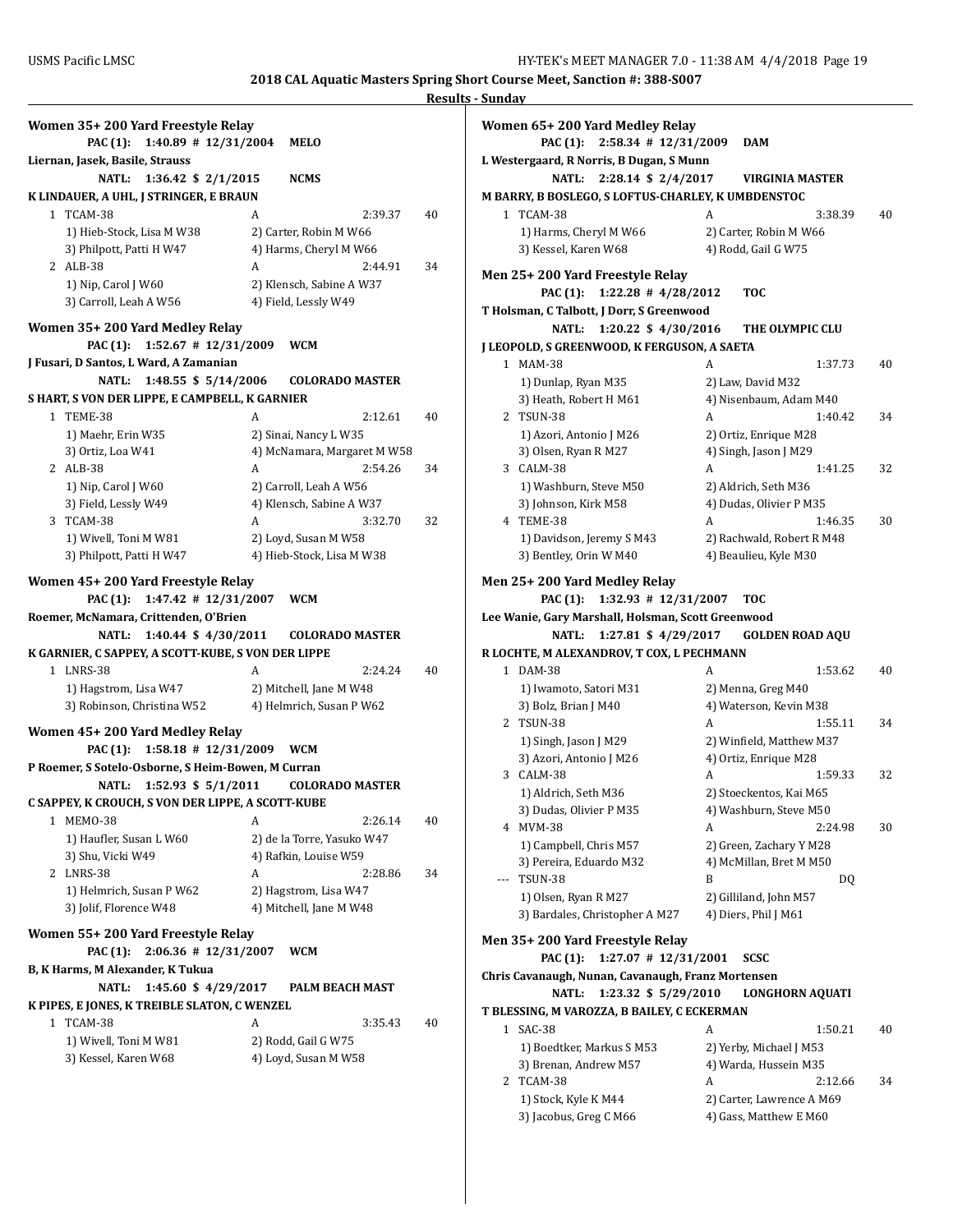| Men 35+200 Yard Medley Relay<br><b>PAC (1):</b><br>$1:38.89$ # $12/31/2009$ |   | <b>WCM</b>                 |    |
|-----------------------------------------------------------------------------|---|----------------------------|----|
| R Santos, P Vanhoven, S Stahl, M Chen                                       |   |                            |    |
| NATL:<br>1:34.16 \$ 5/10/2009                                               |   | <b>LONGHORN AQUATI</b>     |    |
| T BLESSING, T BARTEE, B BAILEY, M VAROZZA                                   |   |                            |    |
|                                                                             |   |                            |    |
| 1 TEME-38                                                                   | A | 1:50.64                    | 40 |
| 1) Barta, Chris M51                                                         |   | 2) Ignatov, Alex M36       |    |
| 3) Treacy, Jamie N M37                                                      |   | 4) Bentley, Orin W M40     |    |
| 2 SAC-38                                                                    | A | 2:07.70                    | 34 |
| 1) Warda, Hussein M35                                                       |   | 2) Brenan, Andrew M57      |    |
| 3) Boedtker, Markus S M53                                                   |   | 4) Yerby, Michael J M53    |    |
| 3 TEME-38                                                                   | B | 2:09.90                    | 32 |
| 1) Davidson, Jeremy S M43                                                   |   | 2) Kellenback, Michael M42 |    |
| 3) Rachwald, Robert R M48                                                   |   | 4) Narter, Todd M54        |    |
| 4 MEMO-38                                                                   | A | 2:14.81                    | 30 |
| 1) Hertzer, Keith M44                                                       |   | 2) Song, James C M35       |    |
| 3) Lehnert, Ahren E M44                                                     |   | 4) Gonzales, Victor M38    |    |
|                                                                             |   |                            |    |
| Men 45+200 Yard Medley Relay                                                |   |                            |    |
| PAC (1): 1:41.19 # 5/7/2010                                                 |   | <b>WAMS</b>                |    |
| A Jaegers, S Trimble, T Harvill, M Volzing                                  |   |                            |    |
| NATL: 1:36.56 \$ 5/23/2010                                                  |   | <b>GEORGIA MASTERS</b>     |    |
|                                                                             |   |                            |    |
| E ERICSON, C WEISSMAN, B BUGG, M ELLISON                                    |   |                            |    |
| 1 MAM-38                                                                    | A | 1:56.16                    | 40 |
| 1) Cutting, Steve M60                                                       |   | 2) Hamilton, Rick M M50    |    |
| 3) Heath, Robert H M61                                                      |   | 4) Keady, John B M54       |    |
| 2 MEMO-38                                                                   | A | 2:05.27                    | 34 |
| 1) Wehmann, Todd M45                                                        |   | 2) Lopez, David M52        |    |
| 3) Collazos, Daniel F M48                                                   |   | 4) Foster, Jeffrey M M51   |    |
|                                                                             |   |                            |    |
| Men 55+200 Yard Medley Relay                                                |   |                            |    |
| <b>PAC (1):</b><br>$1:47.32$ # $5/18/2001$                                  |   | <b>TOC</b>                 |    |
| T Birnie, R Strand, J Elder, S Clark                                        |   |                            |    |
| 1:45.32 \$ 4/11/2009<br>NATL:                                               |   | <b>OREGON MASTERS</b>      |    |
| W EDWARDS, A STARK, L PHILBRICK, M TENNANT                                  |   |                            |    |
| 1 TCAM-38                                                                   | A | 2:40.31                    | 40 |
| 1) Jacobus, Greg C M66                                                      |   | 2) Carter, Lawrence A M69  |    |
|                                                                             |   |                            |    |
| 3) Gass, Matthew E M60                                                      |   | 4) Johnson, Gary A M67     |    |
| MEMO-38                                                                     | A | DQ                         |    |
| 1) Tsugawa, Peter M60                                                       |   | 2) Maxwell, Irving E M68   |    |
| 3) Cramer, Steven J M59                                                     |   | 4) Cramer, James P M58     |    |
|                                                                             |   |                            |    |
| Mixed 18+200 Yard Freestyle Relay                                           |   |                            |    |
| PAC (1):<br>$1:29.92$ # $4/5/2013$                                          |   | <b>TOC</b>                 |    |
| M Malasky, F O'Donnell-McCa, K Raatz, A Cushing                             |   |                            |    |
| <b>NATL:</b><br>1:24.76 \$ 5/2/2014                                         |   | THE OLYMPIC CLU            |    |
| N ADRIAN, K RAATZ, K KASTES, A ERVIN                                        |   |                            |    |
| 1 SRVM-38                                                                   | A | 1:45.83                    | 40 |
| 1) Lundeen, Erik D M22                                                      |   | 2) Smith, Angela R W43     |    |
| 3) Dasovich, Scott K M42                                                    |   | 4) Conlon, Kali L W22      |    |
| 2 TEME-38                                                                   | A | 1:51.17                    | 34 |
|                                                                             |   |                            |    |
| 1) Bentley, Orin W M40                                                      |   | 2) Rachwald, Robert R M48  |    |
| 3) Sinai, Nancy L W35                                                       |   | 4) Bloch, Laurence W24     |    |
| 3 LNRS-38                                                                   | A | 2:08.60                    | 32 |
| 1) Wilson, Michael J M47                                                    |   | 2) Mitchell, Jane M W48    |    |
| 3) Hagstrom, Lisa W47                                                       |   | 4) Fayad, Yazen F M23      |    |
|                                                                             |   |                            |    |
|                                                                             |   |                            |    |

|   | Mixed 18+ 200 Yard Medley Relay                                                                |                                   |    |
|---|------------------------------------------------------------------------------------------------|-----------------------------------|----|
|   | <b>PAC</b> (1):<br>$1:39.06$ # $12/31/2011$<br>F O'Donnell-McCar, G Marshall, B Bishop, S Gree | <b>TOC</b>                        |    |
|   | <b>NATL:</b><br>1:35.89 \$ 4/30/2016                                                           | THE OLYMPIC CLU                   |    |
|   | A SAETA, C BABCOCK, A SENKO, M STIPE                                                           |                                   |    |
|   | 1 CALM-38                                                                                      | A<br>1:55.87                      | 40 |
|   | 1) Rainer, Anna W37                                                                            | 2) McDermott, Christina M W21     |    |
|   | 3) Aldrich, Seth M36                                                                           | 4) Dudas, Olivier P M35           |    |
| 2 | TEME-38                                                                                        | B<br>1:58.54                      | 34 |
|   | 1) Rodriguez, Alejandra W26                                                                    | 2) Ignatov, Alex M36              |    |
|   | 3) Beaulieu, Kyle M30                                                                          | 4) Bloch, Laurence W24            |    |
|   | 3 LNRS-38                                                                                      | A<br>2:18.67                      | 32 |
|   | 1) Helmrich, Susan P W62                                                                       | 2) Fayad, Yazen F M23             |    |
|   | 3) McCarthy, John W M52                                                                        | 4) Robinson, Christina W52        |    |
|   | 4 MEMO-38                                                                                      | A<br>2:21.83                      | 30 |
|   | 1) Foster, Jeffrey M M51                                                                       | 2) Ruebner-Petersen, Trine Buhr W |    |
|   | 3) de la Torre, Yasuko W47                                                                     | 4) Cramer, Steven J M59           |    |
|   | Mixed 25+ 200 Yard Freestyle Relay                                                             |                                   |    |
|   | $1:30.31$ # $12/31/2009$<br><b>PAC (1):</b>                                                    | TOC                               |    |
|   | T Holsman, L Welting, K Lyon, S Greenwood                                                      |                                   |    |
|   | 1:27.70 \$ 4/28/2017<br><b>NATL:</b>                                                           | THE OLYMPIC CLU                   |    |
|   | M BALLENGER, K RAATZ, M MARSHALL, S GREENWOOD                                                  |                                   |    |
|   | 1 WCM-38                                                                                       | A<br>1:44.58                      | 40 |
|   | 1) Boyer, Kaleb D M30                                                                          | 2) Gaudinier, Lindsay E W28       |    |
|   | 3) Tiernan, Heather W34                                                                        | 4) Tiernan, Robert M M34          |    |
|   | 2 CALM-38                                                                                      | A<br>2:01.50                      | 34 |
|   | 1) Stoeckentos, Kai M65                                                                        | 2) Stavaux, Claire W33            |    |
|   | 3) Johnson, Kirk M58                                                                           | 4) Riley, Catherine W31           |    |
|   | Mixed 25+ 200 Yard Medley Relay                                                                |                                   |    |
|   | $1:37.59$ # $12/31/2012$<br><b>PAC (1):</b>                                                    | TOC                               |    |
|   | F O'Donnell-McCar, E Gans, E Reilly, S Greenwoo                                                |                                   |    |
|   | 1:35.20 \$ 4/26/2015<br>NATL:                                                                  | <b>ARIZONA MASTERS</b>            |    |
|   | M GREVERS, A GREVERS, T DEBERRY, C VORRASI                                                     |                                   |    |
|   | 1 WCM-38                                                                                       | A<br>1:58.35                      | 40 |
|   | 1) Boyer, Kaleb D M30                                                                          | 2) Tiernan, Heather W34           |    |
|   | 3) Tiernan, Robert M M34                                                                       | 4) Gaudinier, Lindsay E W28       |    |
| 2 | TEME-38                                                                                        | 2:11.19<br>A                      | 34 |
|   | 1) Maehr, Erin W35                                                                             | 2) Kendall, Marisa L W28          |    |
|   | 3) Rachwald, Robert R M48                                                                      | 4) Narter, Todd M54               |    |
|   |                                                                                                |                                   |    |
|   | Mixed 35+ 200 Yard Freestyle Relay                                                             |                                   |    |
|   | $1:34.18$ # $12/31/2001$<br><b>PAC (1):</b>                                                    | WCM                               |    |
|   | Middleton, Vidal, Roemer, David Boatwright                                                     |                                   |    |
|   | <b>NATL:</b><br>1:30.17 \$ 4/25/2004                                                           | <b>ROCKY MOUNTAIN</b>             |    |
|   | K GARNIER, S VON DER LIPPE, J SMITH, P SMITH                                                   |                                   |    |
| 1 | <b>MEMO-38</b>                                                                                 | A<br>1:55.88                      | 40 |
|   | 1) Gonzales, Victor M38                                                                        | 2) Flynn, Elizabeth A W38         |    |
|   | 3) Lopez, David M52                                                                            | 4) Stretch, Sarah K W38           |    |
| 2 | TEME-38                                                                                        | B<br>1:57.17                      | 34 |
|   | 1) Kellenback, Michael M42                                                                     | 2) Bang, Jennifer E W43           |    |
|   | 3) Davidson, Jeremy S M43                                                                      | 4) Ortiz, Loa W41                 |    |
| 3 | SRVM-38                                                                                        | A<br>2:03.76                      | 32 |
|   | 1) Vitols, Andris M48                                                                          | 2) Genua, Nicole L W54            |    |
|   | 3) Riley, Jayne E W54                                                                          | 4) Cochran, Erik M42              |    |
| 4 | SMST-38                                                                                        | A<br>2:04.02                      | 30 |
|   | 1) Romero, Mary W42                                                                            | 2) Guthrie, Sally K W68           |    |
|   | 3) Davis, Richard M M62                                                                        | 4) Hern, Steve J M59              |    |